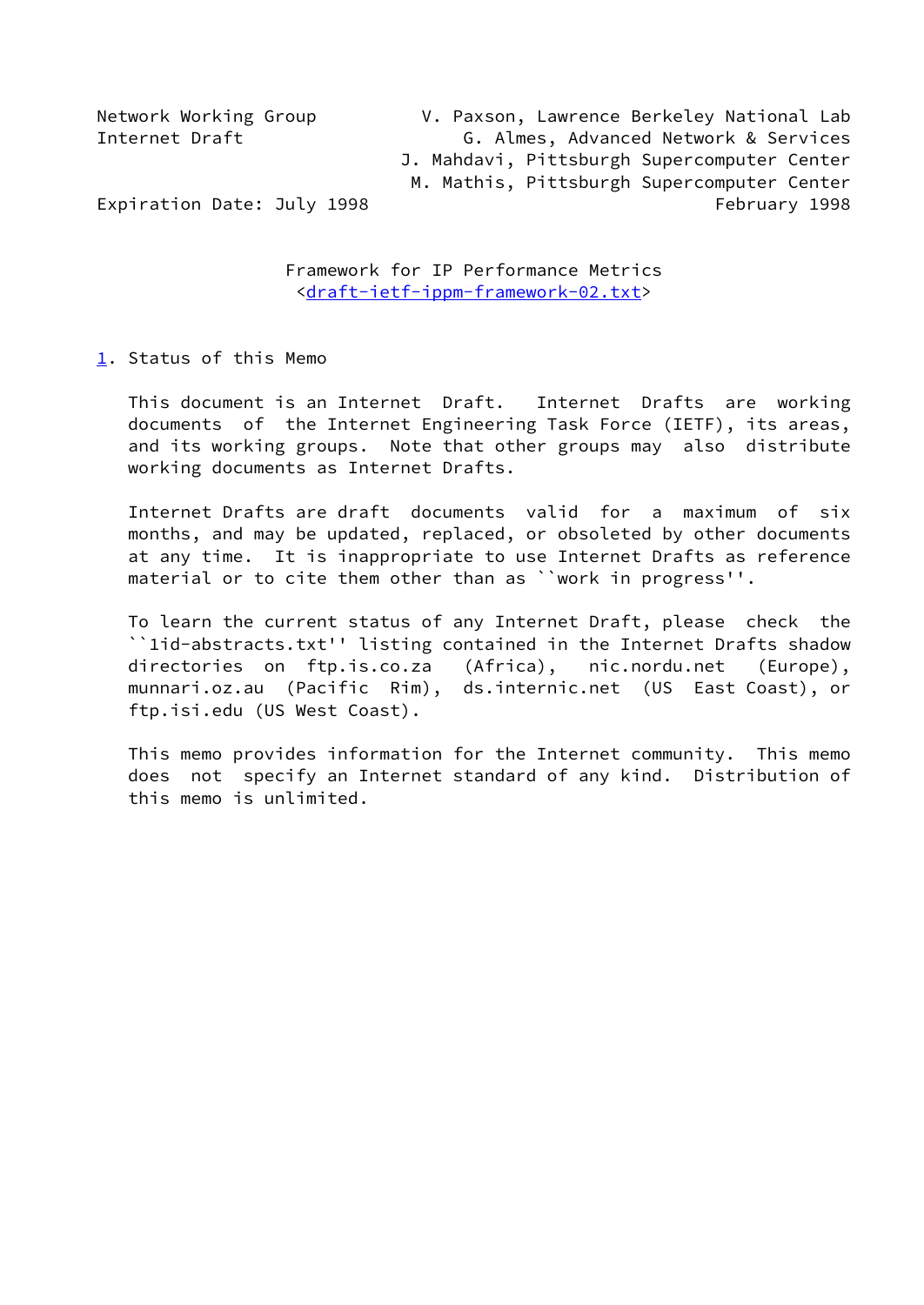<span id="page-1-1"></span>

| ID | Framework for IP Performance Metrics                                  | February 1998 |  |
|----|-----------------------------------------------------------------------|---------------|--|
|    | Table of Contents                                                     |               |  |
|    |                                                                       |               |  |
|    | $\mathbf{\underline{1}}$ .                                            |               |  |
|    | 2.<br>CRITERIA FOR IP PERFORMANCE METRICS4                            |               |  |
|    | $\overline{3}$ .<br>TERMINOLOGY FOR PATHS AND CLOUDS4<br>4.           |               |  |
|    | 5.                                                                    |               |  |
|    | 5.1                                                                   |               |  |
|    | 5.2                                                                   |               |  |
|    | 5.2                                                                   |               |  |
|    | <u>6</u> .                                                            |               |  |
|    | 7.                                                                    |               |  |
|    | 8.                                                                    |               |  |
|    | 8.1                                                                   |               |  |
|    | Temporal Composition of Formal Models and Empirical Metrics.13<br>8.2 |               |  |
|    | 9.                                                                    |               |  |
|    | 9.1                                                                   |               |  |
|    | The Notion of "Wire Time"17<br>9.2                                    |               |  |
|    | 10. SINGLETONS, SAMPLES, AND STATISTICS19                             |               |  |
|    | 10.1                                                                  |               |  |
|    |                                                                       |               |  |
|    |                                                                       |               |  |
|    | 10.1.3 Generating Poisson Sampling Intervals22                        |               |  |
|    | 10.2                                                                  |               |  |
|    | Defining Statistical Distributions25<br>10.3                          |               |  |
|    | Testing For Goodness-of-Fit26<br>10.4                                 |               |  |
|    |                                                                       |               |  |
|    |                                                                       |               |  |
|    |                                                                       |               |  |
|    | 14.                                                                   |               |  |
|    |                                                                       |               |  |
|    |                                                                       |               |  |
|    | 17.                                                                   |               |  |
|    |                                                                       |               |  |
|    |                                                                       |               |  |

# <span id="page-1-0"></span>[2](#page-1-0). Introduction

 The purpose of this memo is to define a general framework for particular metrics to be developed by the IETF's IP Performance Metrics effort, begun by the Benchmarking Methodology Working Group (BMWG) of the Operational Requirements Area, and being continued by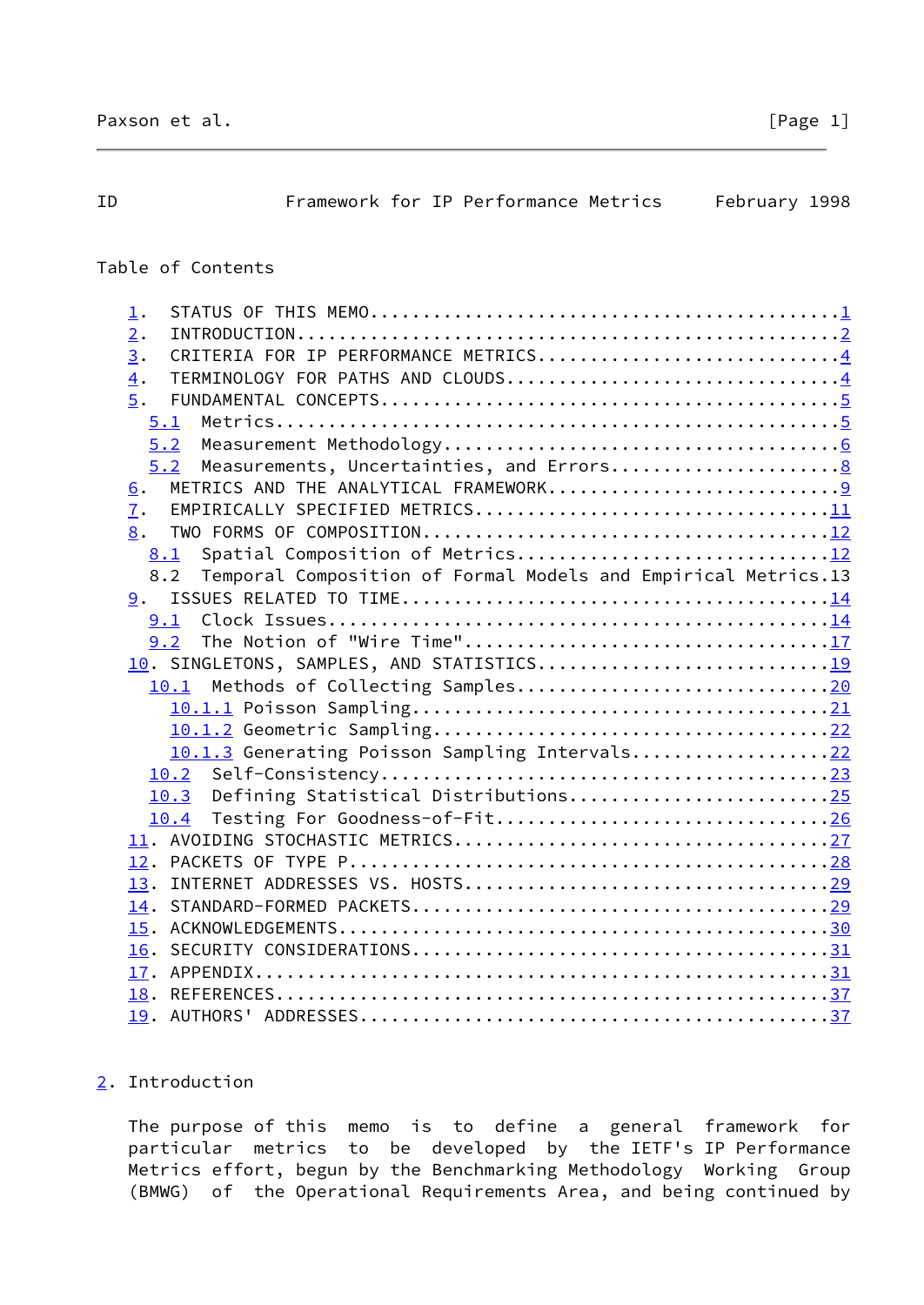the IP Performance Metrics Working Group (IPPM) of the Transport Area.

We begin by laying out several criteria for the metrics that we adopt. These criteria are designed to promote an IPPM effort that

Paxson et al. **Example 2** and the part of the control of the control of the control of the control of the control of the control of the control of the control of the control of the control of the control of the control of

ID Framework for IP Performance Metrics February 1998

 will maximize an accurate common understanding by Internet users and Internet providers of the performance and reliability both of end to-end paths through the Internet and of specific 'IP clouds' that comprise portions of those paths.

We next define some Internet vocabulary that will allow us to speak clearly about Internet components such as routers, paths, and clouds.

 We then define the fundamental concepts of 'metric' and 'measurement methodology', which allow us to speak clearly about measurement issues. Given these concepts, we proceed to discuss the important issue of measurement uncertainties and errors, and develop a key, somewhat subtle notion of how they relate to the analytical framework shared by many aspects of the Internet engineering discipline. We then introduce the notion of empirically defined metrics, and finish this part of the document with a general discussion of how metrics can be 'composed'.

 The remainder of the document deals with a variety of issues related to defining sound metrics and methodologies: how to deal with imperfect clocks; the notion of 'wire time' as distinct from 'host time'; how to aggregate sets of singleton metrics into samples and derive sound statistics from those samples; why it is recommended to avoid thinking about Internet properties in probabilistic terms (such as the probability that a packet is dropped), since these terms often include implicit assumptions about how the network behaves; the utility of defining metrics in terms of packets of a generic type; the benefits of preferring IP addresses to DNS host names; and the notion of 'standard-formed' packets. An appendix discusses the Anderson-Darling test for gauging whether a set of values matches a given statistical distribution, and gives C code for an implementation of the test.

 In some sections of the memo, we will surround some commentary text with the brackets {Comment:  $\ldots$  }. We stress that this commentary is only commentary, and is not itself part of the framework document or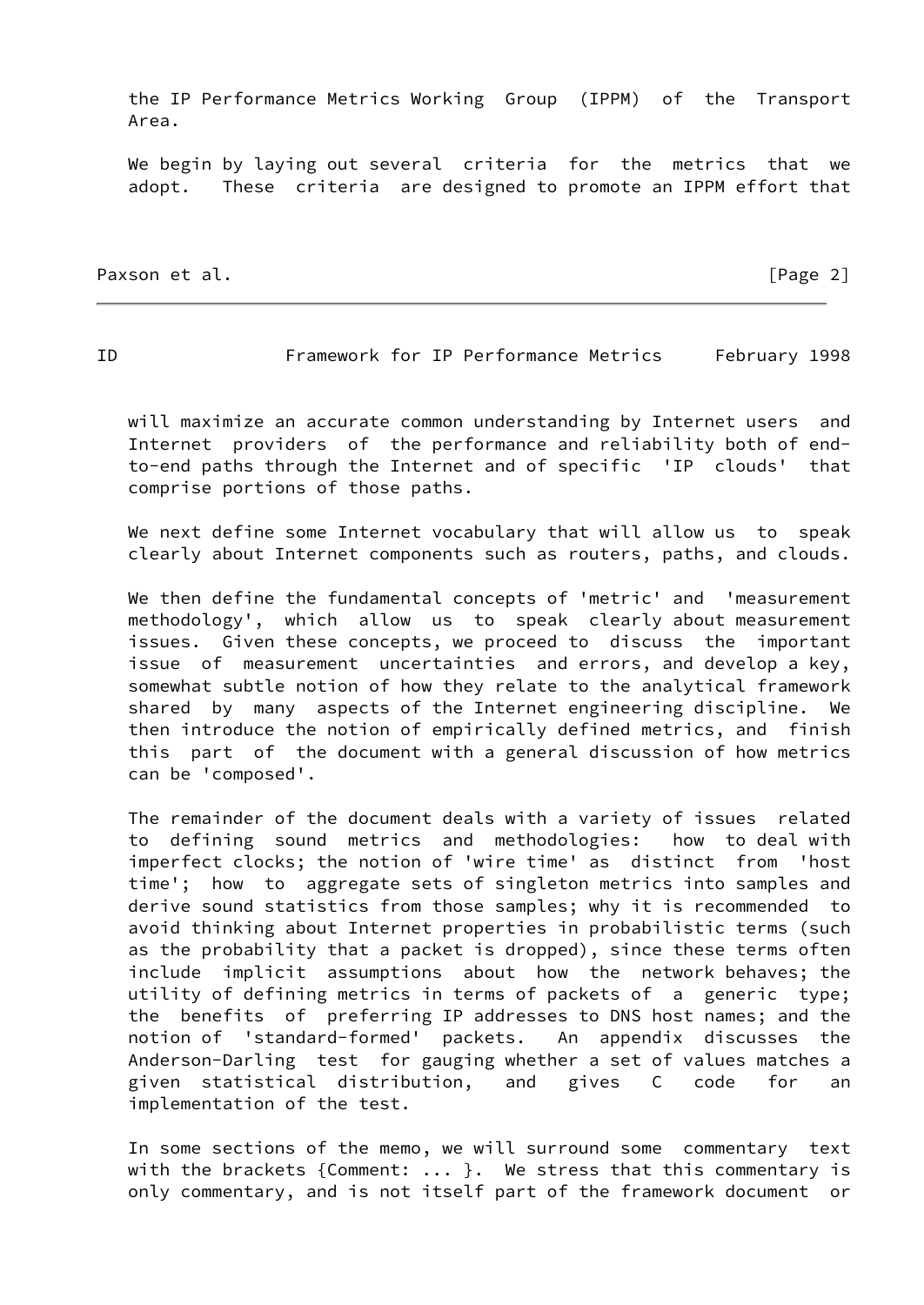a proposal of particular metrics. In some cases this commentary will discuss some of the properties of metrics that might be envisioned, but the reader should assume that any such discussion is intended only to shed light on points made in the framework document, and not to suggest any specific metrics.

Paxson et al. [Page 3]

## <span id="page-3-1"></span>ID Framework for IP Performance Metrics February 1998

<span id="page-3-0"></span>[3](#page-3-0). Criteria for IP Performance Metrics

 The overarching goal of the IP Performance Metrics effort is to achieve a situation in which users and providers of Internet transport service have an accurate common understanding of the performance and reliability of the Internet component 'clouds' that they use/provide.

 To achieve this, performance and reliability metrics for paths through the Internet must be developed. In several IETF meetings criteria for these metrics have been specified:

- + The metrics must be concrete and well-defined,
- + A methodology for a metric should have the property that it is repeatable: if the methodology is used multiple times under identical conditions, the same measurements should result in the same measurements.
- + The metrics must exhibit no bias for IP clouds implemented with identical technology,
- + The metrics must exhibit understood and fair bias for IP clouds implemented with non-identical technology,
- + The metrics must be useful to users and providers in understanding the performance they experience or provide,
- + The metrics must avoid inducing artificial performance goals.
- <span id="page-3-2"></span>[4](#page-3-2). Terminology for Paths and Clouds

 The following list defines terms that need to be precise in the development of path metrics. We begin with low-level notions of a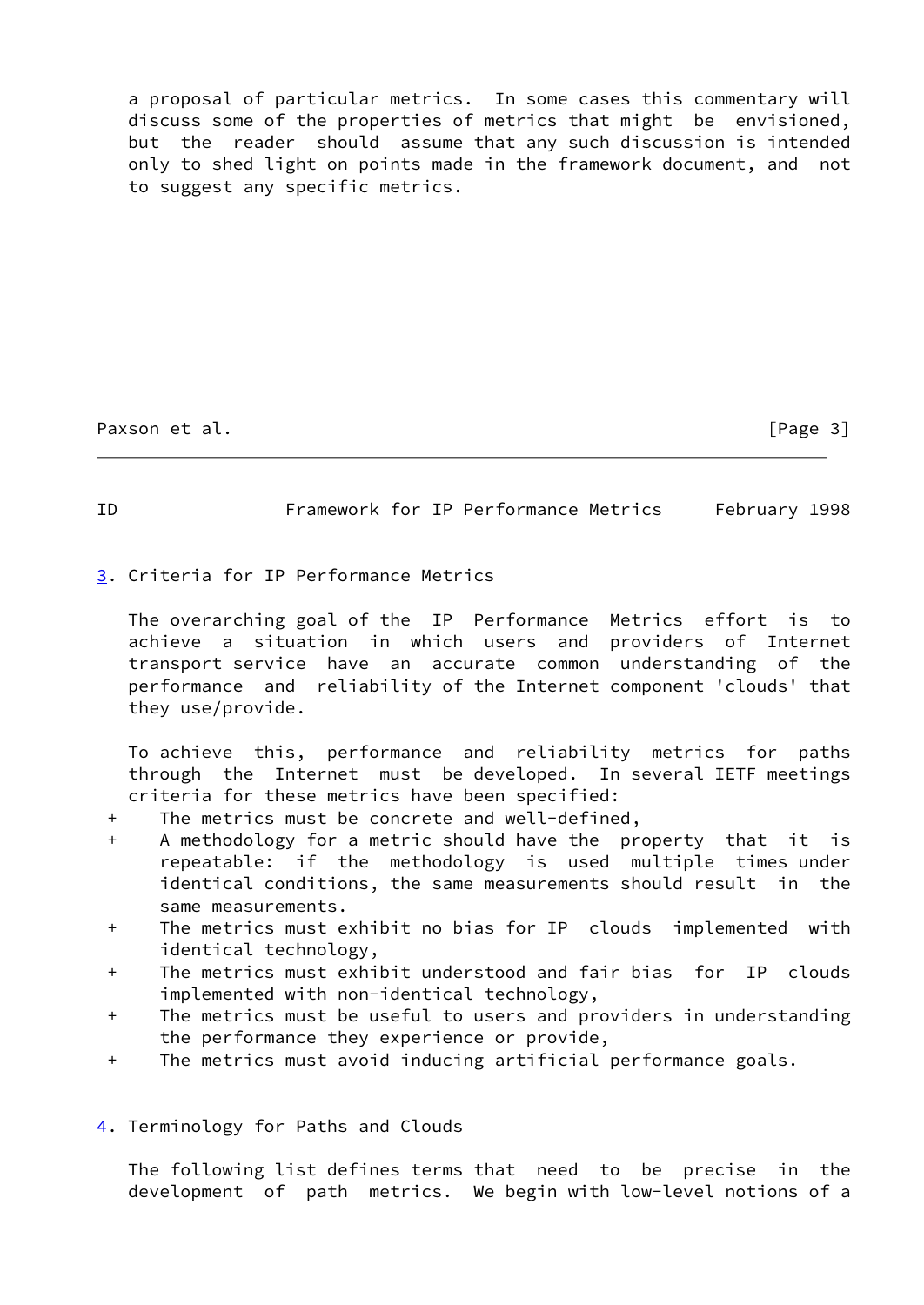path into relevant pieces.

- host A computer capable of communicating using the Internet proto cols; includes "routers".
- link A single link-level connection between two (or more) hosts; includes leased lines, ethernets, frame relay clouds, etc.
- routerA host which facilitates network-level communication between hosts by forwarding IP packets.
- path A sequence of the form  $\langle$  h0, l1, h1, ..., ln, hn >, where n >= 0, each hi is a host, each li is a link between hi-1 and hi, each h1...hn-1 is a router. A pair <li, hi> is termed a 'hop'. In an appropriate operational configuration, the links and routers in the path facilitate network-layer communication of packets from h0 to hn. Note that path is a unidirectional con cept.

Paxson et al. **Figure 2018 Paxson** et al. **Example 2018 Page 4** 

<span id="page-4-0"></span>ID Framework for IP Performance Metrics February 1998

subpath

 Given a path, a subpath is any subsequence of the given path which is itself a path. (Thus, the first and last element of a subpath is a host.)

 cloudAn undirected (possibly cyclic) graph whose vertices are routers and whose edges are links that connect pairs of routers. For mally, ethernets, frame relay clouds, and other links that con nect more than two routers are modelled as fully-connected meshes of graph edges. Note that to connect to a cloud means to connect to a router of the cloud over a link; this link is not itself part of the cloud.

exchange

 A special case of a link, an exchange directly connects either a host to a cloud and/or one cloud to another cloud.

cloud subpath

 A subpath of a given path, all of whose hosts are routers of a given cloud.

path digest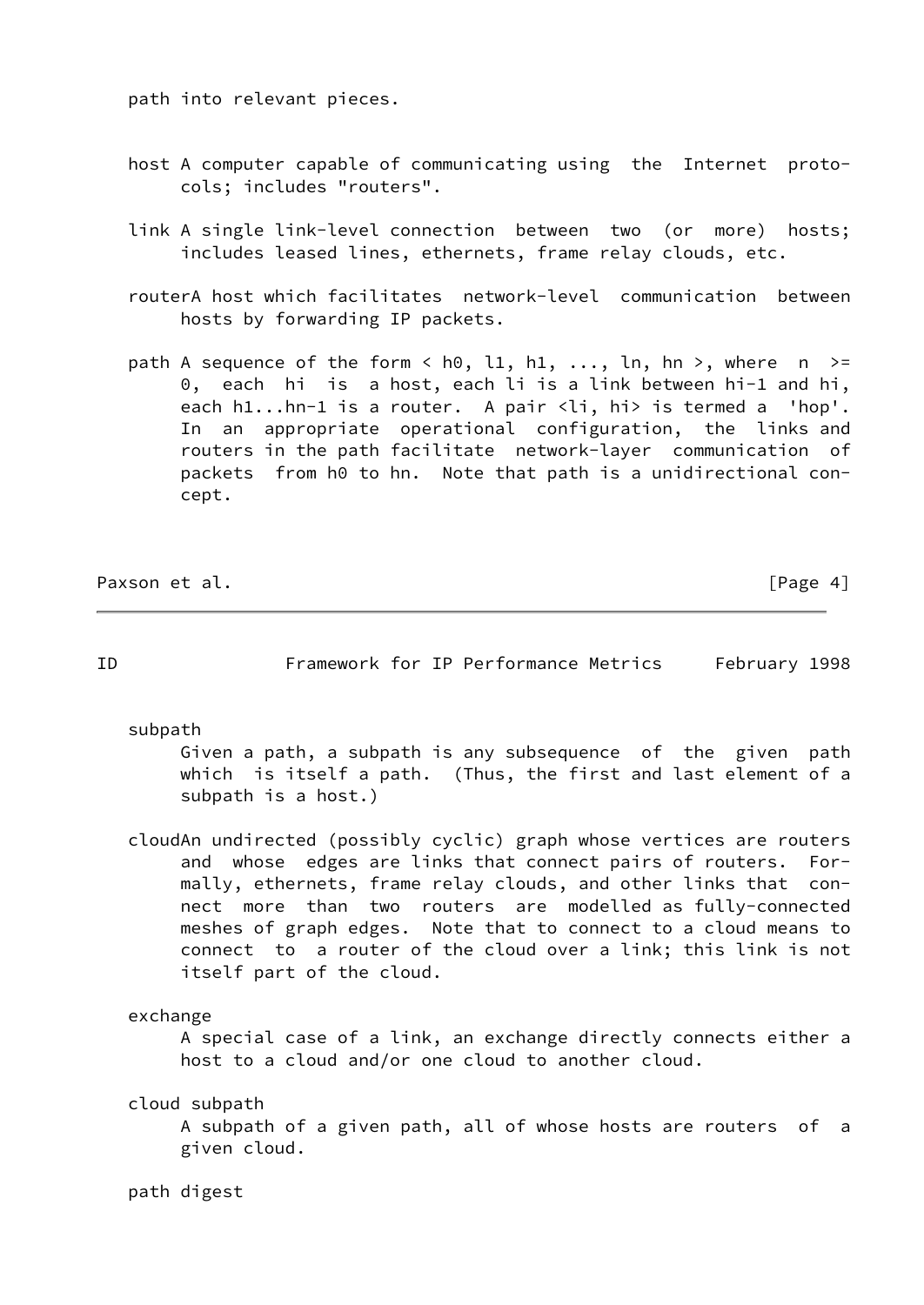A sequence of the form  $\langle$  h0, e1, C1, ..., en, hn  $\rangle$ , where n  $\rangle =$ 0, h0 and hn are hosts, each e1 ... en is an exchange, and each C1 ... Cn-1 is a cloud subpath.

## <span id="page-5-0"></span>[5](#page-5-0). Fundamental Concepts

# <span id="page-5-1"></span>[5.1](#page-5-1). Metrics

 In the operational Internet, there are several quantities related to the performance and reliability of the Internet that we'd like to know the value of. When such a quantity is carefully specified, we term the quantity a metric. We anticipate that there will be separate RFCs for each metric (or for each closely related group of metrics).

 In some cases, there might be no obvious means to effectively measure the metric; this is allowed, and even understood to be very useful in some cases. It is required, however, that the specification of the metric be as clear as possible about what quantity is being speci fied. Thus, difficulty in practical measurement is sometimes allowed, but ambiguity in meaning is not.

 Each metric will be defined in terms of standard units of measure ment. The international metric system will be used, with the

Paxson et al. **Figure 2018 Paxson et al. Figure 3** 

<span id="page-5-2"></span>ID Framework for IP Performance Metrics February 1998

following points specifically noted:

- + When a unit is expressed in simple meters (for distance/length) or seconds (for duration), appropriate related units based on thousands or thousandths of acceptable units are acceptable. Thus, distances expressed in kilometers (km), durations expressed in milliseconds (ms), or microseconds (us) are allowed, but not centimeters (because the prefix is not in terms of thousands or thousandths).
- + When a unit is expressed in a combination of units, appropriate related units based on thousands or thousandths of acceptable units are acceptable, but all such thousands/thousandths must be grouped at the beginning. Thus, kilo-meters per second (km/s) is allowed, but meters per millisecond is not.
- + The unit of information is the bit.
- + When metric prefixes are used with bits or with combinations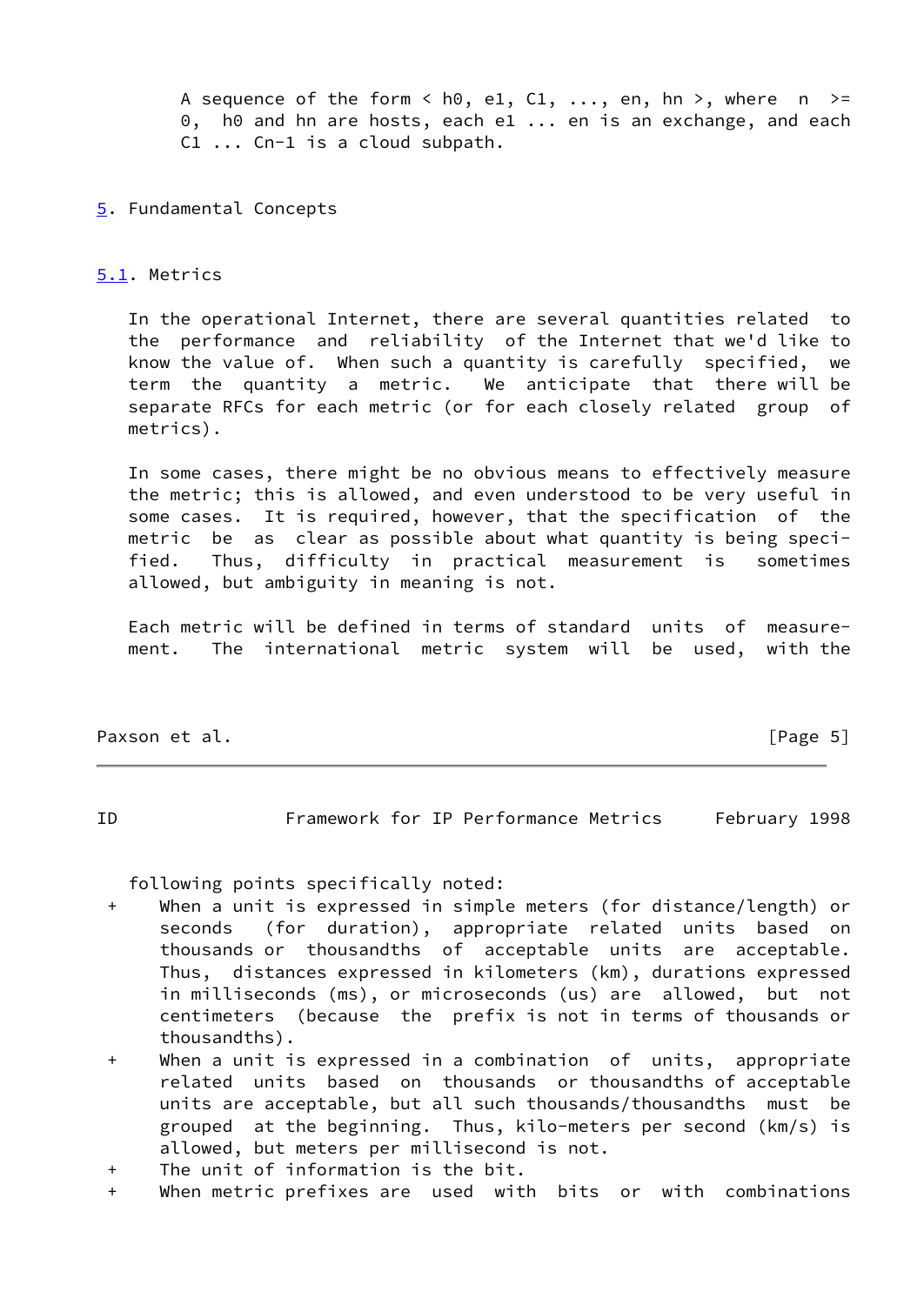including bits, those prefixes will have their metric meaning (related to decimal 1000), and not the meaning conventional with computer storage (related to decimal 1024). In any RFC that defines a metric whose units include bits, this convention will be followed and will be repeated to ensure clarity for the reader. When a time is given, it will be expressed in UTC.

 Note that these points apply to the specifications for metrics and not, for example, to packet formats where octets will likely be used in preference/addition to bits.

 Finally, we note that some metrics may be defined purely in terms of other metrics; such metrics are call 'derived metrics'.

# <span id="page-6-0"></span>[5.2](#page-6-0). Measurement Methodology

 For a given set of well-defined metrics, a number of distinct meas urement methodologies may exist. A partial list includes:

- + Direct measurement of a performance metric using injected test traffic. Example: measurement of the round-trip delay of an IP packet of a given size over a given route at a given time.
- + Projection of a metric from lower-level measurements. Example: given accurate measurements of propagation delay and bandwidth for each step along a path, projection of the complete delay for the path for an IP packet of a given size.
- + Estimation of a consituent metric from a set of more aggregated measurements. Example: given accurate measurements of delay for a given one-hop path for IP packets of different sizes, estimation of propagation delay for the link of that one-hop path.

Paxson et al. [Page 6]

ID Framework for IP Performance Metrics February 1998

 + Estimation of a given metric at one time from a set of related metrics at other times. Example: given an accurate measurement of flow capacity at a past time, together with a set of accurate delay measurements for that past time and the current time, and given a model of flow dynamics, estimate the flow capacity that would be observed at the current time.

 This list is by no means exhaustive. The purpose is to point out the variety of measurement techniques.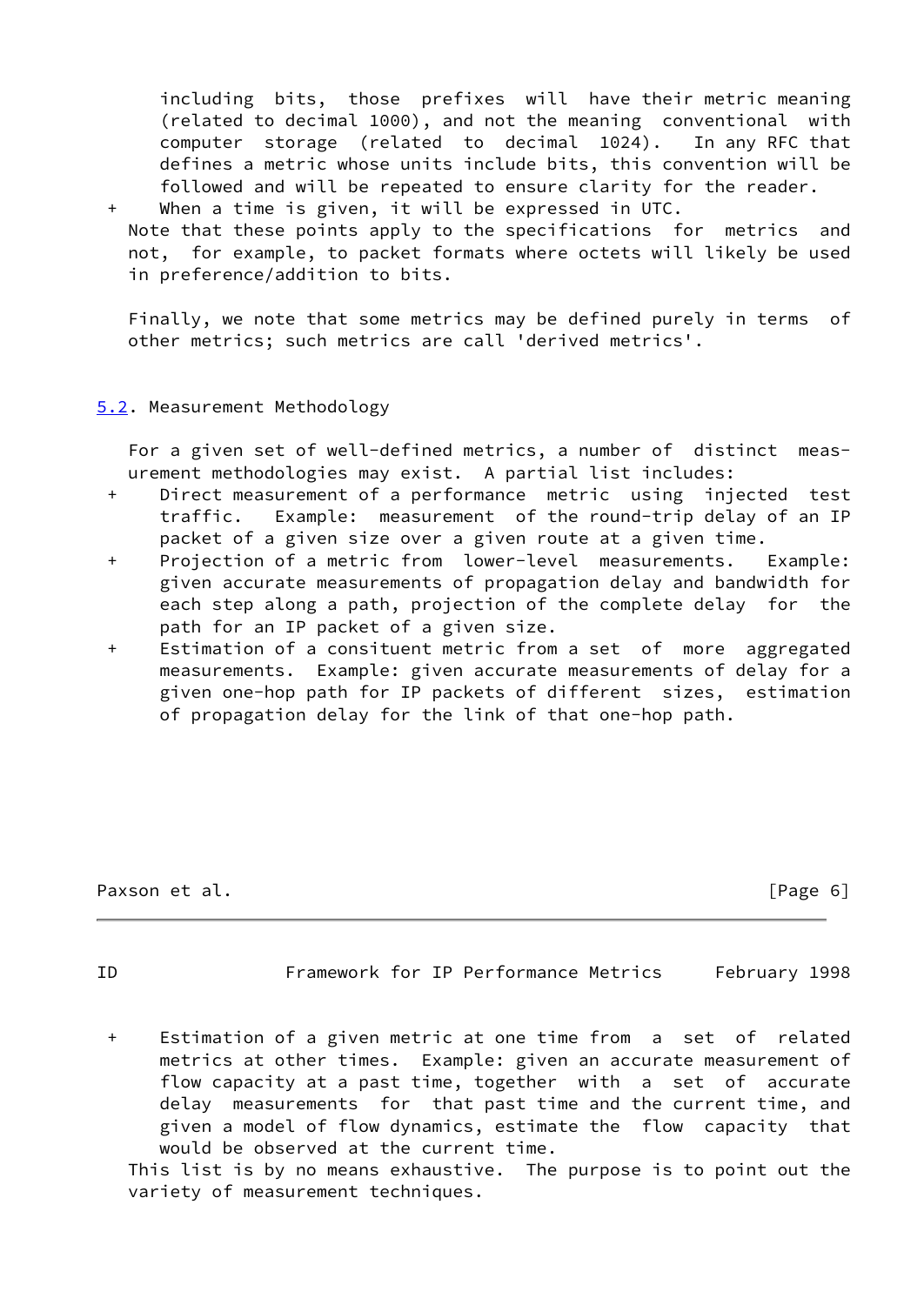When a given metric is specified, a given measurement approach might be noted and discussed. That approach, however, is not formally part of the specification.

 A methodology for a metric should have the property that it is repeatable: if the methodology is used multiple times under identical conditions, it should result in consistent measurements.

 Backing off a little from the word 'identical' in the previous para graph, we could more accurately use the word 'continuity' to describe a property of a given methodology: a methodology for a given metric exhibits continuity if, for small variations in conditions, it results in small variations in the resulting measurements. Slightly more precisely, for every positive epsilon, there exists a positive delta, such that if two sets of conditions are within delta of each other, then the resulting measurements will be within epsilon of each other. At this point, this should be taken as a heuristic driving our intuition about one kind of robustness property rather than as a precise notion.

 A metric that has at least one methodology that exhibits continuity is said itself to exhibit continuity.

 Note that some metrics, such as hop-count along a path, are integer valued and therefore cannot exhibit continuity in quite the sense given above.

 Note further that, in practice, it may not be practical to know (or be able to quantify) the conditions relevant to a measurement at a given time. For example, since the instantaneous load (in packets to be served) at a given router in a high-speed wide-area network can vary widely over relatively brief periods and will be very hard for an external observer to quantify, various statistics of a given metric may be more repeatable, or may better exhibit continuity. In that case those particular statistics should be specified when the metric is specified.

 Finally, some measurement methodologies may be 'conservative' in the sense that the act of measurement does not modify, or only slightly

Paxson et al. [Page 7]

<span id="page-7-0"></span>ID Framework for IP Performance Metrics February 1998 modifies, the value of the performance metric the methodology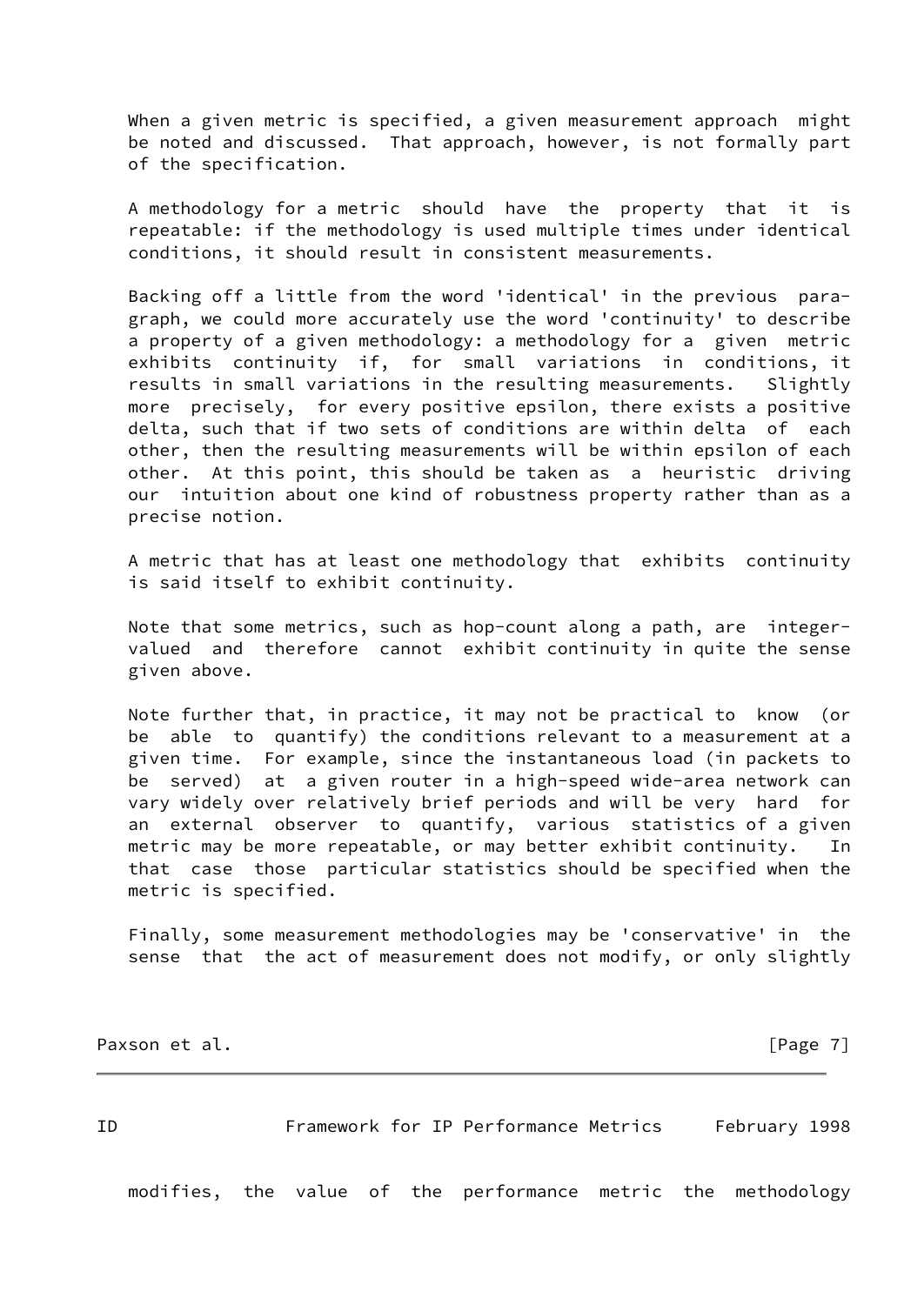attempts to measure. {Comment: for example, in a wide-are high-speed network under modest load, a test using several small 'ping' packets to measure delay would likely not interfere (much) with the delay properties of that network as observed by others. The corresponding statement about tests using a large flow to measure flow capacity would likely fail.}

## <span id="page-8-0"></span>[5.3](#page-8-0). Measurements, Uncertainties, and Errors

 Even the very best measurement methodologies for the very most well behaved metrics will exhibit errors. Those who develop such measure ment methodologies, however, should strive to:

- + minimize their uncertainties/errors,
- + understand and document the sources of uncertainty/error, and
- + quantify the amounts of uncertainty/error.

 For example, when developing a method for measuring delay, understand how any errors in your clocks introduce errors into your delay meas urement, and quantify this effect as well as you can. In some cases, this will result in a requirement that a clock be at least up to a certain quality if it is to be used to make a certain measurement.

 As a second example, consider the timing error due to measurement overheads within the computer making the measurement, as opposed to delays due to the Internet component being measured. The former is a measurement error, while the latter reflects the metric of interest. Note that one technique that can help avoid this overhead is the use of a packet filter/sniffer, running on a separate computer that records network packets and timestamps them accurately (see the dis cussion of 'wire time' below). The resulting trace can then be analysed to assess the test traffic, minimising the effect of meas urement host delays, or at least allowing those delays to be accounted for. We note that this technique may prove beneficial even if the packet filter/sniffer runs on the same machine, because such measurements generally provide 'kernel-level' timestamping as opposed to less-accurate 'application-level' timestamping.

 Finally, we note that derived metrics (defined above) or metrics that exhibit spatial or temporal composition (defined below) offer partic ular occasion for the analysis of measurement uncertainties, namely how the uncertainties propagate (conceptually) due to the derivation or composition.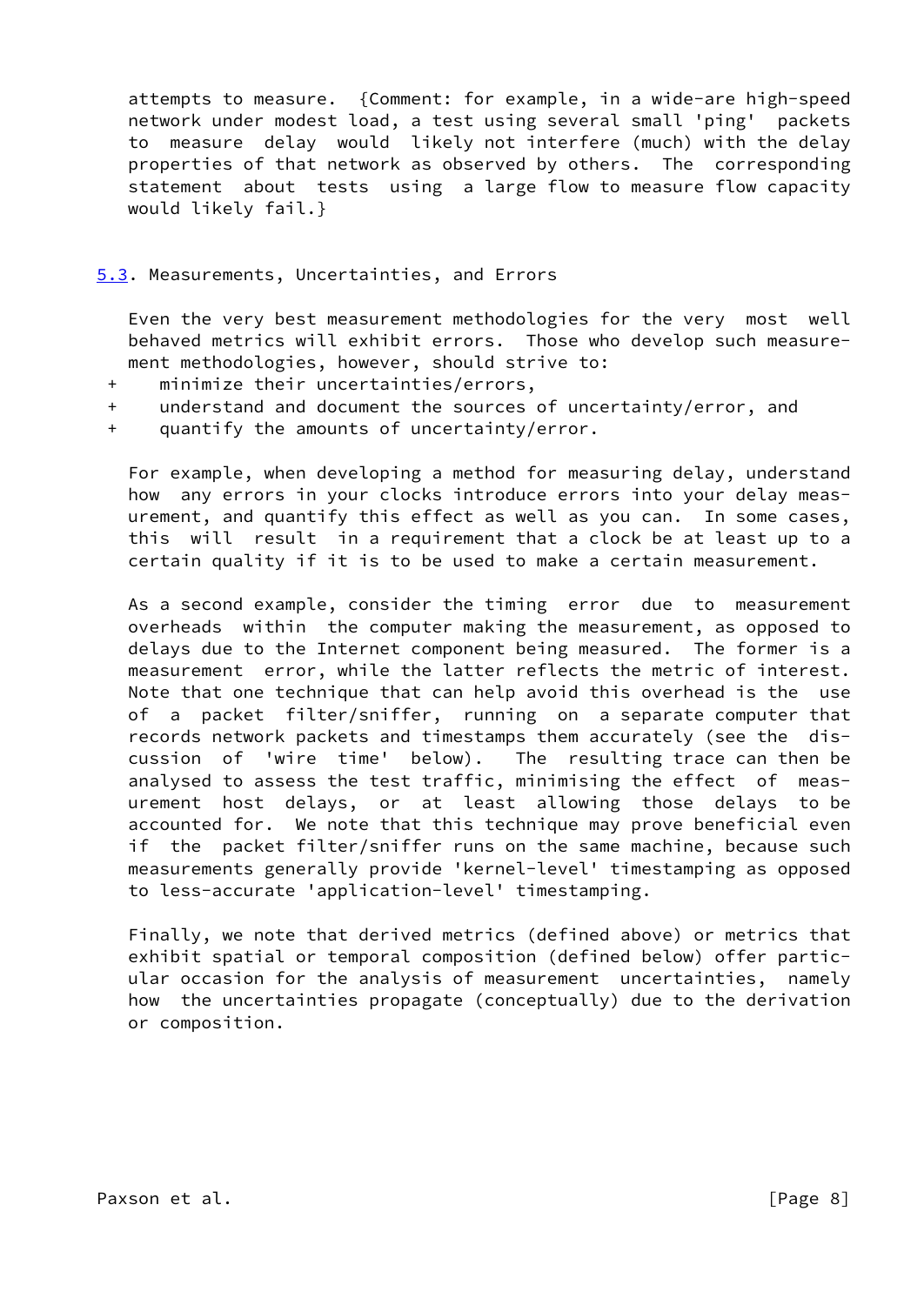#### <span id="page-9-0"></span>[6](#page-9-0). Metrics and the Analytical Framework

 As the Internet has evolved from the early packet-switching studies of the 1960s, the Internet engineering community has evolved a common analytical framework of concepts. This analytical framework, or A frame, used by designers and implementers of protocols, by those involved in measurement, and by those who study computer network per formance using the tools of simulation and analysis, has great advan tage to our work. A major objective here is to generate network characterizations that are consistent in both analytical and practi cal settings, since this will maximize the chances that non-empirical network study can be better correlated with, and used to further our understanding of, real network behavior.

 Whenever possible, therefore, we would like to develop and leverage off of the A-frame. Thus, whenever a metric to be specified is understood to be closely related to concepts within the A-frame, we will attempt to specify the metric in the A-frame's terms. In such a specification we will develop the A-frame by precisely defining the concepts needed for the metric, then leverage off of the A-frame by defining the metric in terms of those concepts.

 Such a metric will be called an 'analytically specified metric' or, more simply, an analytical metric.

{Comment: Examples of such analytical metrics might include:

propagation time of a link

 The time, in seconds, required by a single bit to travel from the output port on one Internet host across a single link to another Internet host.

bandwidth of a link for packets of size k The capacity, in bits/second, where only those bits of the IP packet are counted, for packets of size k bytes.

routeThe path, as defined in  $Section 4$ , from A to B at a given time.

hop count of a route The value 'n' of the route path. }

> Note that we make no a priori list of just what A-frame concepts will emerge in these specifications, but we do encourage their use and urge that they be carefully specified so that, as our set of metrics develops, so will a specified set of A-frame concepts

<span id="page-9-1"></span>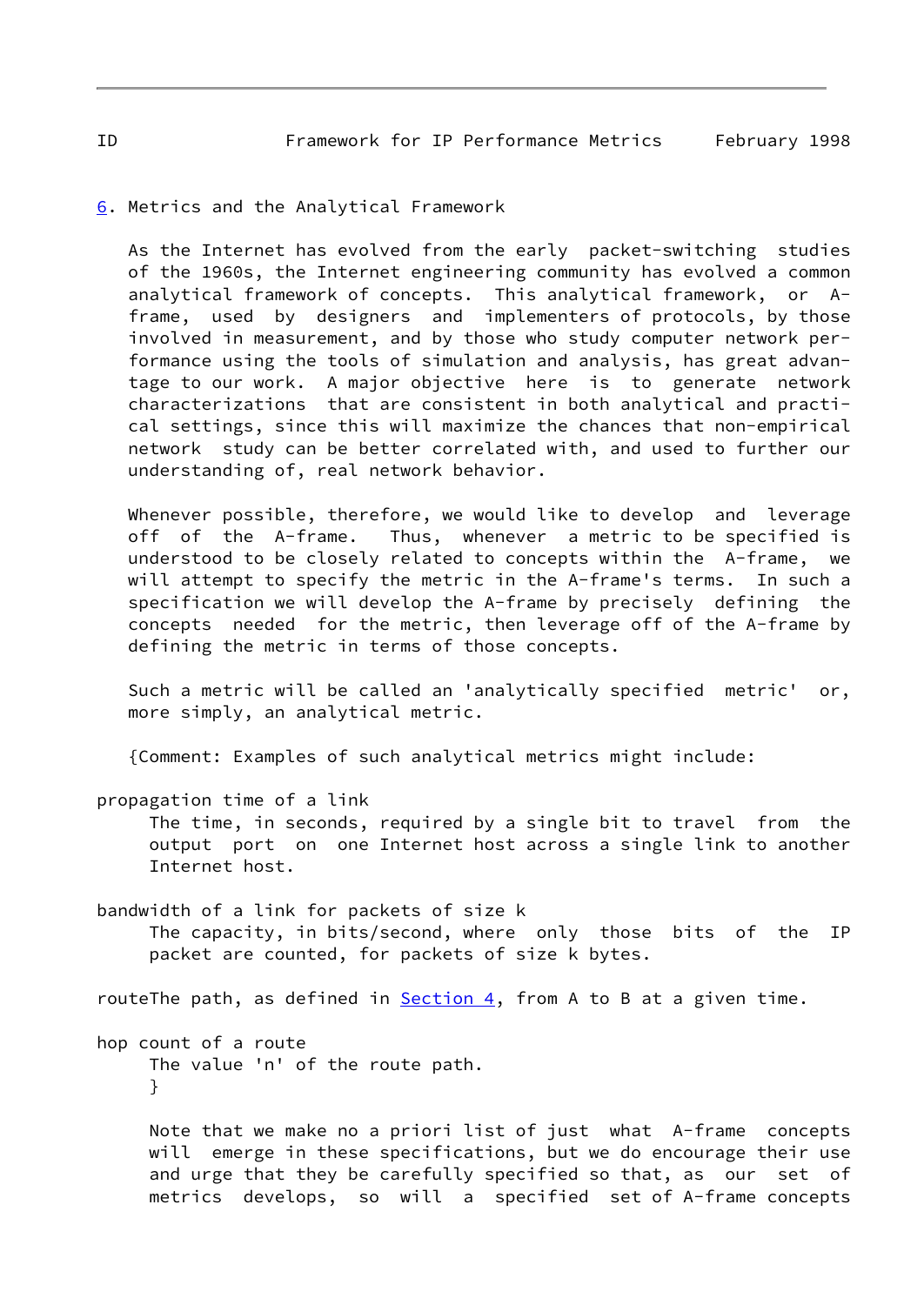technically consistent with each other and consonent with the com mon understanding of those concepts within the general Internet

Paxson et al. **Example 20** and the contract of the contract of the contract of the contract of the contract of the contract of the contract of the contract of the contract of the contract of the contract of the contract of

ID Framework for IP Performance Metrics February 1998

community.

 These A-frame concepts will be intended to abstract from actual Internet components in such a way that:

- + the essential function of the component is retained,
- + properties of the component relevant to the metrics we aim to create are retained,
- + a subset of these component properties are potentially defined as analytical metrics, and
- + those properties of actual Internet components not relevant to defining the metrics we aim to create are dropped.

 For example, when considering a router in the context of packet for warding, we might model the router as a component that receives pack ets on an input link, queues them on a FIFO packet queue of finite size, employs tail-drop when the packet queue is full, and forwards them on an output link. The transmission speed (in bits/second) of the input and output links, the latency in the router (in seconds), and the maximum size of the packet queue (in bits) are relevant analytical metrics.

 In some cases, such analytical metrics used in relation to a router will be very closely related to specific metrics of the performance of Internet paths. For example, an obvious formula  $(L + P/B)$  involv ing the latency in the router (L), the packet size (in bits) (P), and the transmission speed of the output link (B) might closely approxi mate the increase in packet delay due to the insertion of a given router along a path.

We stress, however, that well-chosen and well-specified A-frame con cepts and their analytical metrics will support more general metric creation efforts in less obvious ways.

 {Comment: for example, when considering the flow capacity of a path, it may be of real value to be able to model each of the routers along the path as packet forwarders as above. Techniques for estimating the flow capacity of a path might use the maximum packet queue size as a parameter in decidedly non-obvious ways. For example, as the maximum queue size increases, so will the ability of the router to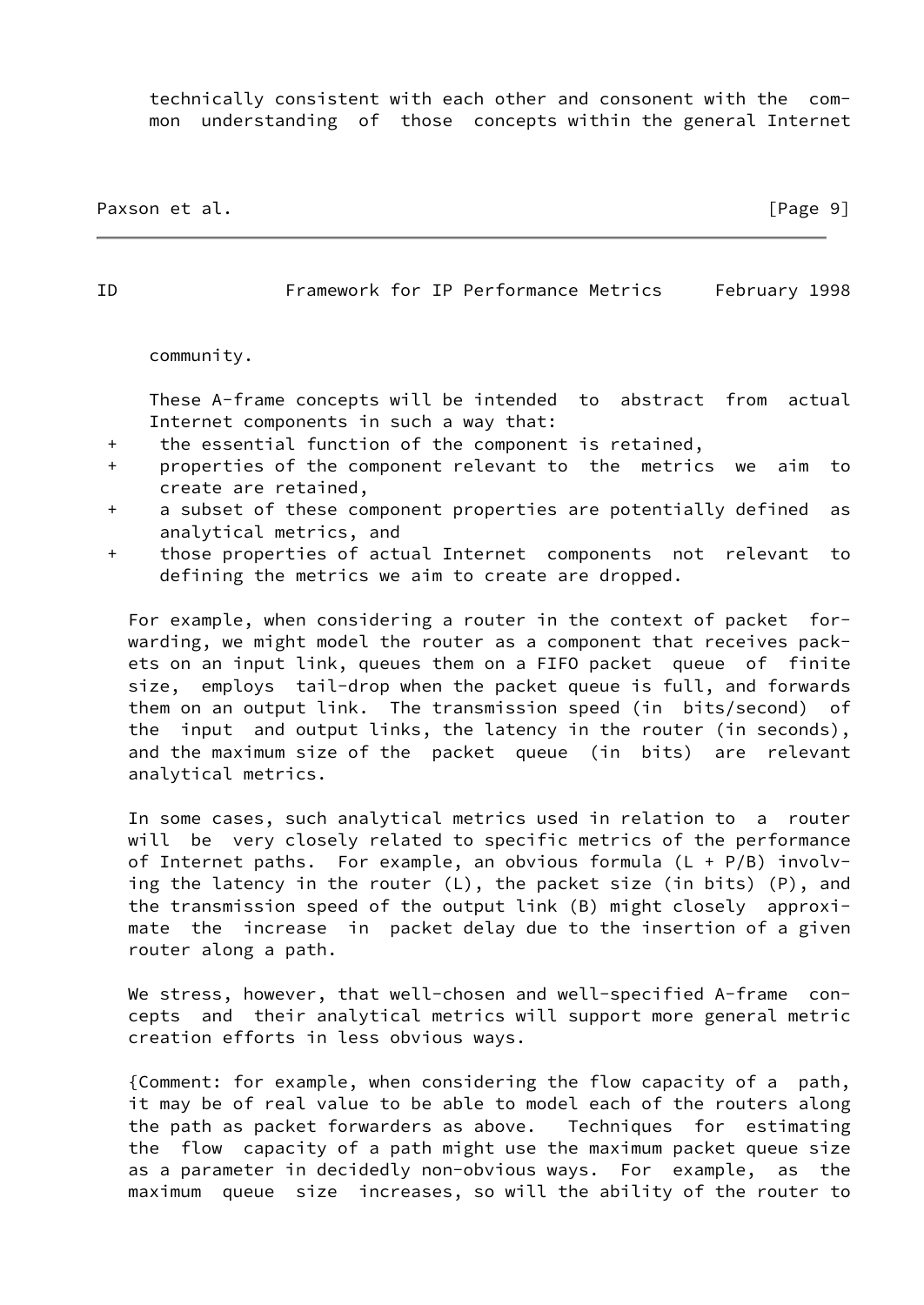continuously move traffic along an output link despite fluctuations in traffic from an input link. Estimating this increase, however, remains a research topic.}

 Note that, when we specify A-frame concepts and analytical metrics, we will inevitably make simplifying assumptions. The key role of these concepts is to abstract the properties of the Internet com ponents relevant to given metrics. Judgement is required to avoid making assumptions that bias the modeling and metric effort toward

Paxson et al. [Page 10]

<span id="page-11-1"></span>ID Framework for IP Performance Metrics February 1998

one kind of design.

 {Comment: for example, routers might not use tail-drop, even though tail-drop might be easier to model analytically.}

 Finally, note that different elements of the A-frame might well make different simplifying assumptions. For example, the abstraction of a router used to further the definition of path delay might treat the router's packet queue as a single FIFO queue, but the abstraction of a router used to further the definition of the handling of an RSVP enabled packet might treat the router's packet queue as supporting bounded delay -- a contradictory assumption. This is not to say that we make contradictory assumptions at the same time, but that two dif ferent parts of our work might refine the simpler base concept in two divergent ways for different purposes.

 {Comment: in more mathematical terms, we would say that the A-frame taken as a whole need not be consistent; but the set of particular A-frame elements used to define a particular metric must be.}

<span id="page-11-0"></span>[7](#page-11-0). Empirically Specified Metrics

 There are useful performance and reliability metrics that do not fit so neatly into the A-frame, usually because the A-frame lacks the detail or power for dealing with them. For example, "the best flow capacity achievable along a path using an [RFC-2001](https://datatracker.ietf.org/doc/pdf/rfc2001)-compliant TCP" would be good to be able to measure, but we have no analytical frame work of sufficient richness to allow us to cast that flow capacity as an analytical metric.

These notions can still be well specified by instead describing a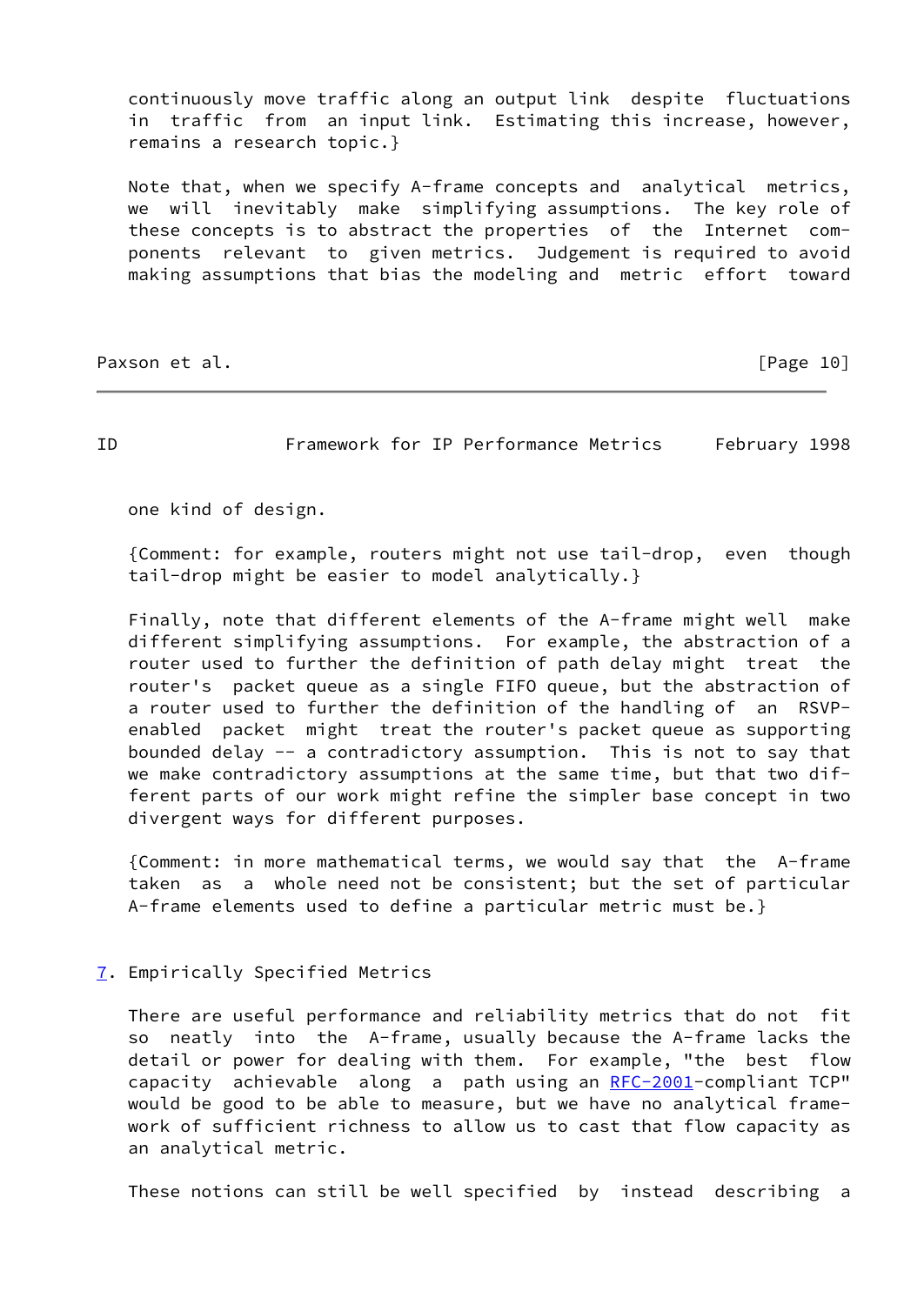reference methodology for measuring them.

 Such a metric will be called an 'empirically specified metric', or more simply, an empirical metric.

Such empirical metrics should have three properties:

- + we should have a clear definition for each in terms of Internet components,
- + we should have at least one effective means to measure them, and
- + to the extent possible, we should have an (necessarily incomplete) understanding of the metric in terms of the A-frame so that we can use our measurements to reason about the performance and reliabil ity of A-frame components and of aggregations of A-frame com ponents.

Paxson et al. [Page 11]

<span id="page-12-1"></span>

ID Framework for IP Performance Metrics February 1998

<span id="page-12-0"></span>[8](#page-12-0). Two Forms of Composition

<span id="page-12-2"></span>[8.1](#page-12-2). Spatial Composition of Metrics

 In some cases, it may be realistic and useful to define metrics in such a fashion that they exhibit spatial composition.

 By spatial composition, we mean a characteristic of some path metrics, in which the metric as applied to a (complete) path can also be defined for various subpaths, and in which the appropriate A-frame concepts for the metric suggest useful relationships between the metric applied to these various subpaths (including the complete path, the various cloud subpaths of a given path digest, and even single routers along the path). The effectiveness of spatial compo sition depends:

- + on the usefulness in analysis of these relationships as applied to the relevant A-frame components, and
- + on the practical use of the corresponding relationships as applied to metrics and to measurement methodologies.

 {Comment: for example, consider some metric for delay of a 100-byte packet across a path P, and consider further a path digest <h0, e1, C1, ..., en, hn> of P. The definition of such a metric might include a conjecture that the delay across P is very nearly the sum of the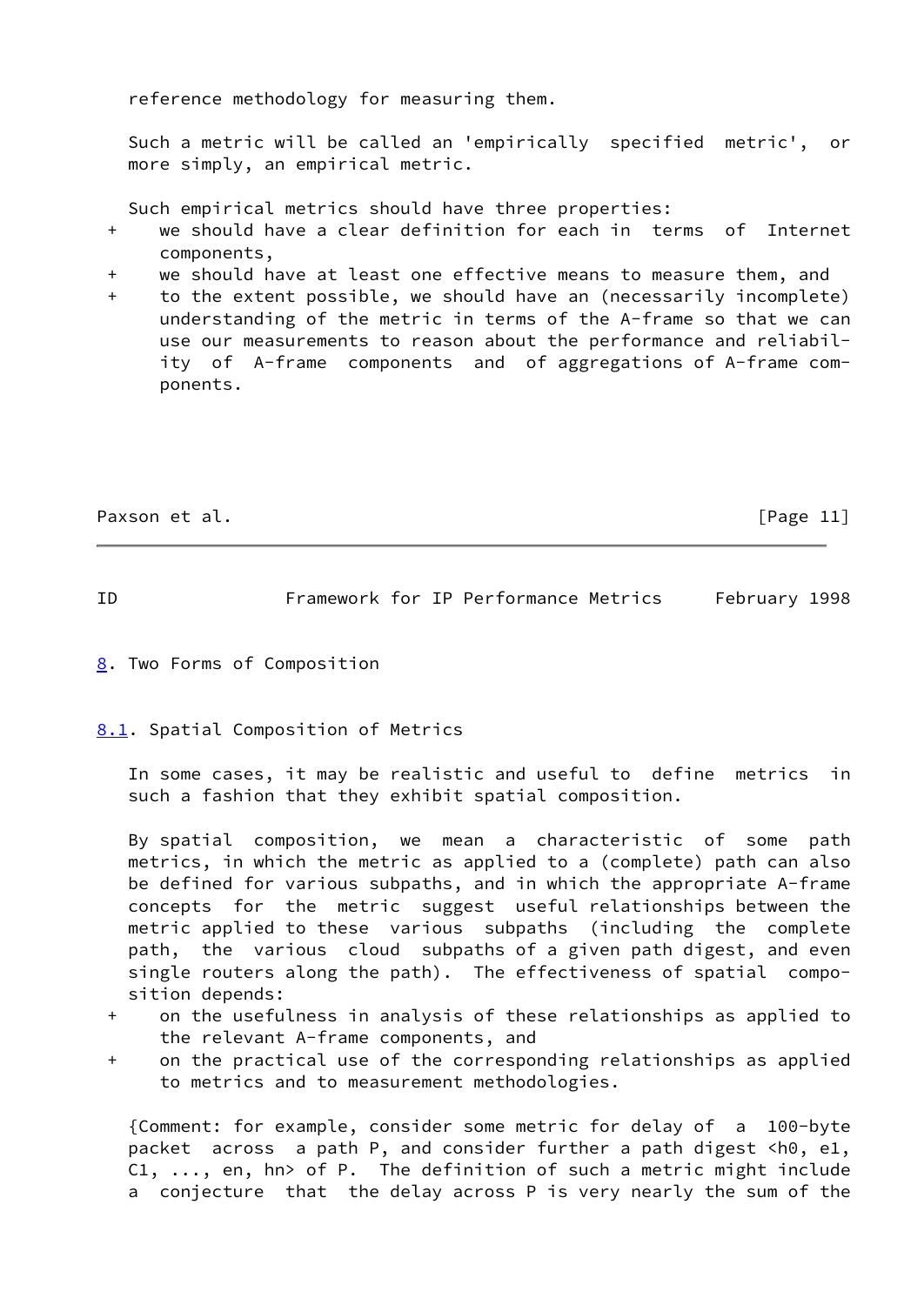corresponding metric across the exhanges (ei) and clouds (Ci) of the given path digest. The definition would further include a note on how a corresponding relation applies to relevant A-frame components, both for the path P and for the exchanges and clouds of the path dig est.}

When the definition of a metric includes a conjecture that the metric across the path is related to the metric across the subpaths of the path, that conjecture constitutes a claim that the metric exhibits spatial composition. The definition should then include:

- + the specific conjecture applied to the metric,
- + a justification of the practical utility of the composition in terms of making accurate measurements of the metric on the path,
- + a justification of the usefulness of the composition in terms of making analysis of the path using A-frame concepts more effective, and
- + an analysis of how the conjecture could be incorrect.

Paxson et al. [Page 12]

ID Framework for IP Performance Metrics February 1998

<span id="page-13-0"></span>[8.2](#page-13-0). Temporal Composition of Formal Models and Empirical Metrics

 In some cases, it may be realistic and useful to define metrics in such a fashion that they exhibit temporal composition.

 By temporal composition, we mean a characteristic of some path metric, in which the metric as applied to a path at a given time T is also defined for various times t0  $\le$  t1  $\le$  ...  $\le$  tn  $\le$  T, and in which the appropriate A-frame concepts for the metric suggests useful rela tionships between the metric applied at times t0, ..., tn and the metric applied at time T. The effectiveness of temporal composition depends:

- + on the usefulness in analysis of these relationships as applied to the relevant A-frame components, and
- + on the practical use of the corresponding relationships as applied to metrics and to measurement methodologies.

{Comment: for example, consider a metric for the expected flow capa-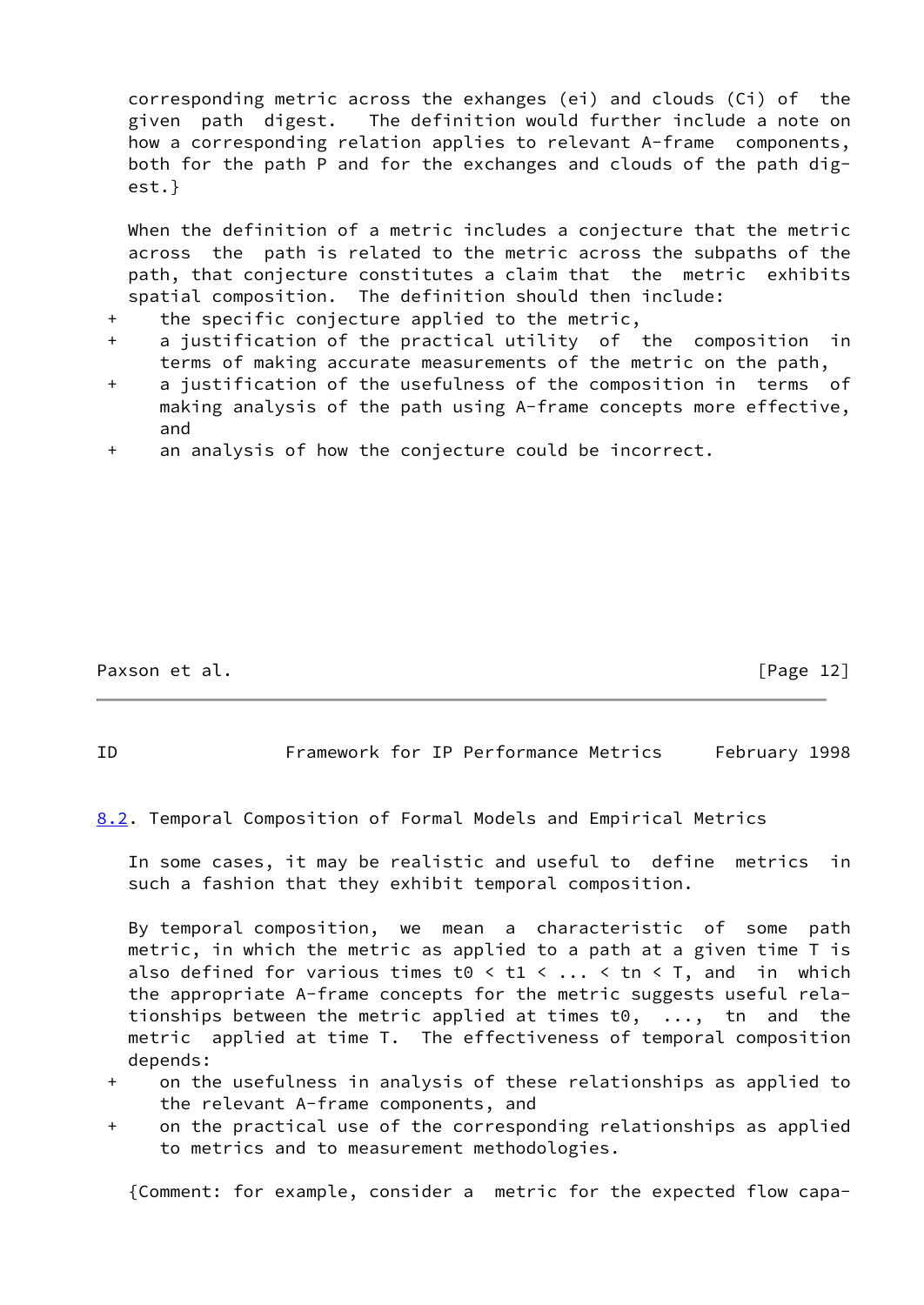city across a path P during the five-minute period surrounding the time T, and suppose further that we have the corresponding values for each of the four previous five-minute periods t0, t1, t2, and t3. The definition of such a metric might include a conjecture that the flow capacity at time T can be estimated from a certain kind of extrapolation from the values of t0, ..., t3. The definition would further include a note on how a corresponding relation applies to relevant A-frame components.

 Note: any (spatial or temporal) compositions involving flow capacity are likely to be subtle, and temporal compositions are generally more subtle than spatial compositions, so the reader should understand that the foregoing example is intentionally naive.}

 When the definition of a metric includes a conjecture that the metric across the path at a given time T is related to the metric across the path for a set of other times, that conjecture constitutes a claim that the metric exhibits temporal composition. The definition should then include:

- + the specific conjecture applied to the metric,
- + a justification of the practical utility of the composition in terms of making accurate measurements of the metric on the path, and
- + a justification of the usefulness of the composition in terms of making analysis of the path using A-frame concepts more effective.

Paxson et al. [Page 13]

<span id="page-14-1"></span>

ID Framework for IP Performance Metrics February 1998

<span id="page-14-0"></span>[9](#page-14-0). Issues related to Time

<span id="page-14-2"></span>[9.1](#page-14-2). Clock Issues

 Measurements of time lie at the heart of many Internet metrics. Because of this, it will often be crucial when designing a methodol ogy for measuring a metric to understand the different types of errors and uncertainties introduced by imperfect clocks. In this section we define terminology for discussing the characteristics of clocks and touch upon related measurement issues which need to be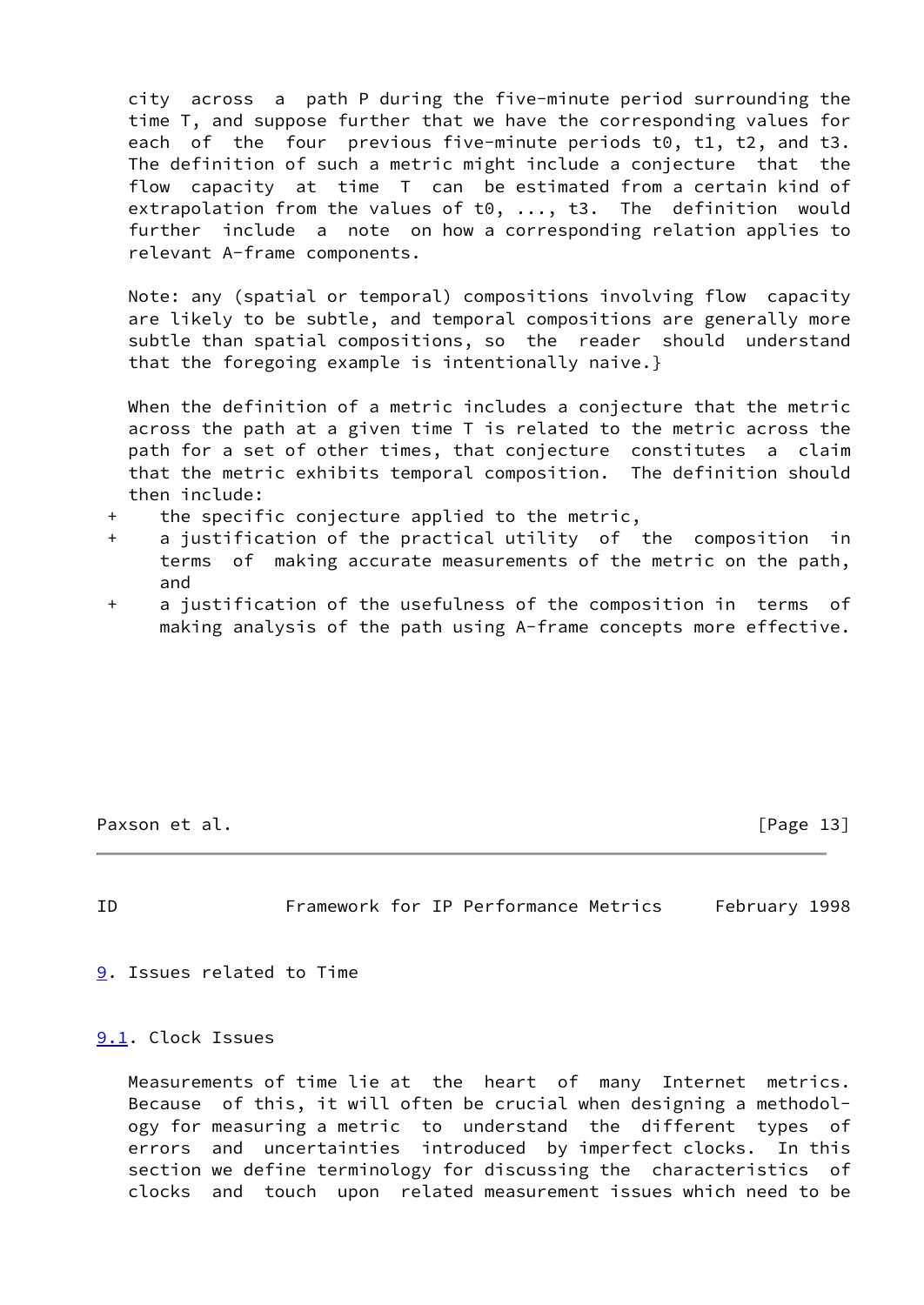addressed by any sound methodology.

 The Network Time Protocol (NTP; [RFC 1305](https://datatracker.ietf.org/doc/pdf/rfc1305)) defines a nomenclature for discussing clock characteristics, which we will also use when appropriate [\[Mi92](#page-41-1)]. The main goal of NTP is to provide accurate timekeeping over fairly long time scales, such as minutes to days, while for measurement purposes often what is more important is short-term accuracy, between the beginning of the measurement and the end, or over the course of gathering a body of measurements (a sam ple). This difference in goals sometimes leads to different defini tions of terminology as well, as discussed below.

 To begin, we define a clock's "offset" at a particular moment as the difference between the time reported by the clock and the "true" time as defined by UTC. If the clock reports a time Tc and the true time is Tt, then the clock's offset is Tc - Tt.

We will refer to a clock as "accurate" at a particular moment if the clock's offset is zero, and more generally a clock's "accuracy" is how close the absolute value of the offset is to zero. For NTP, accuracy also includes a notion of the frequency of the clock; for our purposes, we instead incorporate this notion into that of "skew", because we define accuracy in terms of a single moment in time rather than over an interval of time.

 A clock's "skew" at a particular moment is the frequency difference (first derivative of its offset with respect to true time) between the clock and true time.

 As noted in [RFC 1305,](https://datatracker.ietf.org/doc/pdf/rfc1305) real clocks exhibit some variation in skew. That is, the second derivative of the clock's offset with respect to true time is generally non-zero. In keeping with [RFC 1305](https://datatracker.ietf.org/doc/pdf/rfc1305), we define this quantity as the clock's "drift".

 A clock's "resolution" is the smallest unit by which the clock's time is updated. It gives a lower bound on the clock's uncertainty. (Note that clocks can have very fine resolutions and yet be wildly

Paxson et al. [Page 14]

ID Framework for IP Performance Metrics February 1998

 inaccurate.) Resolution is defined in terms of seconds. However, resolution is relative to the clock's reported time and not to true time, so for example a resolution of 10 ms only means that the clock updates its notion of time in 0.01 second increments, not that this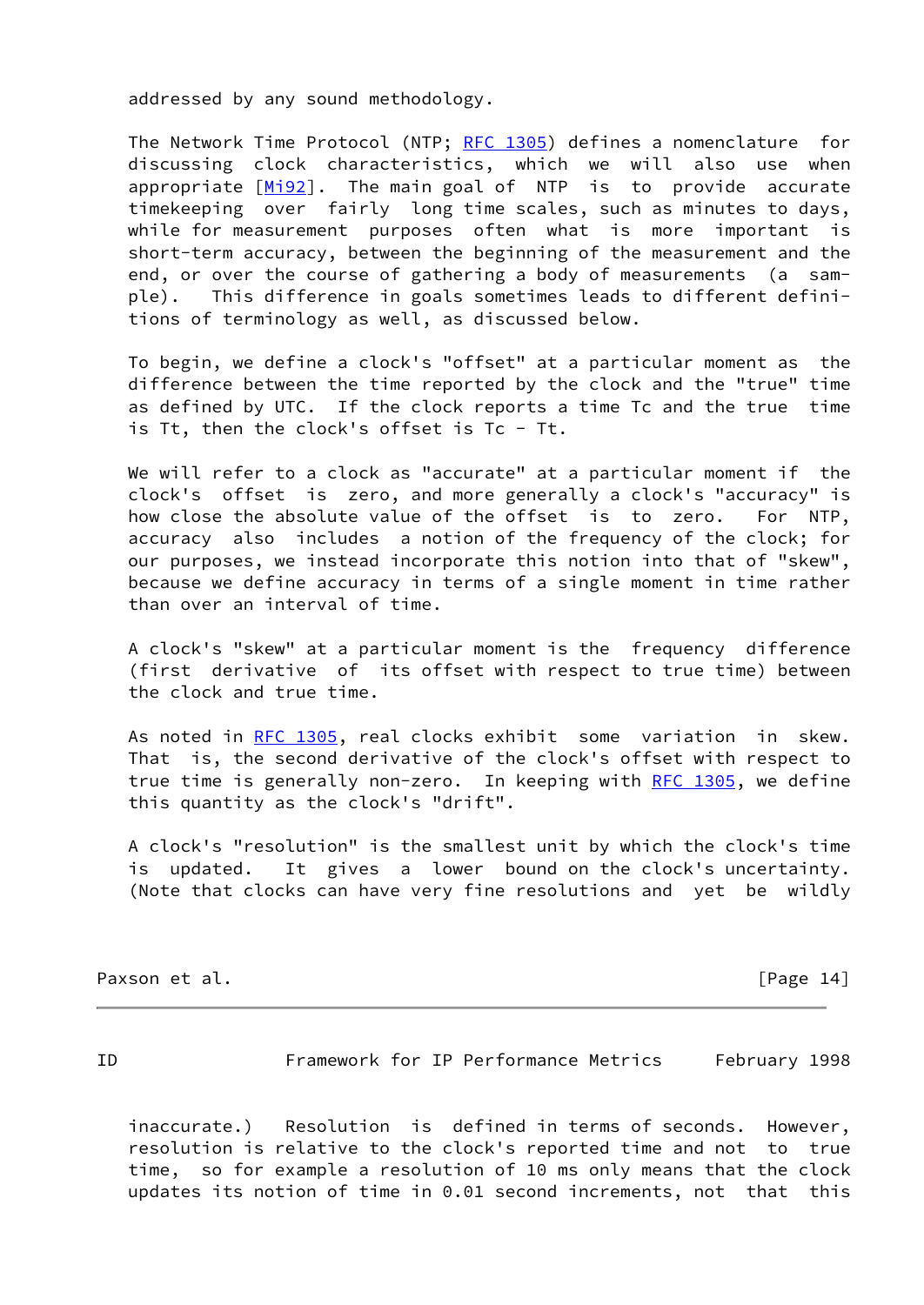is the true amount of time between updates.

 {Comment: Systems differ on how an application interface to the clock reports the time on subsequent calls during which the clock has not advanced. Some systems simply return the same unchanged time as given for previous calls. Others may add a small increment to the reported time to maintain monotonic increasing timestamps. For sys tems that do the latter, we do \*not\* consider these small increments when defining the clock's resolution. They are instead an impediment to assessing the clock's resolution, since a natural method for doing so is to repeatedly query the clock to determine the smallest non zero difference in reported times.}

 It is expected that a clock's resolution changes only rarely (for example, due to a hardware upgrade).

 There are a number of interesting metrics for which some natural measurement methodologies involve comparing times reported by two different clocks. An example is one-way packet delay [[AK96\]](#page-41-2). Here, the time required for a packet to travel through the network is meas ured by comparing the time reported by a clock at one end of the packet's path, corresponding to when the packet first entered the network, with the time reported by a clock at the other end of the path, corresponding to when the packet finished traversing the net work.

We are thus also interested in terminology for describing how two clocks C1 and C2 compare. To do so, we introduce terms related to those above in which the notion of "true time" is replaced by the time as reported by clock C1. For example, clock C2's offset rela tive to C1 at a particular moment is  $Tc2 - Tc1$ , the instantaneous difference in time reported by C2 and C1. To disambiguate between the use of the terms to compare two clocks versus the use of the terms to compare to true time, we will in the former case use the phrase "relative". So the offset defined earlier in this paragraph is the "relative offset" between C2 and C1.

 When comparing clocks, the analog of "resolution" is not "relative resolution", but instead "joint resolution", which is the sum of the resolutions of C1 and C2. The joint resolution then indicates a con servative lower bound on the accuracy of any time intervals computed by subtracting timestamps generated by one clock from those generated by the other.

Paxson et al. [Page 15]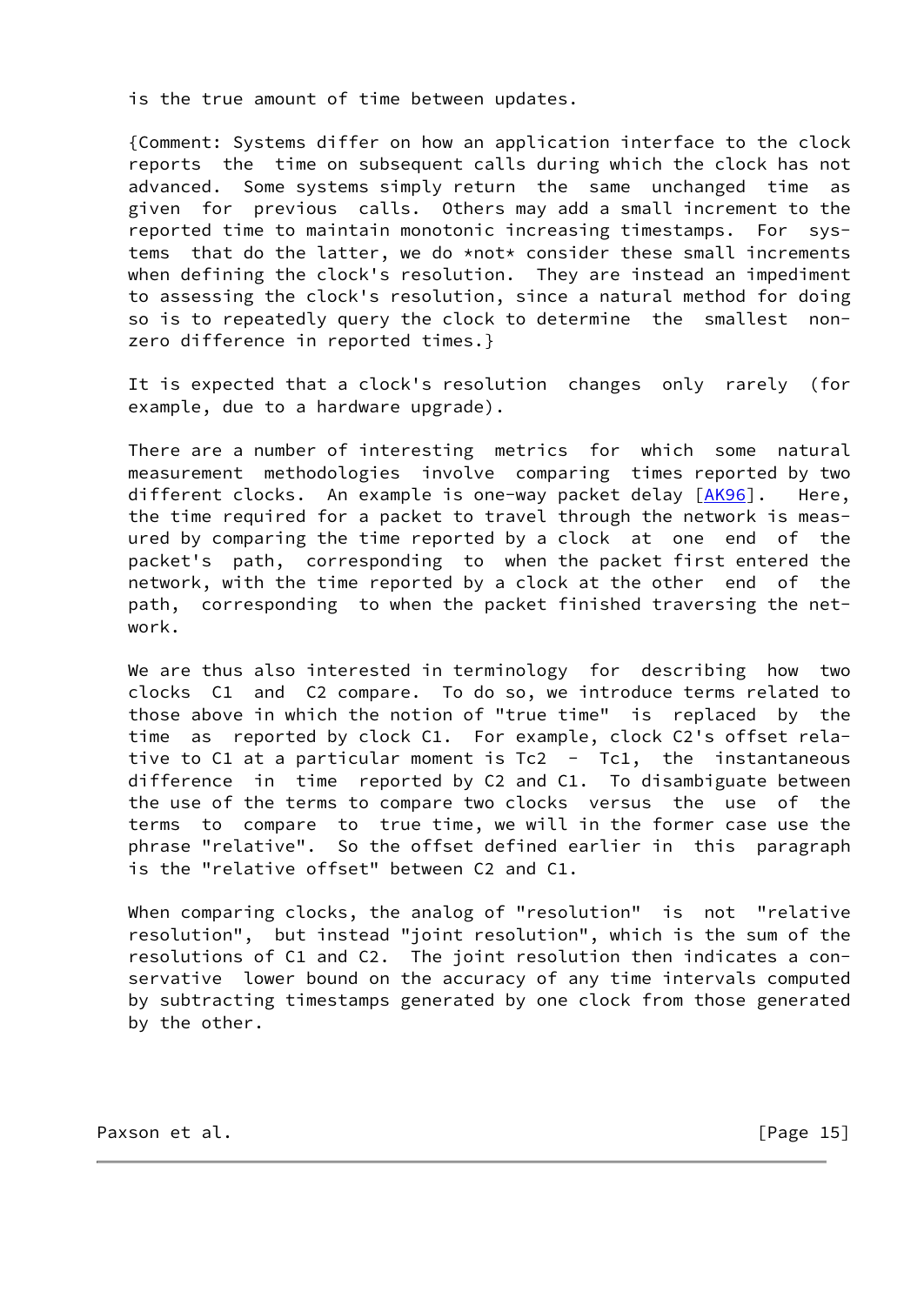If two clocks are "accurate" with respect to one another (their rela tive offset is zero), we will refer to the pair of clocks as "syn chronized". Note that clocks can be highly synchronized yet arbi trarily inaccurate in terms of how well they tell true time. This point is important because for many Internet measurements, synchroni zation between two clocks is more important than the accuracy of the clocks. The is somewhat true of skew, too: as long as the absolute skew is not too great, then minimal relative skew is more important, as it can induce systematic trends in packet transit times measured by comparing timestamps produced by the two clocks.

 These distinctions arise because for Internet measurement what is often most important are differences in time as computed by comparing the output of two clocks. The process of computing the difference removes any error due to clock inaccuracies with respect to true time; but it is crucial that the differences themselves accurately reflect differences in true time.

 Measurement methodologies will often begin with the step of assuring that two clocks are synchronized and have minimal skew and drift. {Comment: An effective way to assure these conditions (and also clock accuracy) is by using clocks that derive their notion of time from an external source, rather than only the host computer's clock. (These latter are often subject to large errors.) It is further preferable that the clocks directly derive their time, for example by having immediate access to a GPS (Global Positioning System) unit.}

 Two important concerns arise if the clocks indirectly derive their time using a network time synchronization protocol such as NTP:

- + First, NTP's accuracy depends in part on the properties (particu larly delay) of the Internet paths used by the NTP peers, and these might be exactly the properties that we wish to measure, so it would be unsound to use NTP to calibrate such measurements.
- Second, NTP focuses on clock accuracy, which can come at the expense of short-term clock skew and drift. For example, when a host's clock is indirectly synchronized to a time source, if the synchronization intervals occur infrequently, then the host will sometimes be faced with the problem of how to adjust its current, incorrect time, Ti, with a considerably different, more accurate time it has just learned, Ta. Two general ways in which this is done are to either immediately set the current time to Ta, or to adjust the local clock's update frequency (hence, its skew) so that at some point in the future the local time Ti' will agree with the more accurate time Ta'. The first mechanism introduces discontinuities and can also violate common assumptions that timestamps are monotone increasing. If the host's clock is set backward in time, sometimes this can be easily detected. If the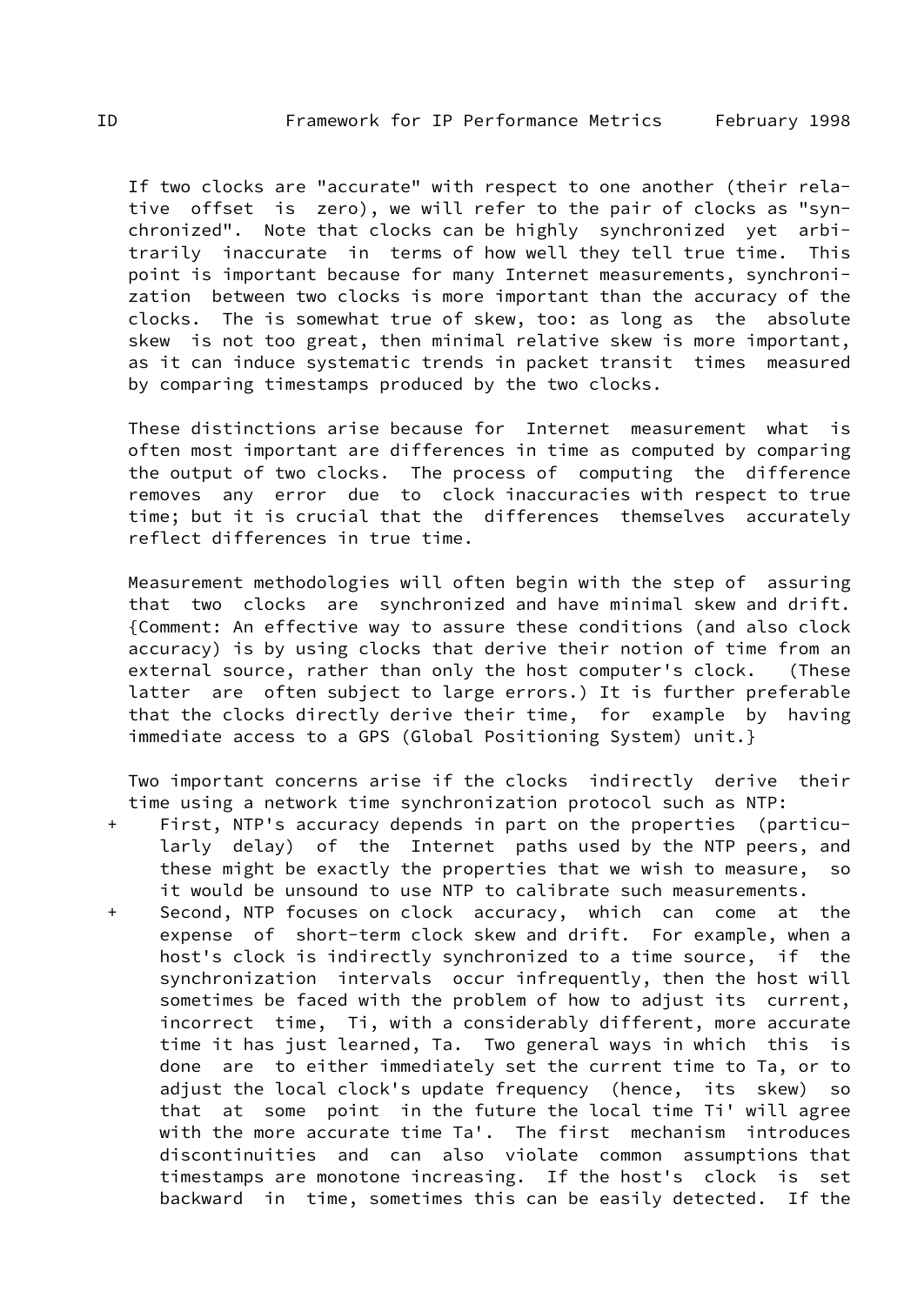clock is set forward in time, this can be harder to detect. The

Paxson et al. [Page 16]

<span id="page-18-1"></span>ID Framework for IP Performance Metrics February 1998

 skew induced by the second mechanism can lead to considerable inaccuracies when computing differences in time, as discussed above.

 To illustrate why skew is a crucial concern, consider samples of one-way delays between two Internet hosts made at one minute inter vals. The true transmission delay between the hosts might plausibly be on the order of 50 ms for a transcontinental path. If the skew between the two clocks is 0.01%, that is, 1 part in 10,000, then after 10 minutes of observation the error introduced into the meas urement is 60 ms. Unless corrected, this error is enough to com pletely wipe out any accuracy in the transmission delay measurement. Finally, we note that assessing skew errors between unsynchronized network clocks is an open research area. (See [\[Pa97](#page-41-3)] for a discus sion of detecting and compensating for these sorts of errors.) This shortcoming makes use of a solid, independent clock source such as GPS especially desirable.

<span id="page-18-0"></span>[9.2](#page-18-0). The Notion of "Wire Time"

 Internet measurement is often complicated by the use of Internet hosts themselves to perform the measurement. These hosts can intro duce delays, bottlenecks, and the like that are due to hardware or operating system effects and have nothing to do with the network behavior we would like to measure. This problem is particularly acute when timestamping of network events occurs at the application level.

 In order to provide a general way of talking about these effects, we introduce two notions of "wire time". These notions are only defined in terms of an Internet host H observing an Internet link L at a par ticular location:

- + For a given packet P, the 'wire arrival time' of P at H on L is the first time T at which any bit of P has appeared at H's obser vational position on L.
- + For a given packet P, the 'wire exit time' of P at H on L is the first time T at which all the bits of P have appeared at H's observational position on L.

Note that intrinsic to the definition is the notion of where on the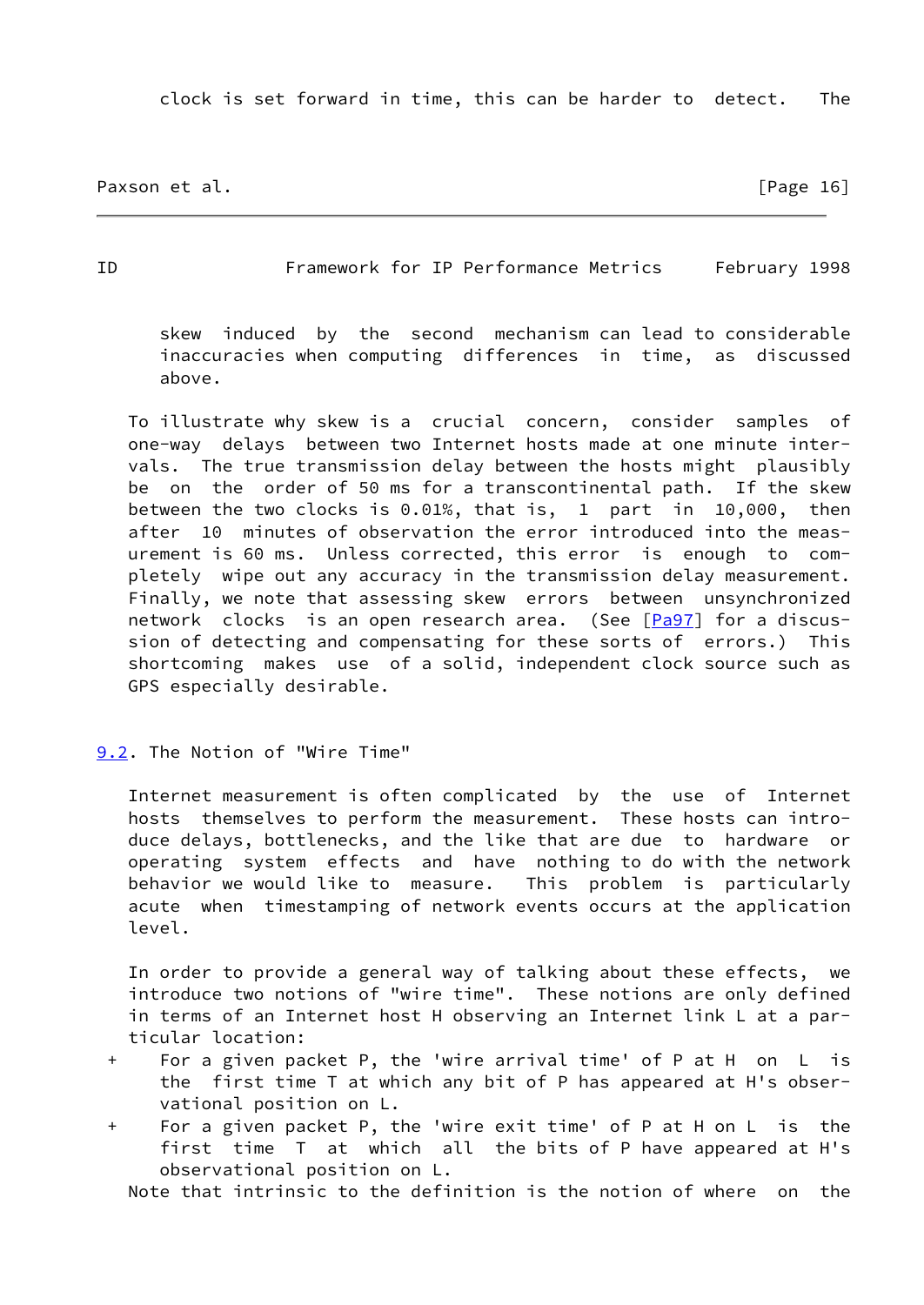link we are observing. This distinction is important because for large-latency links, we may obtain very different times depending on exactly where we are observing the link. We could allow the observa tional position to be an arbitrary location along the link; however, we define it to be in terms of an Internet host because we anticipate in practice that, for IPPM metrics, all such timing will be con strained to be performed by Internet hosts, rather than specialized hardware devices that might be able to monitor a link at locations

Paxson et al. [Page 17]

ID Framework for IP Performance Metrics February 1998

 where a host cannot. This definition also takes care of the problem of links that are comprised of multiple physical channels. Because these multiple channels are not visible at the IP layer, they cannot be individually observed in terms of the above definitions.

 It is possible, though one hopes uncommon, that a packet P might make multiple trips over a particular link L, due to a forwarding loop. These trips might even overlap, depending on the link technology. Whenever this occurs, we define a separate wire time associated with each instance of P seen at H's position on the link. This definition is worth making because it serves as a reminder that notions like  $*$ the\* unique time a packet passes a point in the Internet are inherently slippery.

 The term wire time has historically been used to loosely denote the time at which a packet appeared on a link, without exactly specifying whether this refers to the first bit, the last bit, or some other consideration. This informal definition is generally already very useful, as it is usually used to make a distinction between when the packet's propagation delays begin and cease to be due to the network rather than the endpoint hosts.

 When appropriate, metrics should be defined in terms of wire times rather than host endpoint times, so that the metric's definition highlights the issue of separating delays due to the host from those due to the network.

 We note that one potential difficulty when dealing with wire times concerns IP fragments. It may be the case that, due to fragmenta tion, only a portion of a particular packet passes by H's location. Such fragments are themselves legitimate packets and have well defined wire times associated with them; but the larger IP packet corresponding to their aggregate may not.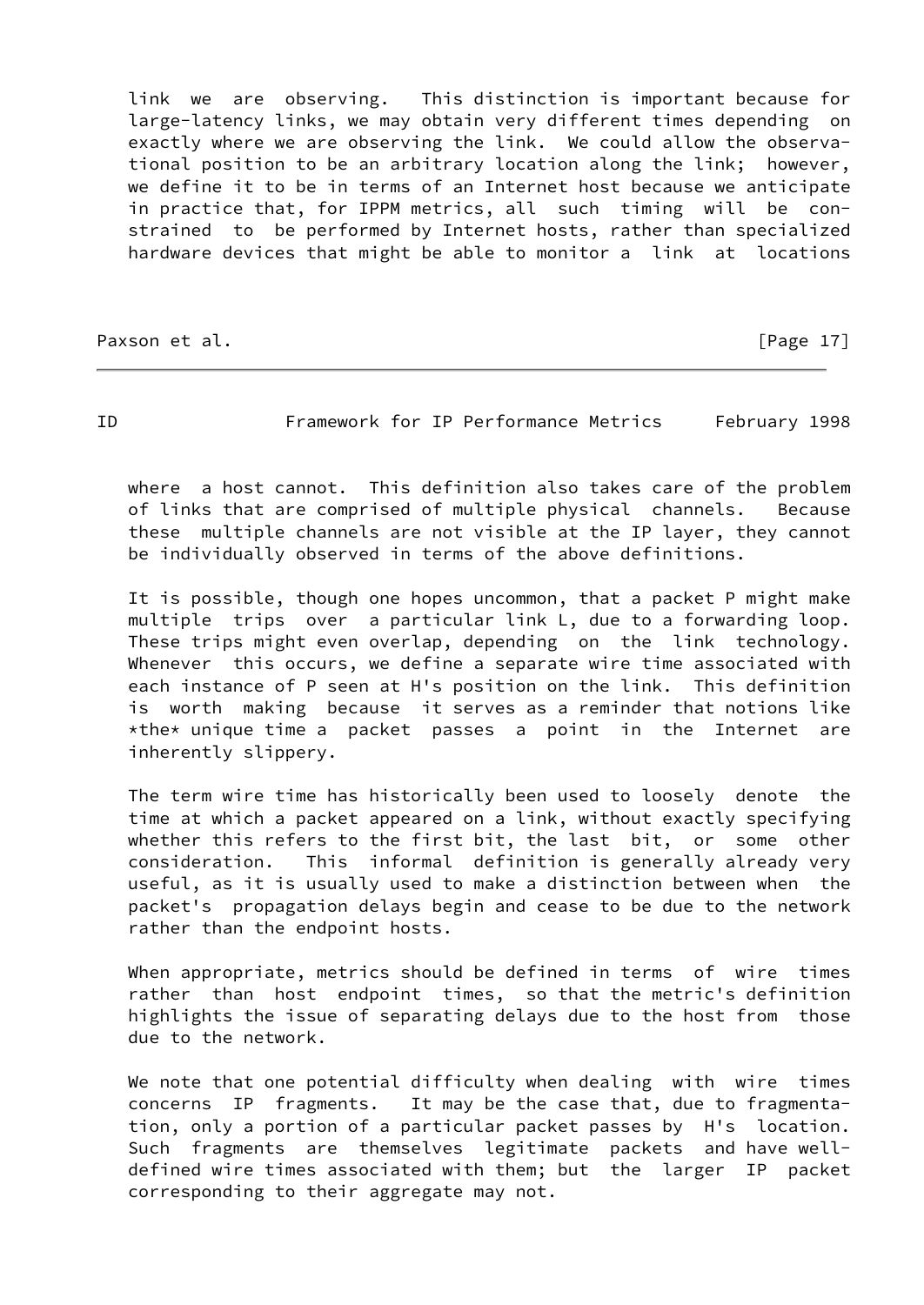We also note that these notions have not, to our knowledge, been pre viously defined in exact terms for Internet traffic. Consequently, we may find with experience that these definitions require some adjustment in the future.

 {Comment: It can sometimes be difficult to measure wire times. One technique is to use a packet filter to monitor traffic on a link. The architecture of these filters often attempts to associate with each packet a timestamp as close to the wire time as possible. We note however that one common source of error is to run the packet filter on one of the endpoint hosts. In this case, it has been observed that some packet filters receive for some packets timestamps corresponding to when the packet was \*scheduled\* to be injected into the network, rather than when it actually was \*sent\* out onto the

Paxson et al. **Figure 18** and  $\begin{bmatrix} P \text{age} & 18 \end{bmatrix}$ 

<span id="page-20-1"></span>ID Framework for IP Performance Metrics February 1998

 network (wire time). There can be a substantial difference between these two times. A technique for dealing with this problem is to run the packet filter on a separate host that passively monitors the given link. This can be problematic however for some link technolo- gies. See [\[Pa97](#page-41-3)] for a discussion of the sorts of errors packet filters can exhibit. Finally, we note that packet filters will often only capture the first fragment of a fragmented IP packet, due to the use of filtering on fields in the IP and transport protocol headers. As we generally desire our measurement methodologies to avoid the complexity of creating fragmented traffic, one strategy for dealing with their presence as detected by a packet filter is to flag that the measured traffic has an unusual form and abandon further analysis of the packet timing.}

# <span id="page-20-0"></span>[10.](#page-20-0) Singletons, Samples, and Statistics

 With experience we have found it useful to introduce a separation between three distinct -- yet related -- notions:

- + By a 'singleton' metric, we refer to metrics that are, in a sense, atomic. For example, a single instance of "bulk throughput capa city" from one host to another might be defined as a singleton metric, even though the instance involves measuring the timing of a number of Internet packets.
- + By a 'sample' metric, we refer to metrics derived from a given singleton metric by taking a number of distinct instances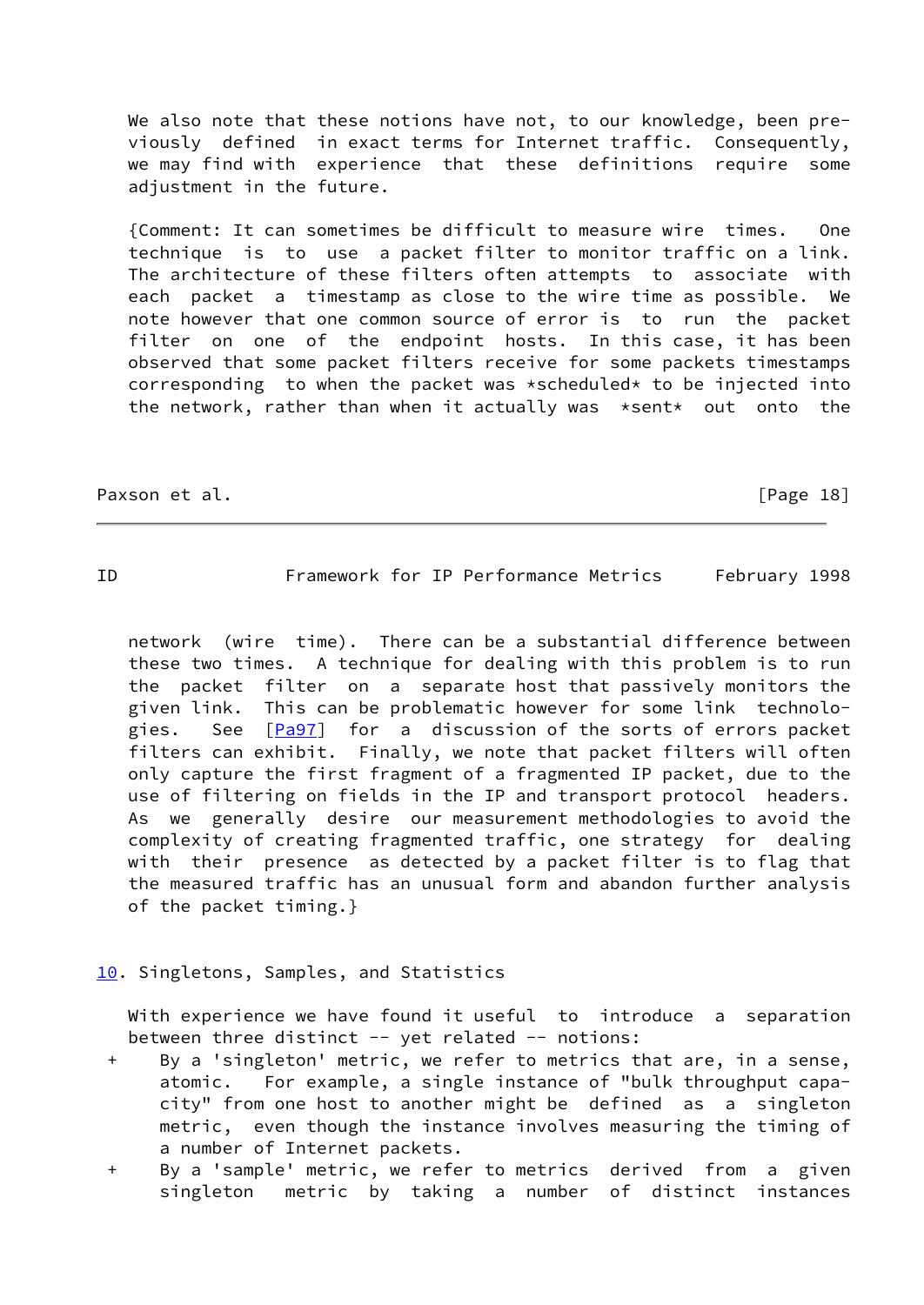together. For example, we might define a sample metric of one-way delays from one host to another as an hour's worth of measure ments, each made at Poisson intervals with a mean spacing of one second.

 + By a 'statistical' metric, we refer to metrics derived from a given sample metric by computing some statistic of the values defined by the singleton metric on the sample. For example, the mean of all the one-way delay values on the sample given above might be defined as a statistical metric.

 By applying these notions of singleton, sample, and statistic in a consistent way, we will be able to reuse lessons learned about how to define samples and statistics on various metrics. The orthogonality among these three notions will thus make all our work more effective and more intelligible by the community.

 In the remainder of this section, we will cover some topics in sam pling and statistics that we believe will be important to a variety of metric definitions and measurement efforts.

Paxson et al. [Page 19]

<span id="page-21-1"></span>ID Framework for IP Performance Metrics February 1998

<span id="page-21-0"></span>[10.1](#page-21-0). Methods of Collecting Samples

 The main reason for collecting samples is to see what sort of varia tions and consistencies are present in the metric being measured. These variations might be with respect to different points in the Internet, or different measurement times. When assessing variations based on a sample, one generally makes an assumption that the sample is "unbiased", meaning that the process of collecting the measure ments in the sample did not skew the sample so that it no longer accurately reflects the metric's variations and consistencies.

 One common way of collecting samples is to make measurements separated by fixed amounts of time: periodic sampling. Periodic sam pling is particularly attractive because of its simplicity, but it suffers from two potential problems:

 + If the metric being measured itself exhibits periodic behavior, then there is a possibility that the sampling will observe only part of the periodic behavior if the periods happen to agree (either directly, or if one is a multiple of the other). Related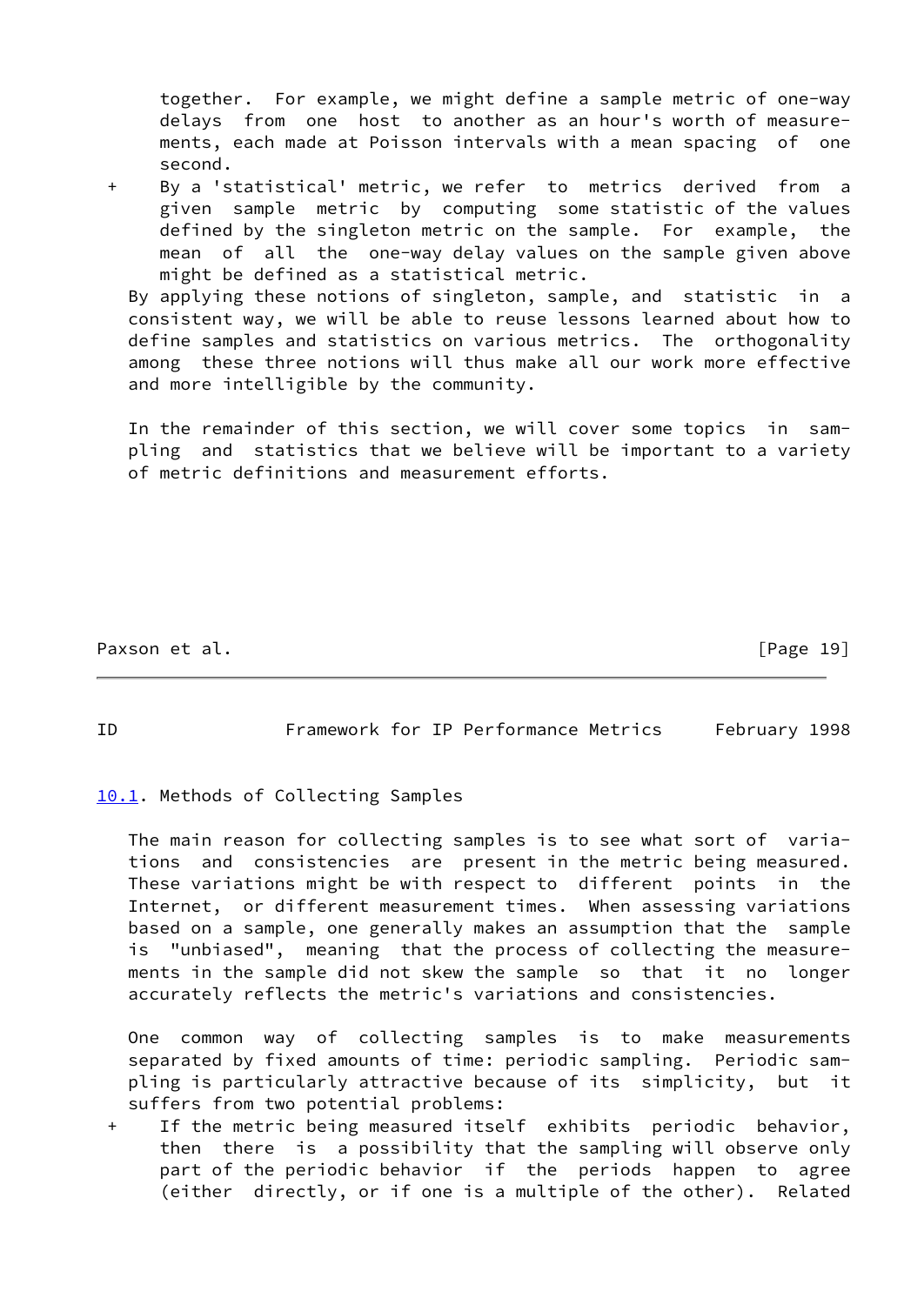to this problem is the notion that periodic sampling can be easily anticipated. Predictable sampling is susceptible to manipulation if there are mechanisms by which a network component's behavior can be temporarily changed such that the sampling only sees the modified behavior.

 + The act of measurement can perturb what is being measured (for example, injecting measurement traffic into a network alters the congestion level of the network), and repeated periodic perturba tions can drive a network into a state of synchronization (cf. [[FJ94\]](#page-41-4)), greatly magnifying what might individually be minor effects.

 A more sound approach is based on "random additive sampling": samples are separated by independent, randomly generated intervals that have a common statistical distribution  $G(t)$   $[BM92]$  $[BM92]$ . The quality of this sampling depends on the distribution  $G(t)$ . For example, if  $G(t)$  gen erates a constant value g with probability one, then the sampling reduces to periodic sampling with a period of g.

 Random additive sampling gains significant advantages. In general, it avoids synchronization effects and yields an unbiased estimate of the property being sampled. The only significant drawbacks with it are:

 + it complicates frequency-domain analysis, because the samples do not occur at fixed intervals such as assumed by Fourier-transform techniques; and

Paxson et al. **Figure 20** and  $\begin{bmatrix} P \text{age} & 20 \end{bmatrix}$ 

<span id="page-22-1"></span>ID Framework for IP Performance Metrics February 1998

 + unless G(t) is the exponential distribution (see below), sampling still remains somewhat predictable, as discussed for periodic sam pling above.

<span id="page-22-0"></span>[10.1.1](#page-22-0). Poisson Sampling

```
 It can be proved that if G(t) is an exponential distribution with
 rate lambda, that is
   G(t) = 1 - exp(-\lambda)then the arrival of new samples *cannot* be predicted (and, again,
 the sampling is unbiased). Furthermore, the sampling is asymptoti-
```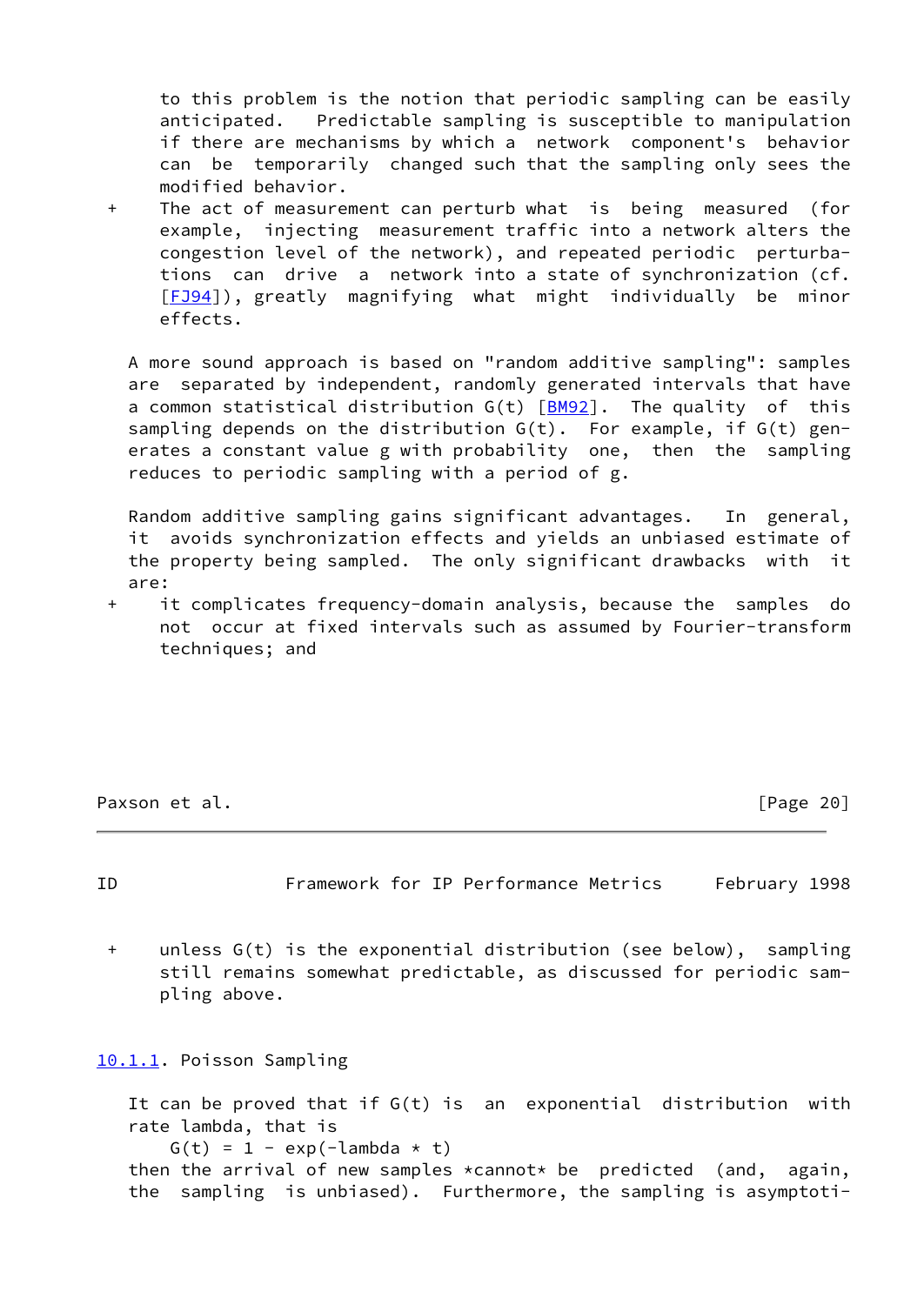cally unbiased even if the act of sampling affects the network's state. Such sampling is referred to as "Poisson sampling". It is not prone to inducing synchronization, it can be used to accurately collect measurements of periodic behavior, and it is not prone to manipulation by anticipating when new samples will occur.

 Because of these valuable properties, we in general prefer that sam ples of Internet measurements are gathered using Poisson sampling. {Comment: We note, however, that there may be circumstances that favor use of a different G(t). For example, the exponential distri bution is unbounded, so its use will on occasion generate lengthy spaces between sampling times. We might instead desire to bound the longest such interval to a maximum value dT, to speed the convergence of the estimation derived from the sampling. This could be done by using

 $G(t) = Unif(0, dT)$ 

 that is, the uniform distribution between 0 and dT. This sampling, of course, becomes highly predictable if an interval of nearly length dT has elapsed without a sample occurring.}

 In its purest form, Poisson sampling is done by generating indepen dent, exponentially distributed intervals and gathering a single measurement after each interval has elapsed. It can be shown that if starting at time T one performs Poisson sampling over an interval dT, during which a total of N measurements happen to be made, then those measurements will be uniformly distributed over the interval [T, T+dT]. So another way of conducting Poisson sampling is to pick dT and N and generate N random sampling times uniformly over the inter val [T, T+dT]. The two approaches are equivalent, except if N and dT are externally known. In that case, the property of not being able to predict measurement times is weakened (the other properties still hold). The N/dT approach has an advantage that dealing with fixed values of N and dT can be simpler than dealing with a fixed lambda but variable numbers of measurements over variably-sized intervals.

Paxson et al. [Page 21]

<span id="page-23-1"></span>

ID Framework for IP Performance Metrics February 1998

### <span id="page-23-0"></span>[10.1.2](#page-23-0). Geometric Sampling

 Closely related to Poisson sampling is "geometric sampling", in which external events are measured with a fixed probability p. For exam ple, one might capture all the packets over a link but only record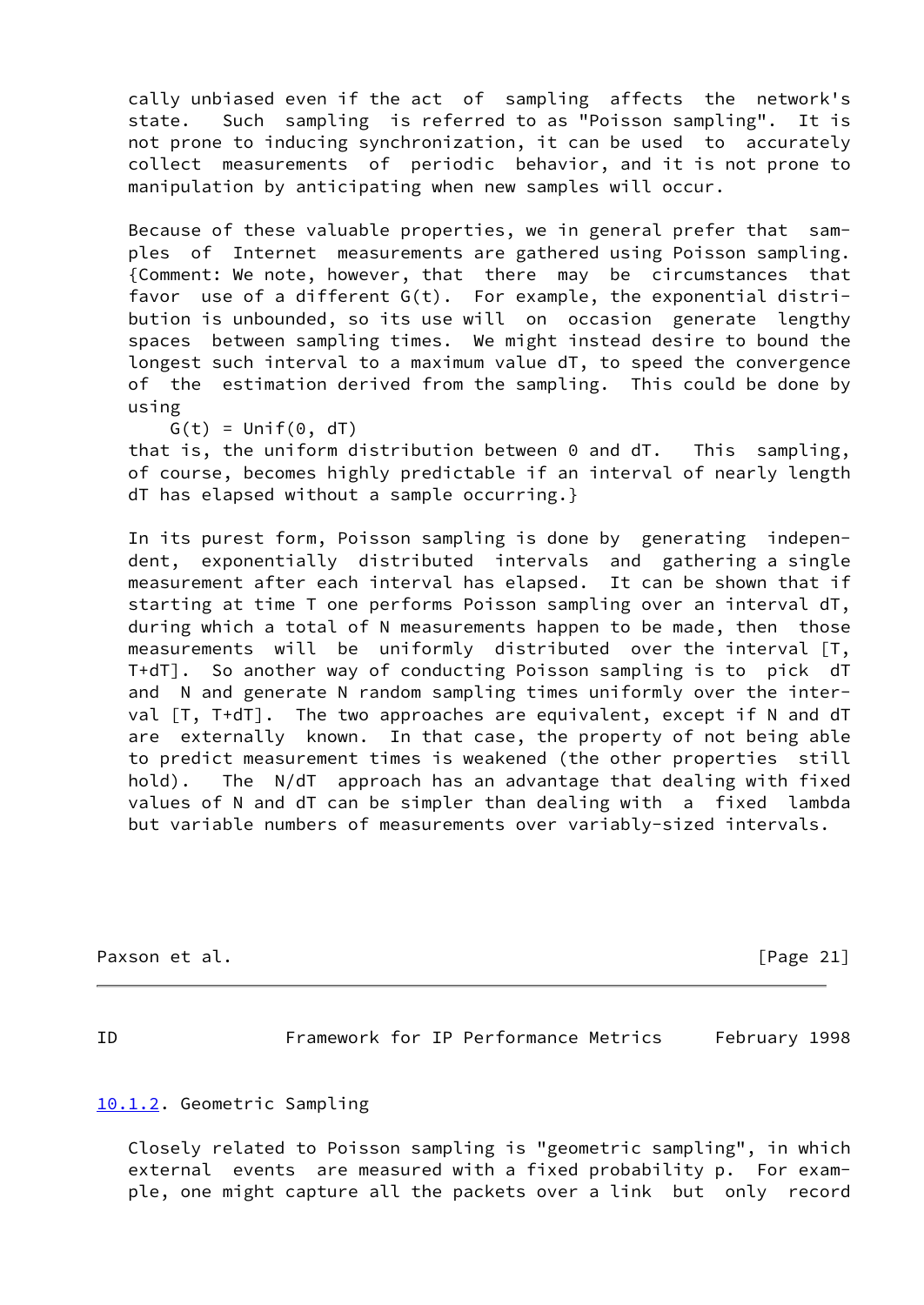the packet to a trace file if a randomly generated number uniformly distributed between 0 and 1 is less than a given p. Geometric sam pling has the same properties of being unbiased and not predictable in advance as Poisson sampling, so if it fits a particular Internet measurement task, it too is sound. See [\[CPB93](#page-41-6)] for more discussion.

# <span id="page-24-0"></span>[10.1.3](#page-24-0). Generating Poisson Sampling Intervals

 To generate Poisson sampling intervals, one first determines the rate lambda at which the singleton measurements will on average be made (e.g., for an average sampling interval of 30 seconds, we have lambda = 1/30, if the units of time are seconds). One then generates a series of exponentially-distributed (pseudo-)random numbers E1, E2, ..., En. The first measurement is made at time E1, the next at time E1+E2, and so on.

 One technique for generating exponentially-distributed (pseudo- )random numbers is based on the ability to generate U1, U2, ..., Un, (pseudo-)random numbers that are uniformly distributed between 0 and 1. Many computers provide libraries that can do this. Given such Ui, to generate Ei one uses:

Ei =  $-log(U_i) /$  lambda

 where log(Ui) is the natural logarithm of Ui. {Comment: This tech nique is an instance of the more general "inverse transform" method for generating random numbers with a given distribution.}

Implementation details:

 There are at least three different methods for approximating Poisson sampling, which we describe here as Methods 1 through 3. Method 1 is the easiest to implement and has the most error, and method 3 is the most difficult to implement and has the least error (potentially none).

Method 1 is to proceed as follows:

- 1. Generate E1 and wait that long.
- 2. Perform a measurement.
- 3. Generate E2 and wait that long.
- 4. Perform a measurement.
- 5. Generate E3 and wait that long.
- 6. Perform a measurement ...

<span id="page-24-1"></span>Paxson et al. [Page 22]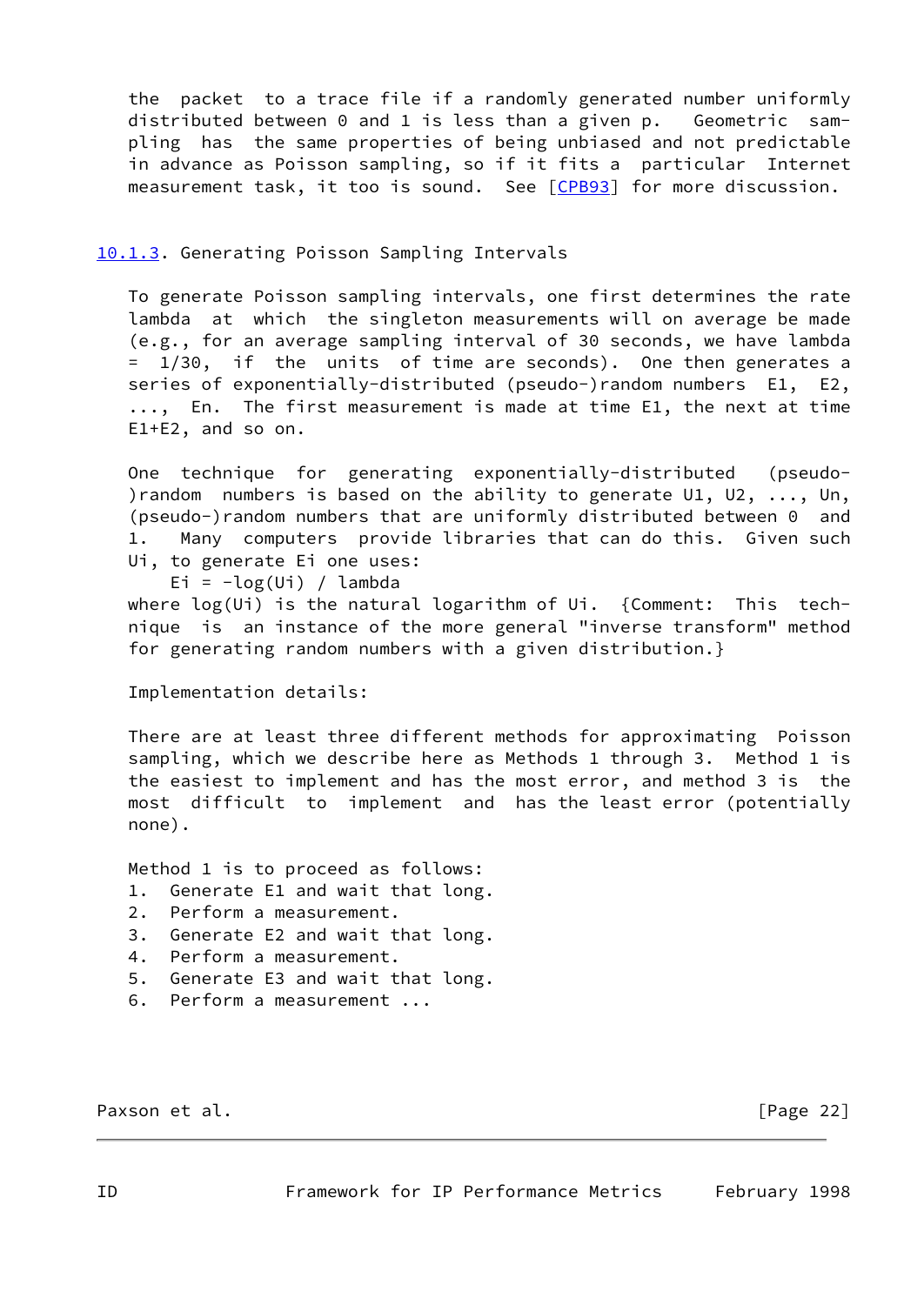The problem with this approach is that the "Perform a measurement" steps themselves take time, so the sampling is not done at times E1, E1+E2, etc., but rather at E1, E1+M1+E2, etc., where Mi is the amount of time required for the i'th measurement. If Mi is very small com pared to 1/lambda then the potential error introduced by this tech nique is likewise small. As Mi becomes a non-negligible fraction of 1/lambda, the potential error increases.

 Method 2 attempts to correct this error by taking into account the amount of time required by the measurements (i.e., the Mi's) and adjusting the waiting intervals accordingly:

- 1. Generate E1 and wait that long.
- 2. Perform a measurement and measure M1, the time it took to do so.
- 3. Generate E2 and wait for a time E2-M1.
- 4. Perform a measurement and measure M2 ..

This approach works fine as long as  $E{i+1}$  >= Mi. But if  $E{i+1}$  < Mi then it is impossible to wait the proper amount of time. (Note that this case corresponds to needing to perform two measurements simul taneously.)

 Method 3 is generating a schedule of measurement times E1, E1+E2, etc., and then sticking to it:

- 1. Generate E1, E2, ..., En.
- 2. Compute measurement times T1, T2, ..., Tn, as Ti = E1 + ... + Ei.
- 3. Arrange that at times T1, T2, ..., Tn, a measurement is made.

 By allowing simultaneous measurements, Method 3 avoids the shortcom ings of Methods 1 and 2. If, however, simultaneous measurements interfere with one another, then Method 3 does not gain any benefit and may actually prove worse than Methods 1 or 2.

 For Internet phenomena, it is not known to what degree the inaccura cies of these methods are significant. If the Mi's are much less than 1/lambda, then any of the three should suffice. If the Mi's are less than 1/lambda but perhaps not greatly less, then Method 2 is preferred to Method 1. If simultaneous measurements do not interfere with one another, then Method 3 is preferred, though it can be con siderably harder to implement.

## <span id="page-25-0"></span>[10.2](#page-25-0). Self-Consistency

 A fundamental requirement for a sound measurement methodology is that measurement be made using as few unconfirmed assumptions as possible. Experience has painfully shown how easy it is to make an (often implicit) assumption that turns out to be incorrect. An example is incorporating into a measurement the reading of a clock synchronized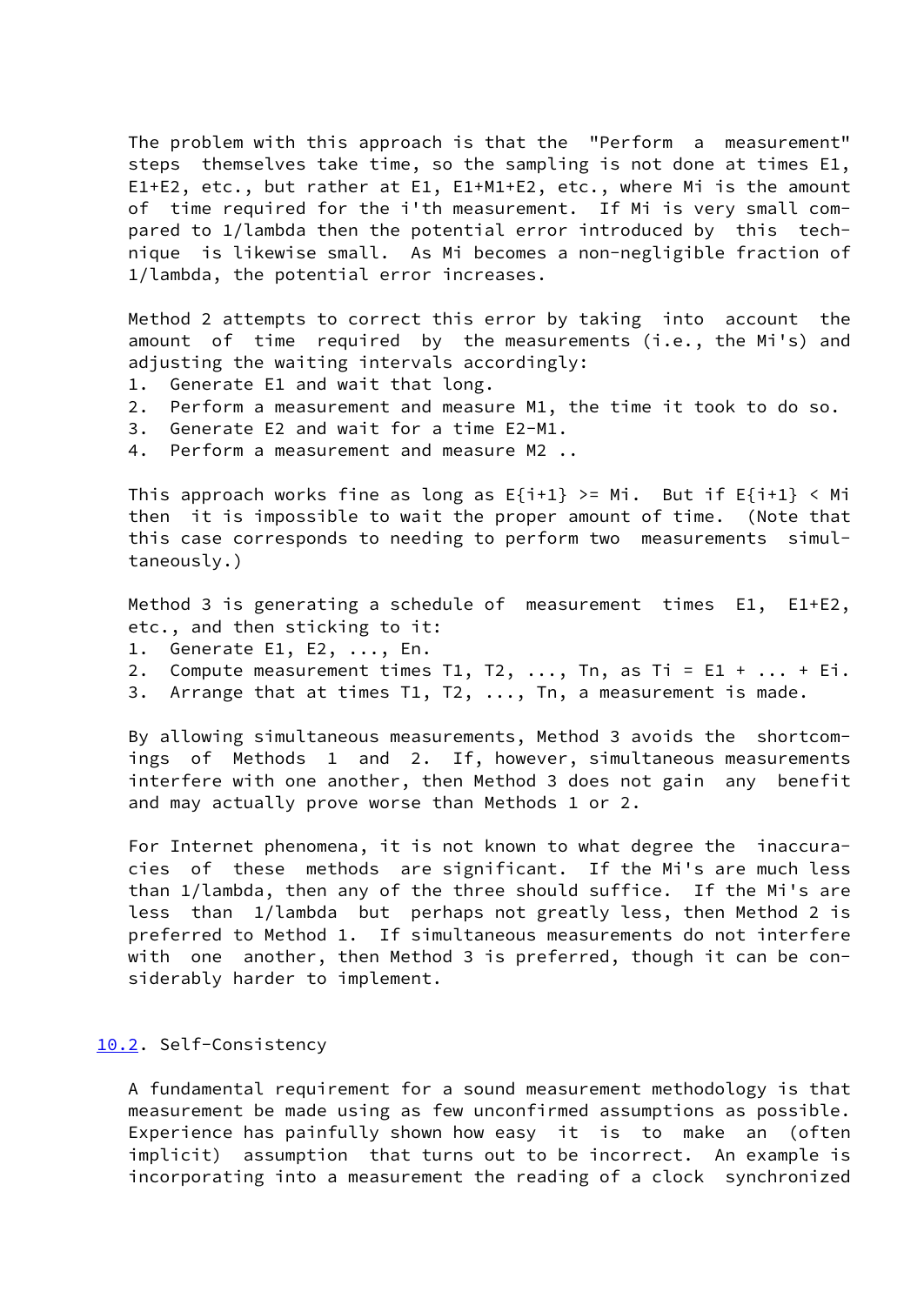### ID Framework for IP Performance Metrics February 1998

 to a highly accurate source. It is easy to assume that the clock is therefore accurate; but due to software bugs, a loss of power in the source, or a loss of communication between the source and the clock, the clock could actually be quite inaccurate.

This is not to argue that one must not make  $*$ any $*$  assumptions when measuring, but rather that, to the extent which is practical, assump tions should be tested. One powerful way for doing so involves checking for self-consistency. Such checking applies both to the observed value(s) of the measurement \*and the values used by the measurement process itself\*. A simple example of the former is that when computing a round trip time, one should check to see if it is negative. Since negative time intervals are non-physical, if it ever is negative that finding immediately flags an error. \*These sorts of errors should then be investigated!\* It is crucial to determine where the error lies, because only by doing so diligently can we build up faith in a methodology's fundamental soundness. For example, it could be that the round trip time is negative because during the measurement the clock was set backward in the process of synchroniz ing it with another source. But it could also be that the measure ment program accesses uninitialized memory in one of its computations and, only very rarely, that leads to a bogus computation. This second error is more serious, if the same program is used by others to perform the same measurement, since then they too will suffer from incorrect results. Furthermore, once uncovered it can be completely fixed.

 A more subtle example of testing for self-consistency comes from gathering samples of one-way Internet delays. If one has a large sample of such delays, it may well be highly telling to, for example, fit a line to the pairs of (time of measurement, measured delay), to see if the resulting line has a clearly non-zero slope. If so, a possible interpretation is that one of the clocks used in the meas urements is skewed relative to the other. Another interpretation is that the slope is actually due to genuine network effects. Determin ing which is indeed the case will often be highly illuminating. (See [\[Pa97](#page-41-3)] for a discussion of distinguishing between relative clock skew and genuine network effects.) Furthermore, if making this check is part of the methodology, then a finding that the long-term slope is very near zero is positive evidence that the measurements are prob ably not biased by a difference in skew.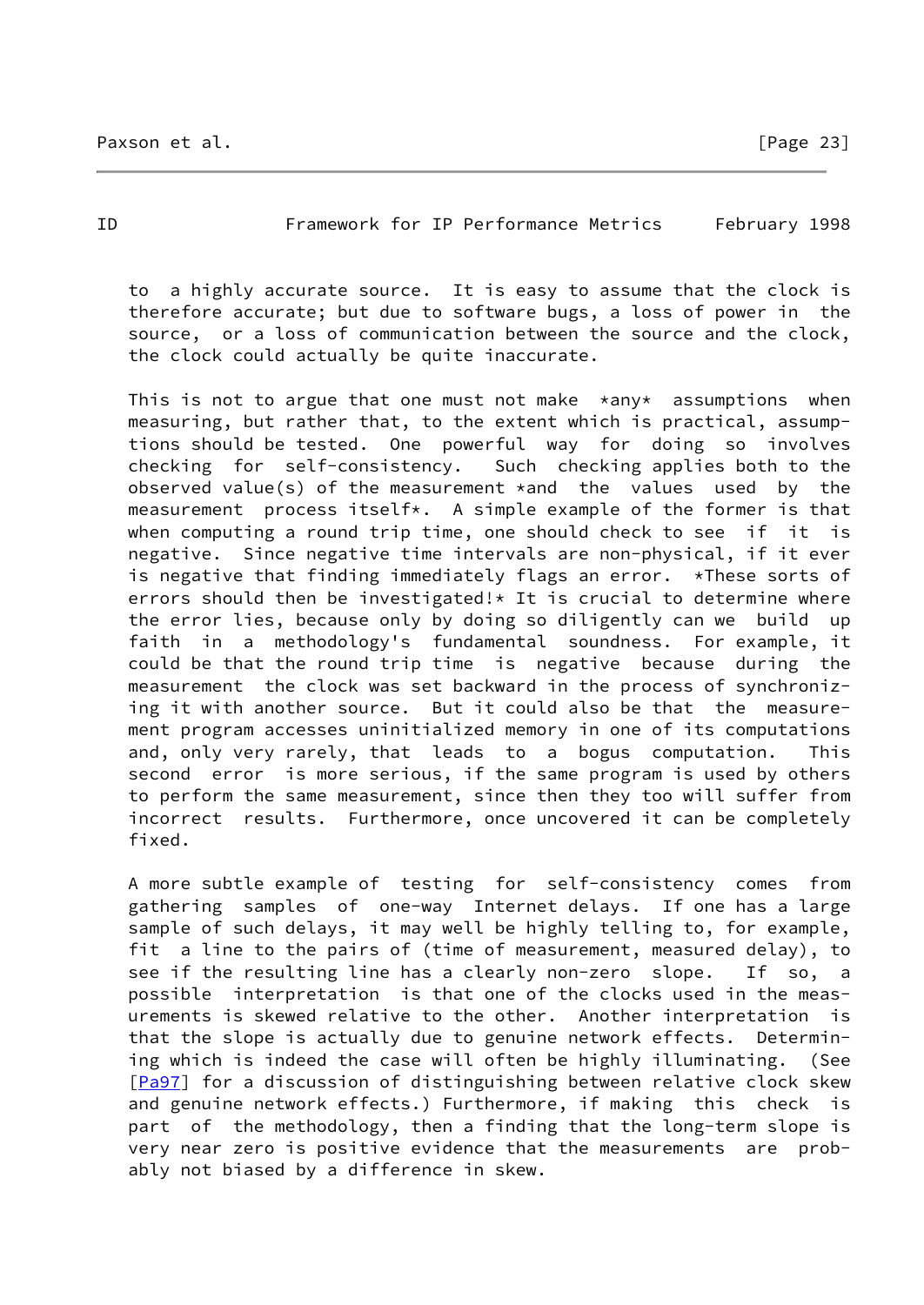A final example illustrates checking the measurement process itself for self-consistency. Above we outline Poisson sampling techniques, based on generating exponentially-distributed intervals. A sound measurement methodology would include testing the generated intervals to see whether they are indeed exponentially distributed (and also to see if they suffer from correlation). In the appendix we discuss and

Paxson et al. **Francischer Executive Contract Contract Contract Contract Contract Contract Contract Contract Contract Contract Contract Contract Contract Contract Contract Contract Contract Contract Contract Contract Contr** 

<span id="page-27-1"></span>ID Framework for IP Performance Metrics February 1998

 give C code for one such technique, a general-purpose, well-regarded goodness-of-fit test called the Anderson-Darling test.

 Finally, we note that what is truly relevant for Poisson sampling of Internet metrics is often not when the measurements began but the wire times corresponding to the measurement process. These could well be different, due to complications on the hosts used to perform the measurement. Thus, even those with complete faith in their pseudo-random number generators and subsequent algorithms are encouraged to consider how they might test the assumptions of each measurement procedure as much as possible.

# <span id="page-27-0"></span>[10.3](#page-27-0). Defining Statistical Distributions

 One way of describing a collection of measurements (a sample) is as a statistical distribution -- informally, as percentiles. There are several slightly different ways of doing so. In this section we define a standard definition to give uniformity to these descrip tions.

 The "empirical distribution function" (EDF) of a set of scalar meas urements is a function  $F(x)$  which for any x gives the fractional proportion of the total measurements that were  $\leq x$ . If x is less than the minimum value observed, then F(x) is 0. If it is greater or equal to the maximum value observed, then  $F(x)$  is 1.

 For example, given the 6 measurements:  $-2$ , 7, 7, 4, 18,  $-5$ Then  $F(-8) = 0$ ,  $F(-5) = 1/6$ ,  $F(-5.0001) = 0$ ,  $F(-4.999) = 1/6$ ,  $F(7) =$  $5/6$ ,  $F(18) = 1$ ,  $F(239) = 1$ .

 Note that we can recover the different measured values and how many times each occurred from  $F(x)$  -- no information regarding the range in values is lost. Summarizing measurements using histograms, on the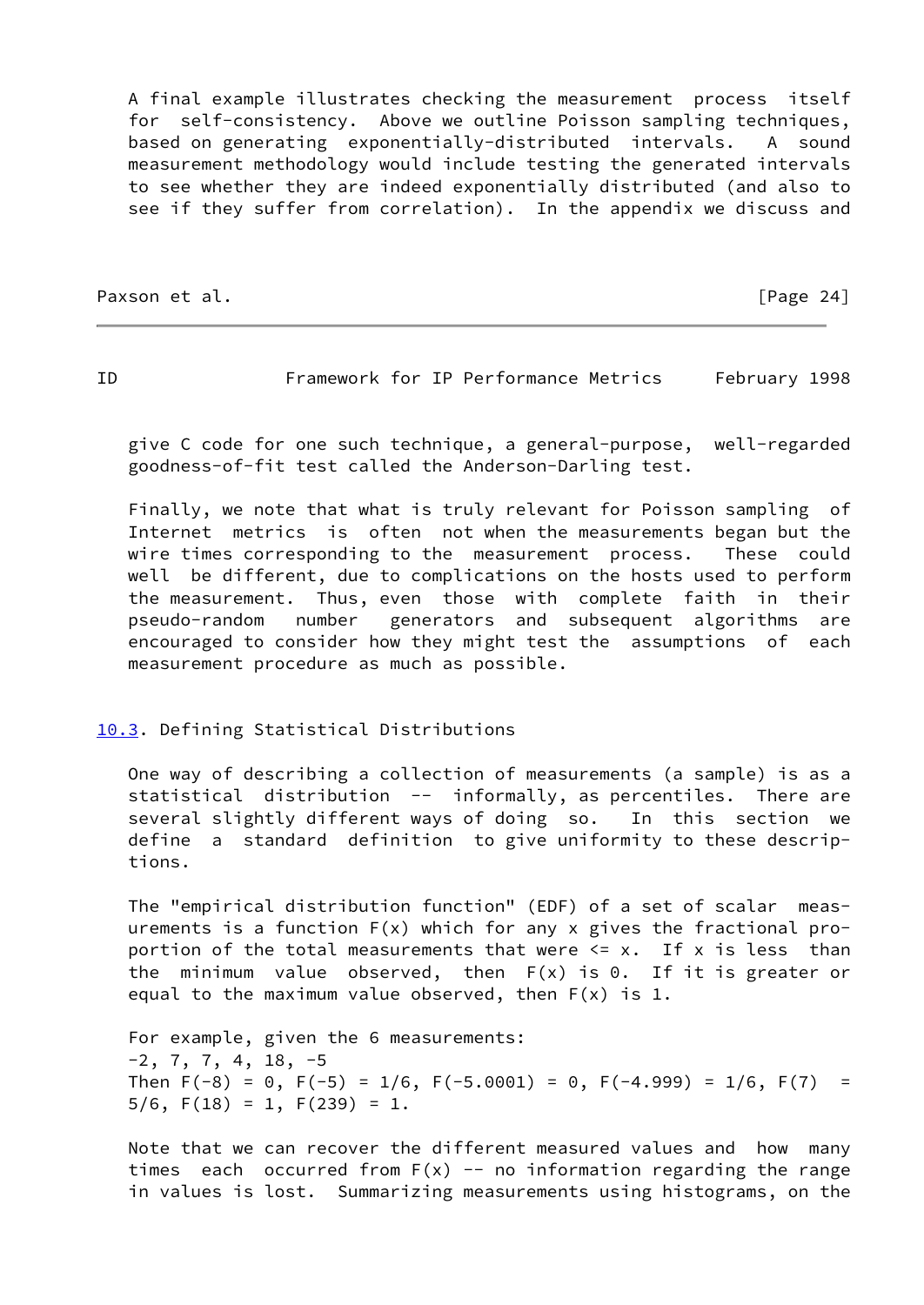other hand, in general loses information about the different values observed, so the EDF is preferred.

 Using either the EDF or a histogram, however, we do lose information regarding the order in which the values were observed. Whether this loss is potentially significant will depend on the metric being meas ured.

We will use the term "percentile" to refer to the smallest value of x for which  $F(x)$  >= a given percentage. So the 50th percentile of the example above is 4, since  $F(4) = 3/6 = 50\%$ ; the 25th percentile is -2, since  $F(-5) = 1/6 < 25\%$ , and  $F(-2) = 2/6 > = 25\%$ ; the 100th percentile is 18; and the 0th percentile is -infinity, as is the 15th

Paxson et al. [Page 25]

<span id="page-28-1"></span>ID Framework for IP Performance Metrics February 1998

percentile.

 Care must be taken when using percentiles to summarize a sample, because they can lend an unwarranted appearance of more precision than is really available. Any such summary must include the sample size N, because any percentile difference finer than 1/N is below the resolution of the sample.

See [\[DS86](#page-41-7)] for more details regarding EDF's.

We close with a note on the common (and important!) notion of median. In statistics, the median of a distribution is defined to be the point X for which the probability of observing a value  $\leq$  X is equal to the probability of observing a value  $>$  X. When estimating the median of a set of observations, the estimate depends on whether the number of observations, N, is odd or even:

- + If N is odd, then the 50th percentile as defined above is used as the estimated median.
- + If N is even, then the estimated median is the average of the cen tral two observations; that is, if the observations are sorted in ascending order and numbered from 1 to N, where  $N = 2*K$ , then the estimated median is the average of the (K)'th and (K+1)'th obser vations.

<span id="page-28-0"></span> Usually the term "estimated" is dropped from the phrase "estimated median" and this value is simply referred to as the "median".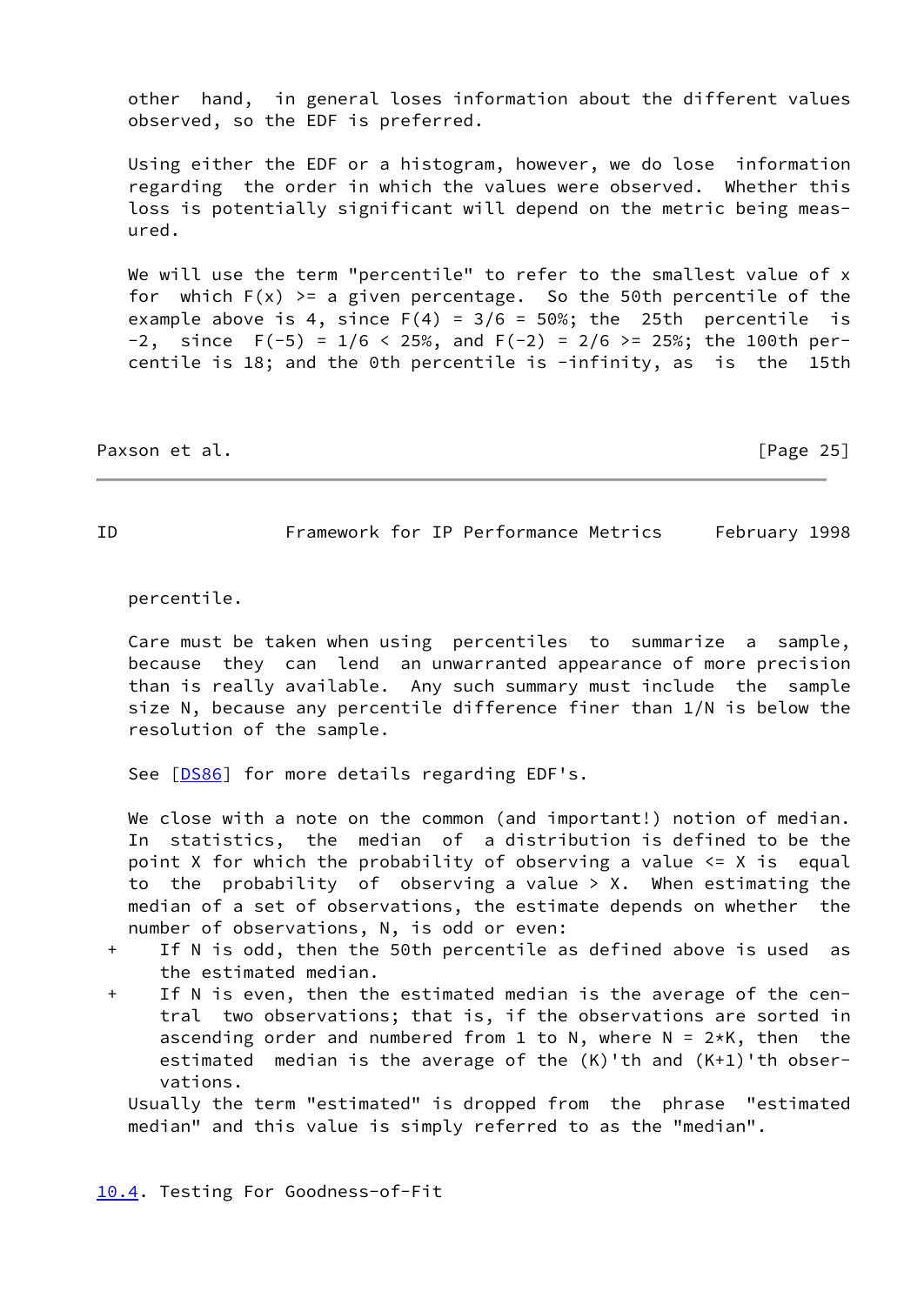For some forms of measurement calibration we need to test whether a set of numbers is consistent with those numbers having been drawn from a particular distribution. An example is that to apply a self consistency check to measurements made using a Poisson process, one test is to see whether the spacing between the sampling times does indeed reflect an exponential distribution; or if the dT/N approach discussed above was used, whether the times are uniformly distributed across [T, dT].

 {Comment: There are at least three possible sets of values we could test: the scheduled packet transmission times, as determined by use of a pseudo-random number generator; user-level timestamps made just before or after the system call for transmitting the packet; and wire times for the packets as recorded using a packet filter. All three of these are potentially informative: failures for the scheduled times to match an exponential distribution indicate inaccuracies in the random number generation; failures for the user-level times indi cate inaccuracies in the timers used to schedule transmission; and failures for the wire times indicate inaccuracies in actually

Paxson et al. [Page 26]

<span id="page-29-0"></span>ID Framework for IP Performance Metrics February 1998

 transmitting the packets, perhaps due to contention for a shared resource.}

 There are a large number of statistical goodness-of-fit techniques for performing such tests. See [\[DS86](#page-41-7)] for a thorough discussion. That reference recommends the Anderson-Darling EDF test as being a good all-purpose test, as well as one that is especially good at detecting deviations from a given distribution in the lower and upper tails of the EDF.

 It is important to understand that the nature of goodness-of-fit tests is that one first selects a "significance level", which is the probability that the test will erroneously declare that the EDF of a given set of measurements fails to match a particular distribution when in fact the measurements do indeed reflect that distribution. Unless otherwise stated, IPPM goodness-of-fit tests are done using 5% significance. This means that if the test is applied to 100 samples and 5 of those samples are deemed to have failed the test, then the samples are all consistent with the distribution being tested. If significantly more of the samples fail the test, then the assumption that the samples are consistent with the distribution being tested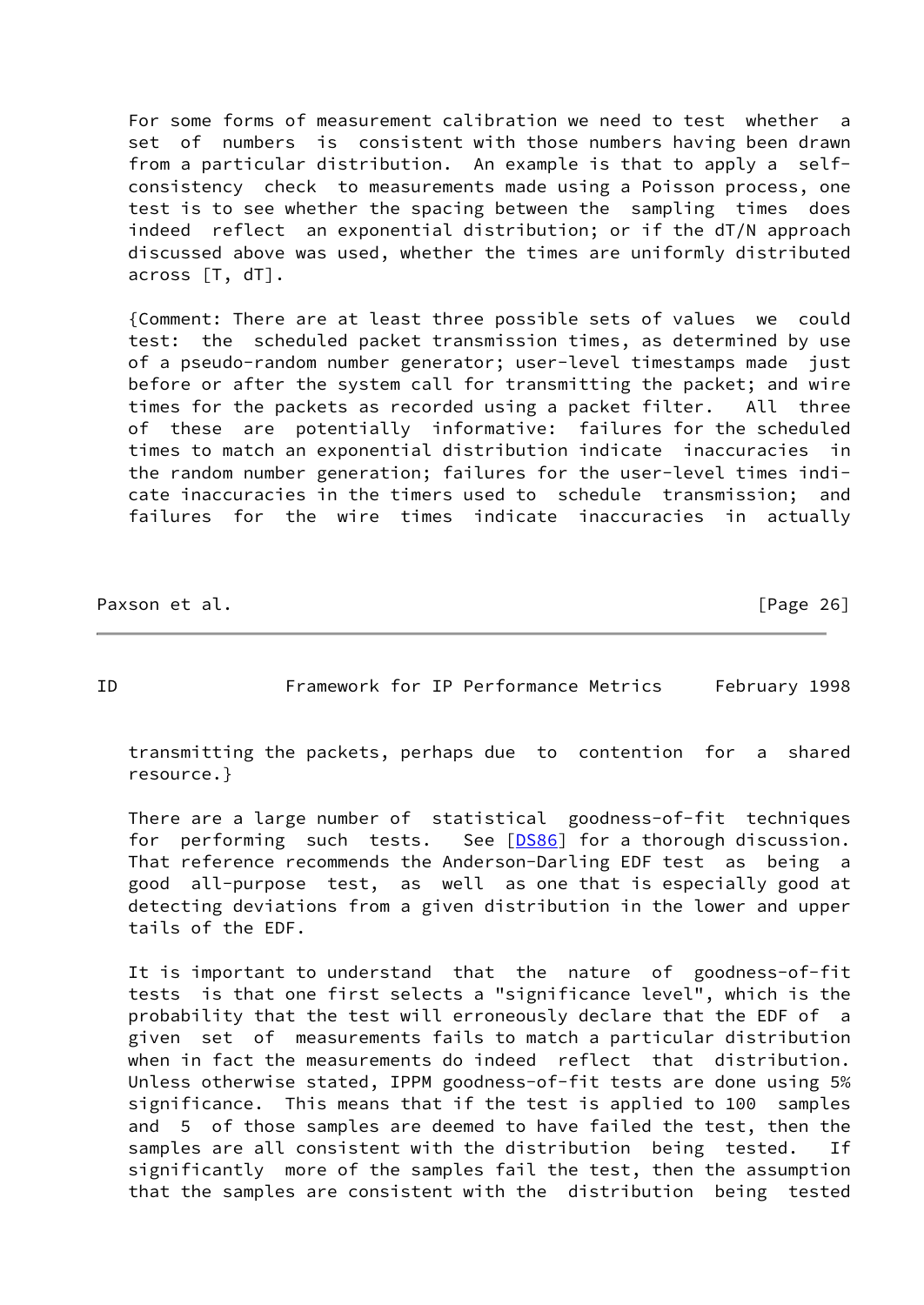must be rejected. If significantly fewer of the samples fail the test, then the samples have potentially been doctored too well to fit the distribution. Similarly, some goodness-of-fit tests (including Anderson-Darling) can detect whether it is likely that a given sample was doctored. We also use a significance of 5% for this case; that is, the test will report that a given honest sample is "too good to be true" 5% of the time, so if the test reports this finding signifi cantly more often than one time out of twenty, it is an indication that something unusual is occurring.

 The appendix gives sample C code for implementing the Anderson- Darling test, as well as further discussing its use.

See [\[Pa94](#page-41-8)] for a discussion of goodness-of-fit and closeness-of-fit tests in the context of network measurement.

### <span id="page-30-0"></span>[11.](#page-30-0) Avoiding Stochastic Metrics

 When defining metrics applying to a path, subpath, cloud, or other network element, we in general do not define them in stochastic terms (probabilities). We instead prefer a deterministic definition. So, for example, rather than defining a metric about a "packet loss pro bability between A and B", we would define a metric about a "packet loss rate between A and B". (A measurement given by the first defin ition might be "0.73", and by the second "73 packets out of 100".)

Paxson et al. [Page 27]

<span id="page-30-1"></span>ID Framework for IP Performance Metrics February 1998

We emphasize that the above distinction concerns the \*definitions\* of \*metrics\*. It is not intended to apply to what sort of techniques we might use to analyze the results of measurements.

 The reason for this distinction is as follows. When definitions are made in terms of probabilities, there are often hidden assumptions in the definition about a stochastic model of the behavior being meas ured. The fundamental goal with avoiding probabilities in our metric definitions is to avoid biasing our definitions by these hidden assumptions.

 For example, an easy hidden assumption to make is that packet loss in a network component due to queueing overflows can be described as something that happens to any given packet with a particular proba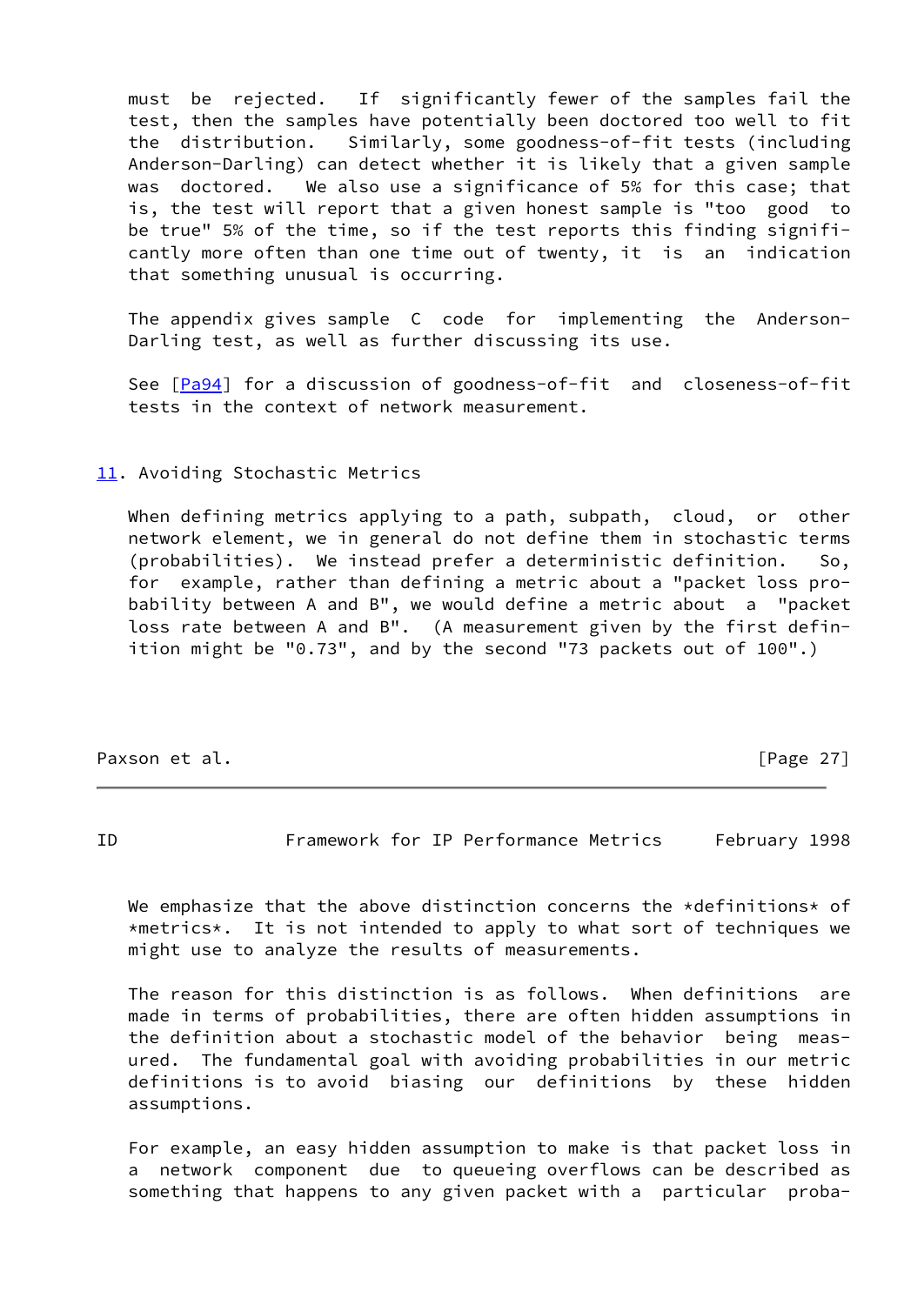bility. In today's Internet, however, queueing drops are actually usually \*deterministic\*, and assuming that they should be described probabilistically can obscure crucial correlations between queueing drops among a set of packets. So it's better to explicitly note sto chastic assumptions, rather than have them sneak into our definitions implicitly.

This does  $*not*$  mean that we abandon stochastic models for  $*under$  standing\* network performance! It only means that when defining IP metrics we avoid terms such as "probability" for terms like "propor tion" or "rate". We will still use, for example, random sampling in order to estimate probabilities used by stochastic models related to the IP metrics. We also do not rule out the possibility of stochas tic metrics when they are truly appropriate (for example, perhaps to model transmission errors caused by certain types of line noise).

#### <span id="page-31-0"></span>[12.](#page-31-0) Packets of Type P

 A fundamental property of many Internet metrics is that the value of the metric depends on the type of IP packet(s) used to make the meas urement. Consider an IP-connectivity metric: one obtains different results depending on whether one is interested in connectivity for packets destined for well-known TCP ports or unreserved UDP ports, or those with invalid IP checksums, or those with TTL's of 16, for exam ple. In some circumstances these distinctions will be highly interesting (for example, in the presence of firewalls, or RSVP reservations).

 Because of this distinction, we introduce the generic notion of a "packet of type P", where in some contexts P will be explicitly defined (i.e., exactly what type of packet we mean), partially defined (e.g., "with a payload of B octets"), or left generic. Thus we may talk about generic IP-type-P-connectivity or more specific

Paxson et al. [Page 28]

<span id="page-31-1"></span>ID Framework for IP Performance Metrics February 1998

 IP-port-HTTP-connectivity. Some metrics and methodologies may be fruitfully defined using generic type P definitions which are then made specific when performing actual measurements.

 Whenever a metric's value depends on the type of the packets involved in the metric, the metric's name will include either a specific type or a phrase such as "type-P". Thus we will not define an "IP-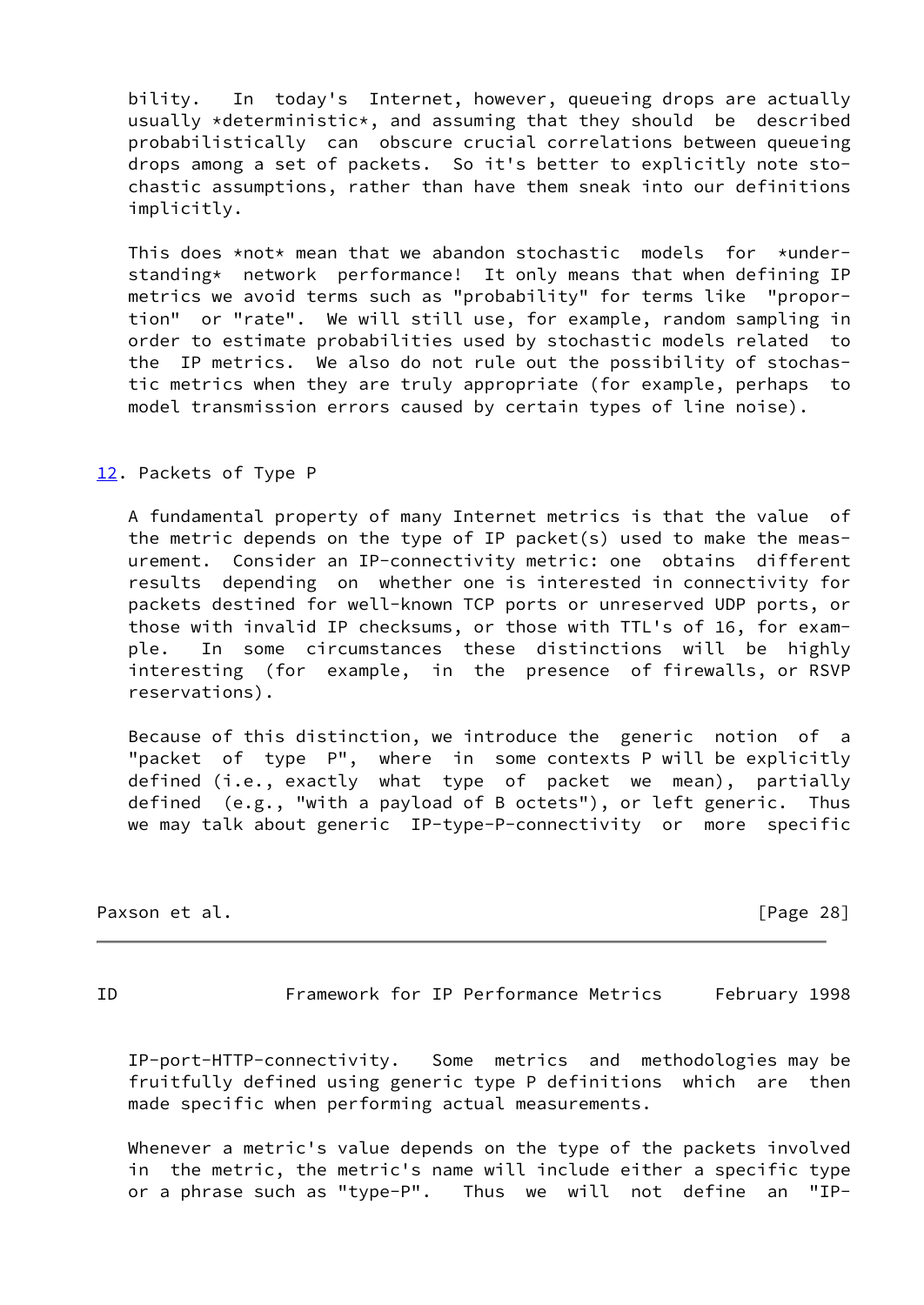connectivity" metric but instead an "IP-type-P-connectivity" metric and/or perhaps an "IP-port-HTTP-connectivity" metric. This naming convention serves as an important reminder that one must be conscious of the exact type of traffic being measured.

 A closely related note: it would be very useful to know if a given Internet component treats equally a class C of different types of packets. If so, then any one of those types of packets can be used for subsequent measurement of the component. This suggests we devise a metric or suite of metrics that attempt to determine C.

# <span id="page-32-0"></span>[13.](#page-32-0) Internet Addresses vs. Hosts

 When considering a metric for some path through the Internet, it is often natural to think about it as being for the path from Internet host H1 to host H2. A definition in these terms, though, can be ambiguous, because Internet hosts can be attached to more than one network. In this case, the result of the metric will depend on which of these networks is actually used.

 Because of this ambiguitiy, usually such definitions should instead be defined in terms of Internet IP addresses. For the common case of a unidirectional path through the Internet, we will use the term "Src" to denote the IP address of the beginning of the path, and "Dst" to denote the IP address of the end.

# <span id="page-32-1"></span>[14.](#page-32-1) Standard-Formed Packets

 Unless otherwise stated, all metric definitions that concern IP pack ets include an implicit assumption that the packet is \*standard formed\*. A packet is standard formed if it meets all of the follow ing criteria:

 + Its length as given in the IP header corresponds to the size of the IP header plus the size of the payload.

<span id="page-32-2"></span>Paxson et al. **Figure 201 Paxson et al. Page 29**]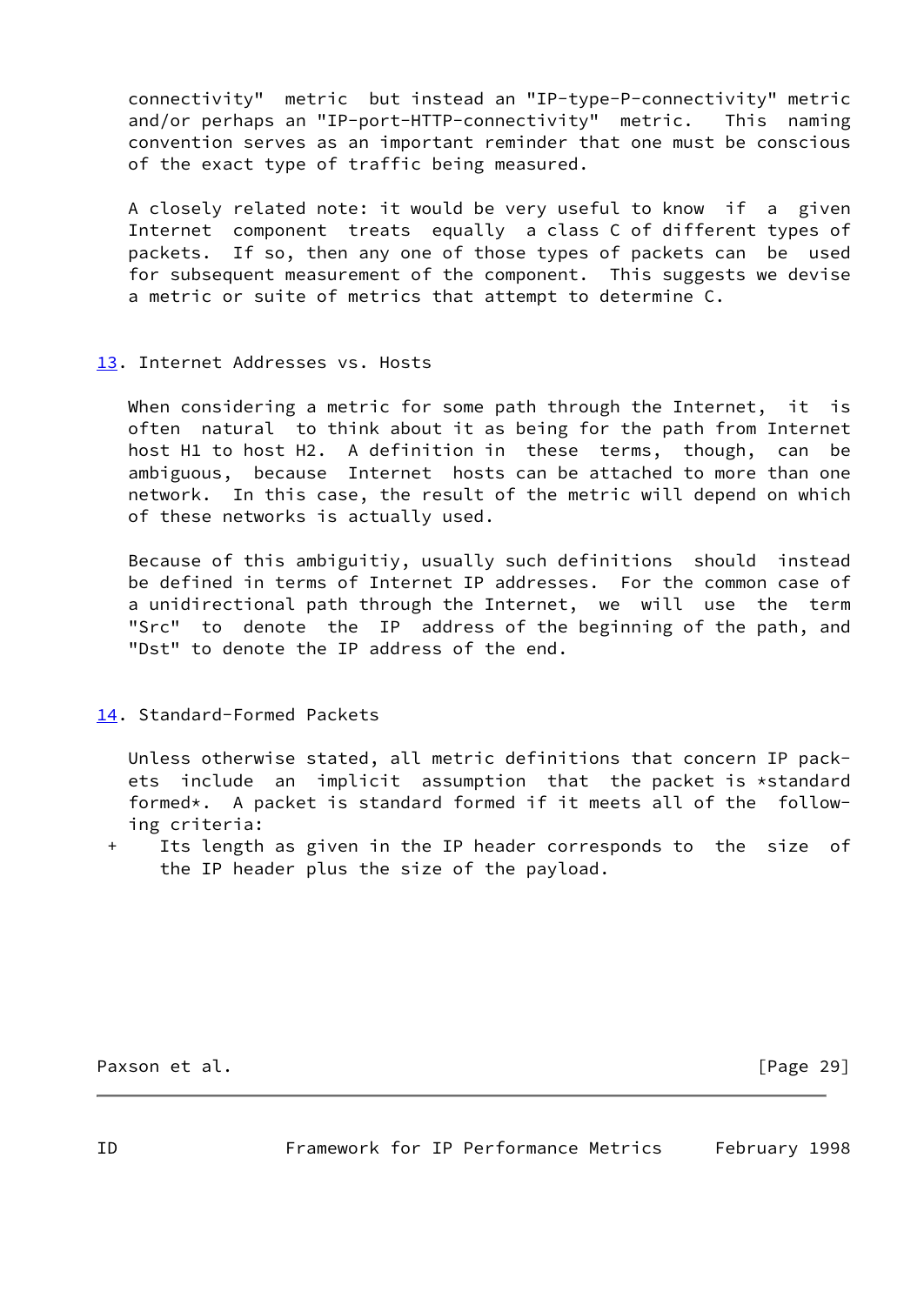- + It includes a valid IP header: the version field is 4 (later, we will expand this to include 6); the header length is  $>= 5$ ; the checksum is correct.
- + It is not an IP fragment.
- + The source and destination addresses correspond to the hosts in question.
- + Either the packet possesses sufficient TTL to travel from the source to the destination if the TTL is decremented by one at each hop, or it possesses the maximum TTL of 255.
- + It does not contain IP options unless explicitly noted.
- + If a transport header is present, it too contains a valid checksum and other valid fields.

We further require that if a packet is described as having a "length of B octets", then  $0 \le B \le 65535$ ; and if B is the payload length in octets, then  $B \leq (65535 - IP)$  header size in octets).

 So, for example, one might imagine defining an IP connectivity metric as "IP-type-P-connectivity for standard-formed packets with the IP TOS field set to 0", or, more succinctly, "IP-type-P-connectivity with the IP TOS field set to 0", since standard-formed is already implied by convention.

 A particular type of standard-formed packet often useful to consider is the "minimal IP packet from A to B" - this is an IP packet with the following properties:

- + It is standard-formed.
- + Its data payload is 0 octets.
- + It contains no options.

 (Note that we do not define its protocol field, as different values may lead to different treatment by the network.)

 When defining IP metrics we keep in mind that no packet smaller or simpler than this can be transmitted over a correctly operating IP network.

### <span id="page-33-0"></span>[15.](#page-33-0) Acknowledgements

 The comments of Brian Carpenter, Bill Cerveny, Padma Krishnaswamy Jeff Sedayao and Howard Stanislevic are appreciated.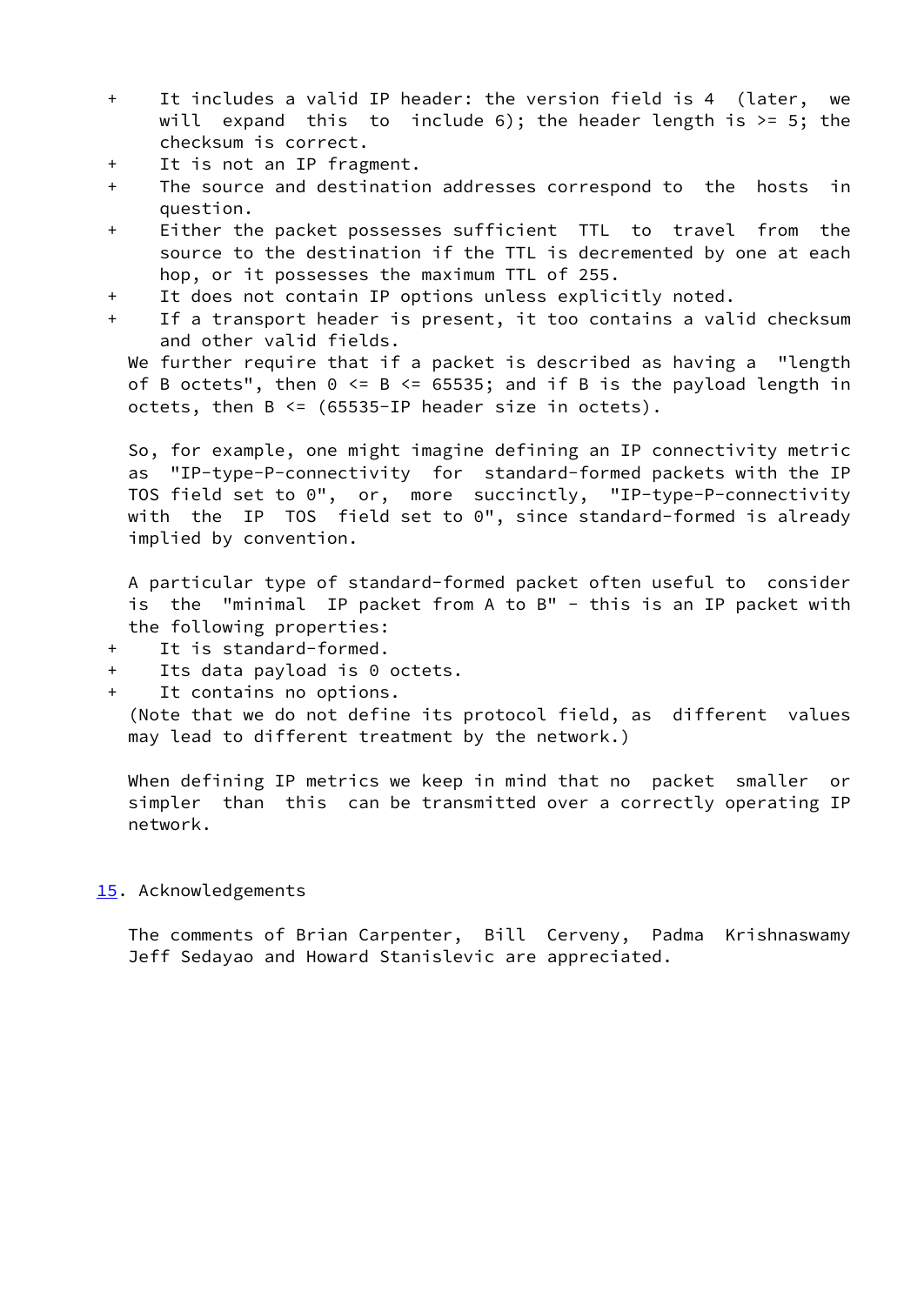<span id="page-34-1"></span>ID Framework for IP Performance Metrics February 1998

# <span id="page-34-0"></span>[16.](#page-34-0) Security Considerations

 This document concerns definitions and concepts related to Internet measurement. We discuss measurement procedures only in high-level terms, regarding principles that lend themselves to sound measure ment. As such, the topics discussed do not affect the security of the Internet or of applications which run on it.

 That said, it should be recognized that conducting Internet measure ments can raise both security and privacy concerns. Active tech niques, in which traffic is injected into the network, can be abused for denial-of-service attacks disguised as legitimate measurement activity. Passive techniques, in which existing traffic is recorded and analyzed, can expose the contents of Internet traffic to unin tended recipients. Consequently, the definition of each metric and methodology must include a corresponding discussion of security con siderations.

# <span id="page-34-2"></span>[17.](#page-34-2) Appendix

 Below we give routines written in C for computing the Anderson- Darling test statistic (A2) for determining whether a set of values is consistent with a given statistical distribution. Externally, the two main routines of interest are:

 double exp\_A2\_known\_mean(double x[], int n, double mean) double unif\_A2\_known\_range(double x[], int n,

double min\_val, double max\_val)

 Both take as their first argument, x, the array of n values to be tested. (Upon return, the elements of x are sorted.) The remaining parameters characterize the distribution to be used: either the mean (1/lambda), for an exponential distribution, or the lower and upper bounds, for a uniform distribution. The names of the routines stress that these values must be known in advance, and \*not\* estimated from the data (for example, by computing its sample mean). Estimating the parameters from the data \*changes\* the significance level of the test statistic. While [[DS86\]](#page-41-7) gives alternate significance tables for some instances in which the parameters are estimated from the data, for our purposes we expect that we should indeed know the parameters in advance, since what we will be testing are generally values such as packet sending times that we wish to verify follow a known distribu tion.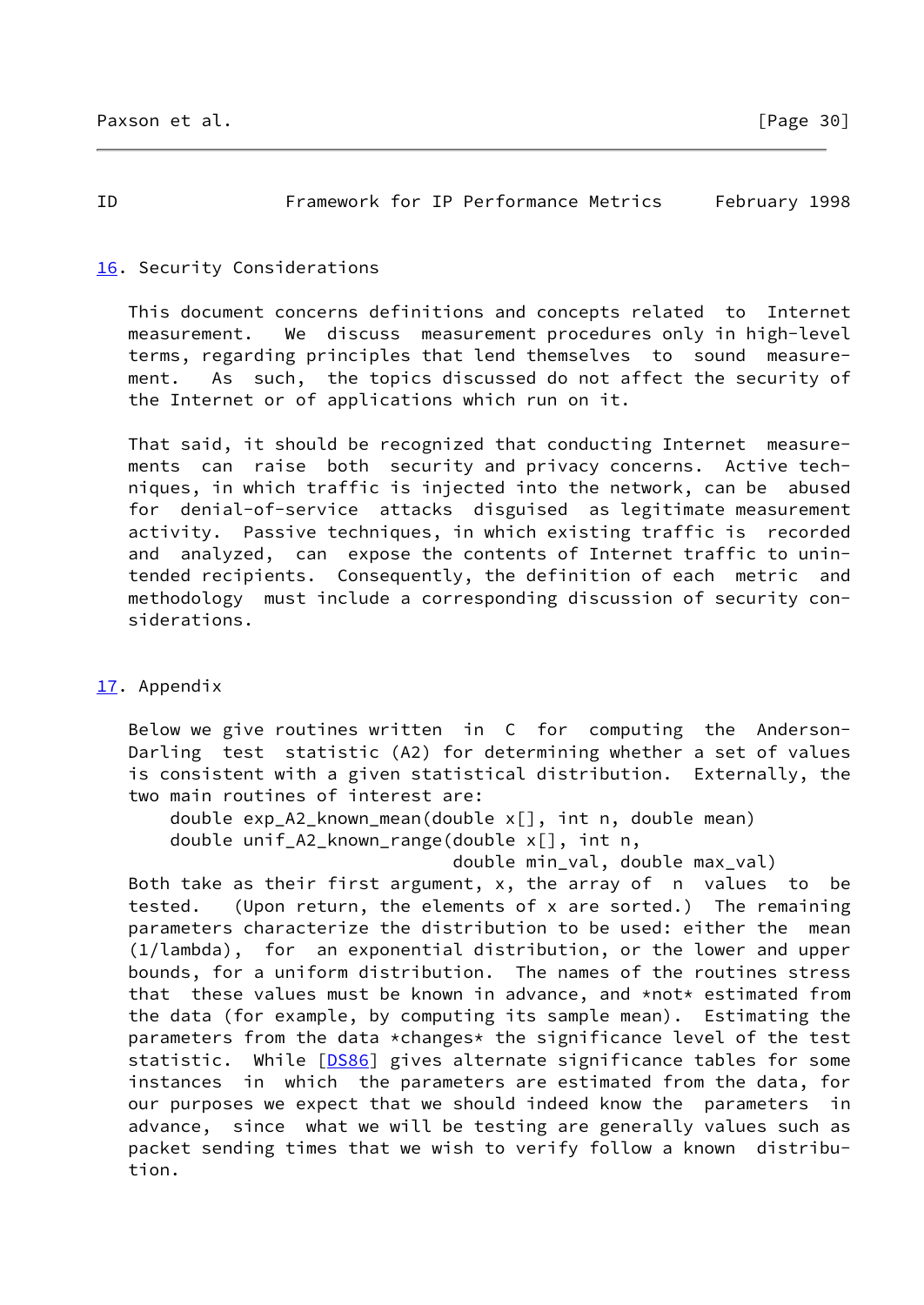Both routines return a significance level, as described earlier. This is a value between 0 and 1. The correct use of the routines is to pick in advance the threshold for the significance level to test; generally, this will be 0.05, corresponding to 5%, as also described above. Subsequently, if the routines return a value strictly less

Paxson et al. [Page 31]

ID Framework for IP Performance Metrics February 1998

 than this threshold, then the data are deemed to be inconsistent with the presumed distribution, \*subject to an error corresponding to the significance level\*. That is, for a significance level of 5%, 5% of the time data that is indeed drawn from the presumed distribution will be erroneously deemed inconsistent.

 Thus, it is important to bear in mind that if these routines are used frequently, then one will indeed encounter occasional failures, even if the data is unblemished.

 Another important point concerning significance levels is that it is unsound to compare them in order to determine which of two sets of values is a "better" fit to a presumed distribution. Such testing should instead be done using "closeness-of-fit metrics" such as the lambda^2 metric described in [\[Pa94](#page-41-8)].

 While the routines provided are for exponential and uniform distribu tions with known parameters, it is generally straight-forward to write comparable routines for any distribution with known parameters. The heart of the A2 tests lies in a statistic computed for testing whether a set of values is consistent with a uniform distribution between 0 and 1, which we term Unif(0, 1). If we wish to test whether a set of values, X, is consistent with a given distribution G(x), we first compute

 $Y = G$  inverse $(X)$ 

If X is indeed distributed according to  $G(x)$ , then Y will be distributed according to Unif(0, 1); so by testing Y for consistency with Unif(0, 1), we also test X for consistency with  $G(x)$ .

 We note, however, that the process of computing Y above might yield values of Y outside the range  $(0..1)$ . Such values should not occur if X is indeed distributed according to  $G(x)$ , but easily can occur if it is not. In the latter case, we need to avoid computing the cen tral A2 statistic, since floating-point exceptions may occur if any of the values lie outside  $(0..1)$ . Accordingly, the routines check for this possiblity, and if encountered, return a raw A2 statistic of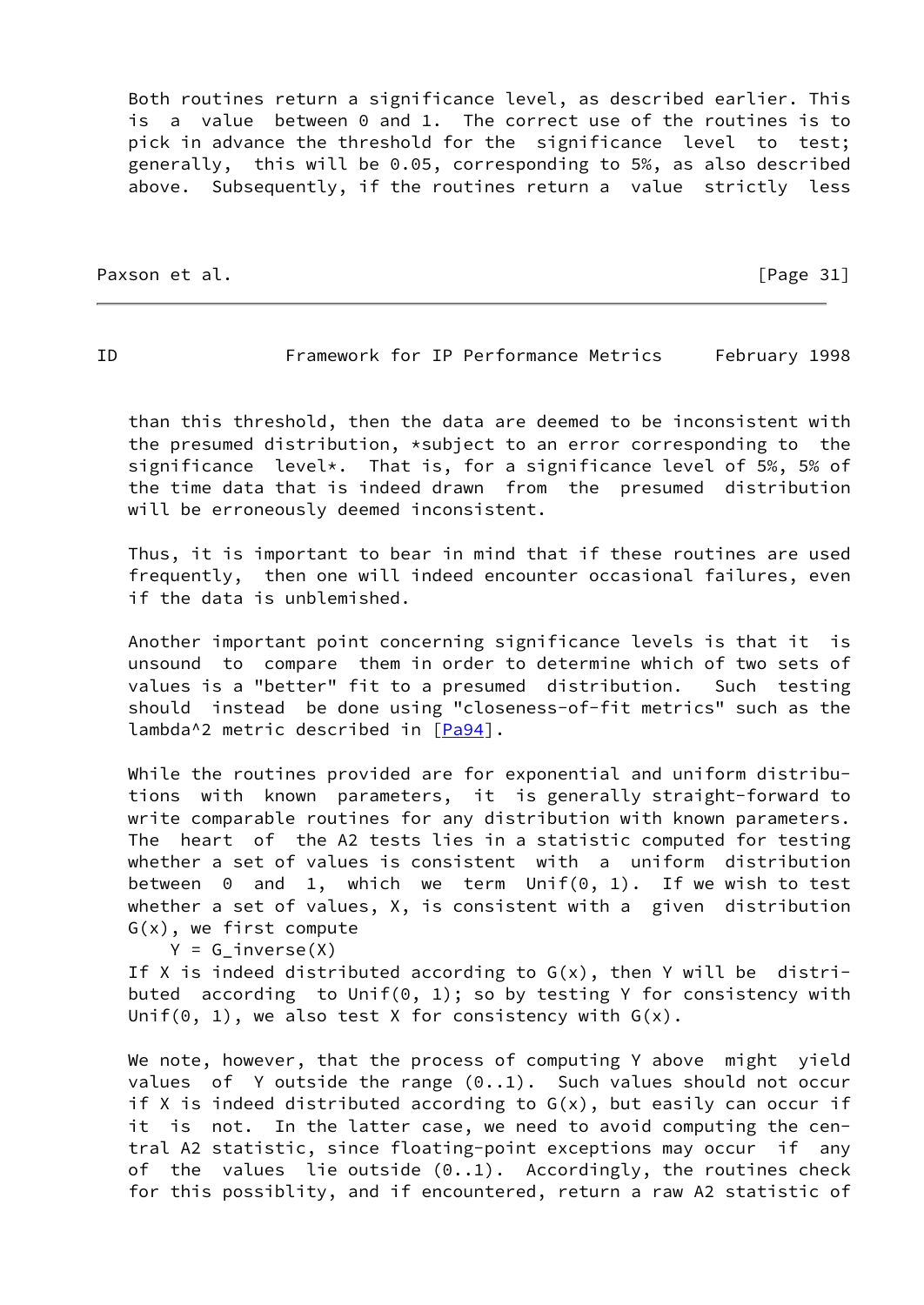-1. The routine that converts the raw A2 statistic to a significance level likewise propagates this value, returning a significance level of -1. So, any use of these routines must be prepared for a possible negative significance level.

 The last important point regarding use of A2 statistic concerns n, the number of values being tested. If  $n < 5$  then the test is not meaningful, and in this case a significance level of -1 is returned.

On the other hand, for "real" data the test  $*$ gains\* power as n becomes larger. It is well known in the statistics community that real data almost never exactly matches a theoretical distribution,

Paxson et al. [Page 32]

# ID Framework for IP Performance Metrics February 1998

even in cases such as rolling dice a great many times (see [[Pa94\]](#page-41-8) for a brief discussion and references). The A2 test is sensitive enough that, for sufficiently large sets of real data, the test will almost always fail, because it will manage to detect slight imperfections in the fit of the data to the distribution.

 For example, we have found that when testing 8,192 measured wire times for packets sent at Poisson intervals, the measurements almost always fail the A2 test. On the other hand, testing 128 measurements failed at 5% significance only about 5% of the time, as expected. Thus, in general, when the test fails, care must be taken to under stand why it failed.

 The remainder of this appendix gives C code for the routines men tioned above.

 /\* Routines for computing the Anderson-Darling A2 test statistic. \* \* Implememented based on the description in "Goodness-of-Fit \* Techniques," R. D'Agostino and M. Stephens, editors, \* Marcel Dekker, Inc., 1986. \*/ #include <stdio.h> #include <stdlib.h> #include <math.h>  $/*$  Returns the raw A^2 test statistic for n sorted samples \*  $z[0]$  ..  $z[n-1]$ , for  $z \sim$  Unif(0,1).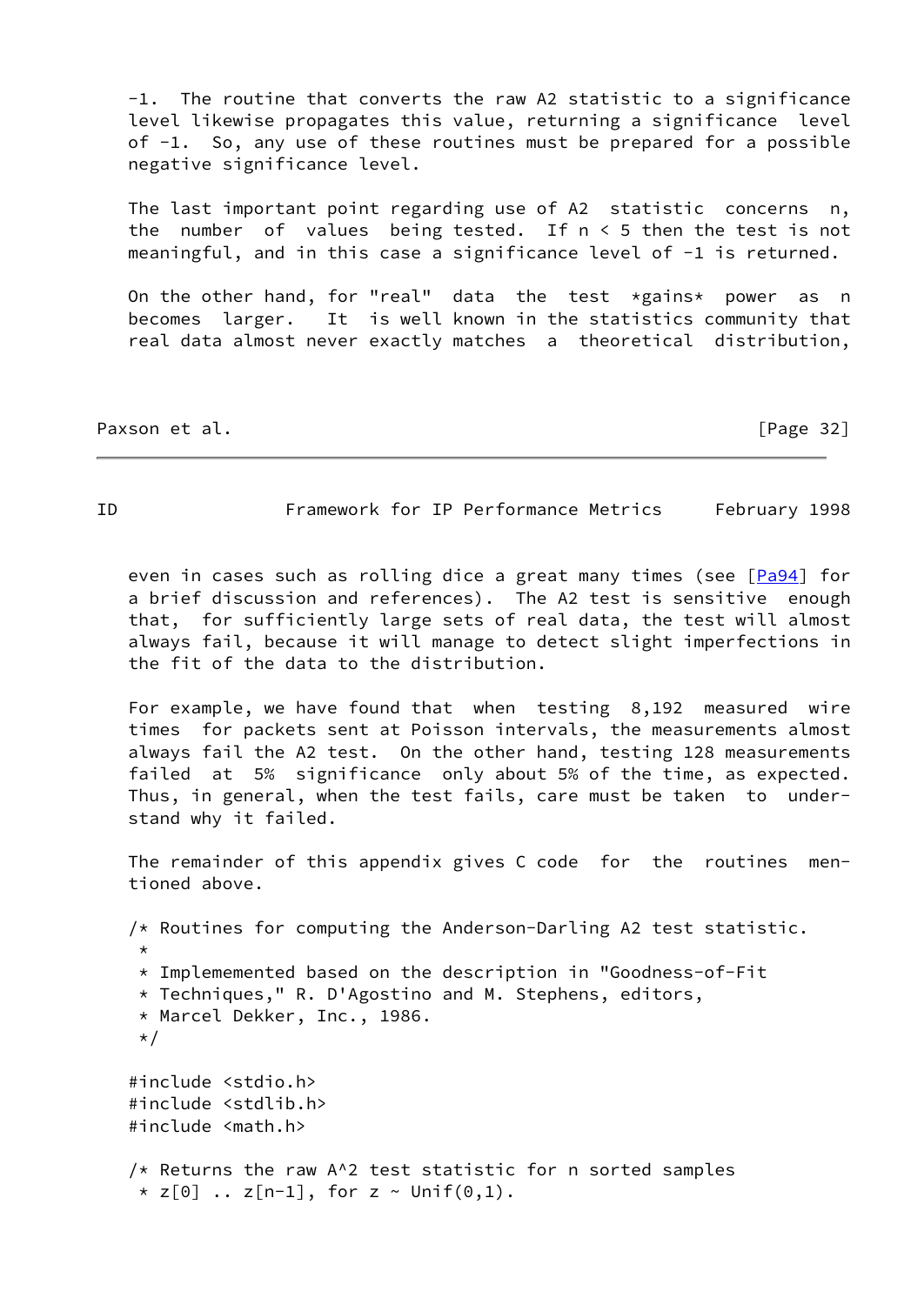```
 */
extern double compute_A2(double z[], int n);
/* Returns the significance level associated with a A^2 test
  * statistic value of A2, assuming no parameters of the tested
 * distribution were estimated from the data.
 \star /
 extern double A2_significance(double A2);
/* Returns the A^2 significance level for testing n observations
 \star x[0] .. x[n-1] against an exponential distribution with the
  * given mean.
  *
 * SIDE EFFECT: the x[0..n-1] are sorted upon return.
  */
extern double exp A2 known mean(double x[], int n, double mean);
/* Returns the A^2 significance level for testing n observations
 * x[0] .. x[n-1] against the uniform distribution min\_val, max_val].
```
Paxson et al. [Page 33]

```
ID Framework for IP Performance Metrics February 1998
\star * SIDE EFFECT: the x[0..n-1] are sorted upon return.
     */
    extern double unif_A2_known_range(double x[], int n,
                        double min_val, double max_val);
    /* Returns a pseudo-random number distributed according to an
    * exponential distribution with the given mean.
     */
    extern double random_exponential(double mean);
    /* Helper function used by qsort() to sort double-precision
     * floating-point values.
     */
    static int
    compare_double(const void *v1, const void *v2)
    {
       double d1 = *(double *) v1;double d2 = *(double *) v2;if (d1 < d2)
```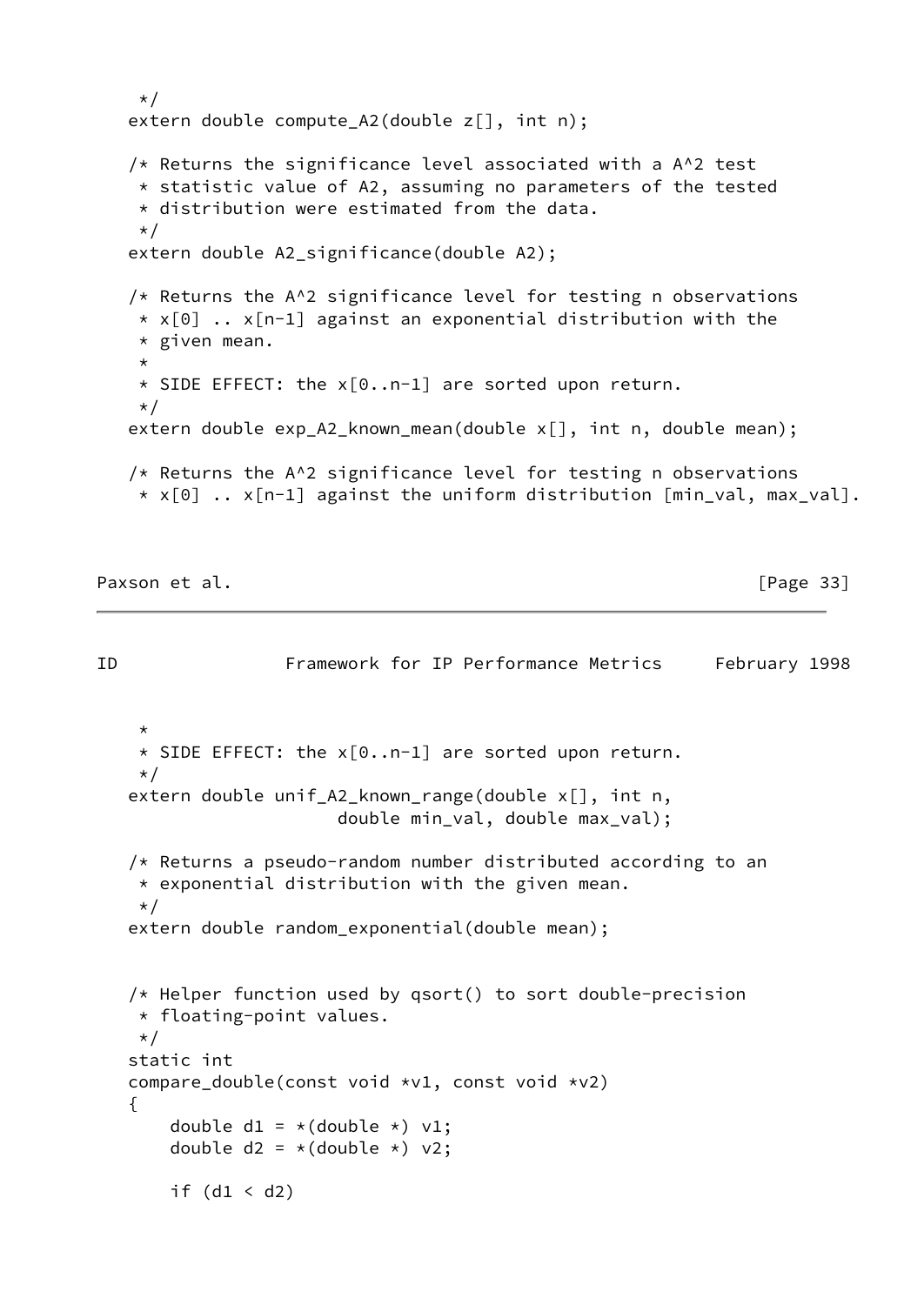```
return -1;
    else if (d1 > d2) return 1;
     else
         return 0;
 }
 double
 compute_A2(double z[], int n)
 {
     int i;
    double sum = 0.0;
     if ( n < 5 )
        /* Too few values. */return -1.0;
    /* If any of the values are outside the range (0, 1) then
      * fail immediately (and avoid a possible floating point
      * exception in the code below).
     \star/for (i = 0; i < n; ++i)if ( z[i] <= 0.0 || z[i] >= 1.0 )
            return -1.0;
     /* Page 101 of D'Agostino and Stephens. */
```
Paxson et al. **Figure 24** and 24 and 25 and 26 and 26 and 26 and 26 and 26 and 26 and 26 and 26 and 26 and 26 and 26 and 26 and 26 and 26 and 26 and 26 and 26 and 26 and 26 and 26 and 26 and 26 and 26 and 26 and 26 and 26

```
ID Framework for IP Performance Metrics February 1998
       for (i = 1; i \le n; ++i) {
           sum += (2 * i - 1) * log(z[i-1]);sum += (2 \times n + 1 - 2 \times i) \times log(1.0 - z[i-1]); }
       return -n - (1.0 / n) * sum;
    }
    double
    A2_significance(double A2)
    {
       /* Page 105 of D'Agostino and Stephens. */if (A2 < 0.0)return A2; \frac{1}{x} Bogus A2 value - propagate it. \frac{x}{x} /* Check for possibly doctored values. */
```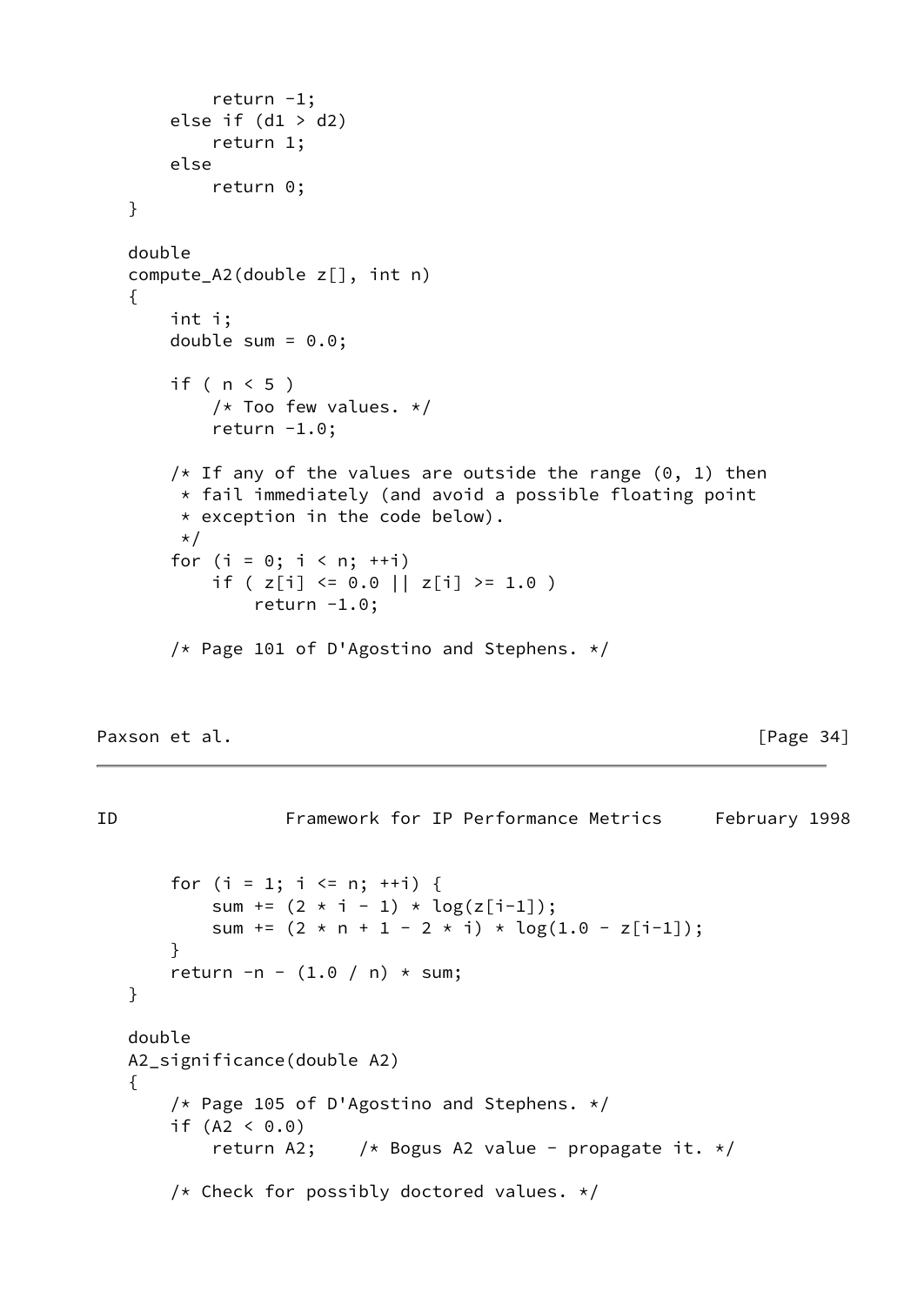```
if (A2 \le 0.201) return 0.99;
 else if (A2 <= 0.240)
     return 0.975;
else if (A2 \le 0.283) return 0.95;
else if (A2 \le 0.346) return 0.90;
 else if (A2 <= 0.399)
     return 0.85;
 /* Now check for possible inconsistency. */
if (A2 \le 1.248) return 0.25;
 else if (A2 <= 1.610)
     return 0.15;
 else if (A2 <= 1.933)
     return 0.10;
 else if (A2 <= 2.492)
     return 0.05;
 else if (A2 <= 3.070)
     return 0.025;
 else if (A2 <= 3.880)
     return 0.01;
 else if (A2 <= 4.500)
     return 0.005;
 else if (A2 <= 6.000)
     return 0.001;
 else
     return 0.0;
```

```
 double
```
}

```
Paxson et al. [Page 35]
```

```
ID Framework for IP Performance Metrics February 1998
   exp_A2_known_mean(double x[], int n, double mean)
   {
       int i;
       double A2;
      /* Sort the first n values. */ qsort(x, n, sizeof(x[0]), compare_double);
```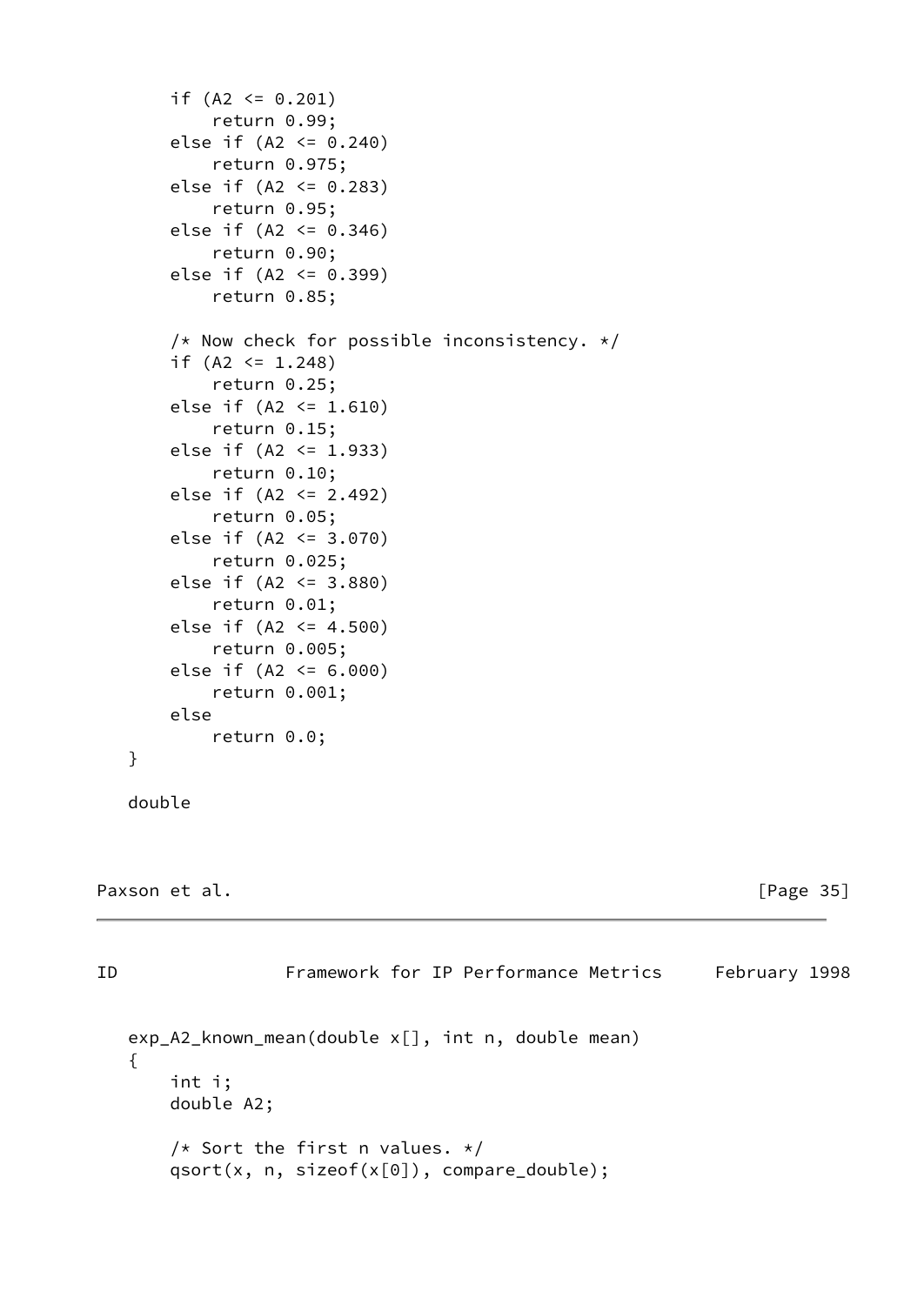```
 /* Assuming they match an exponential distribution, transform
     * them to Unif(0,1).
     \star/for (i = 0; i < n; ++i) {
        x[i] = 1.0 - exp(-x[i] / mean); }
    /* Now make the A^2 test to see if they're truly uniform. */A2 = compute_A2(x, n); return A2_significance(A2);
 }
 double
 unif_A2_known_range(double x[], int n, double min_val, double max_val)
 {
     int i;
     double A2;
     double range = max_val - min_val;
    /* Sort the first n values. */ qsort(x, n, sizeof(x[0]), compare_double);
    /* Transform Unif(min_val, max_val) to Unif(0,1). */for (i = 0; i < n; ++i)x[i] = (x[i] - min_val) / range;/* Now make the A^2 test to see if they're truly uniform. */A2 = compute_A2(x, n); return A2_significance(A2);
 }
 double
 random_exponential(double mean)
 {
    return -mean \star log1p(-drand48());
 }
```
Paxson et al. [Page 36]

<span id="page-40-1"></span>ID Framework for IP Performance Metrics February 1998

<span id="page-40-0"></span>[18.](#page-40-0) References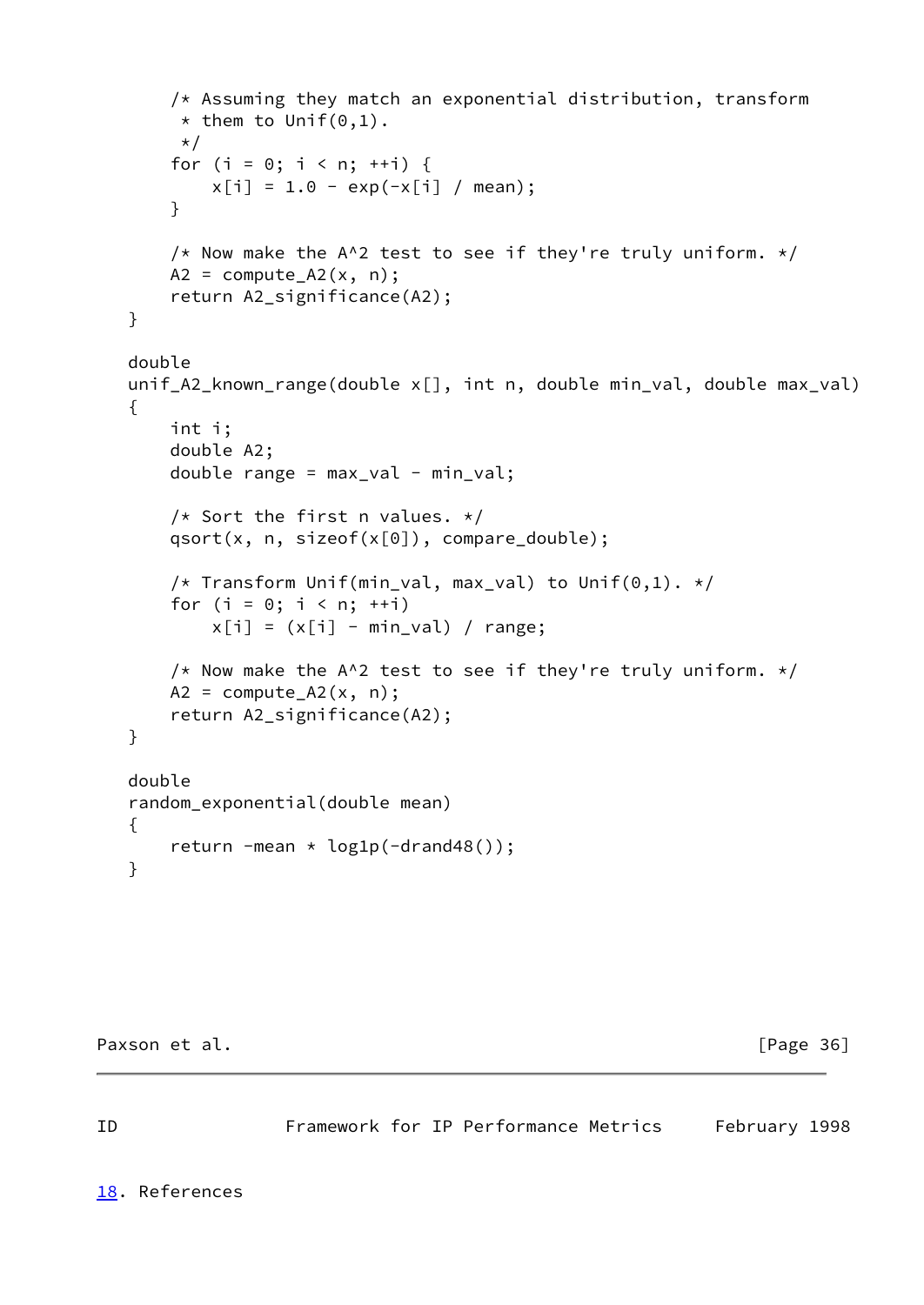<span id="page-41-2"></span> [AK96] G. Almes and S. Kalidindi, "A One-way Delay Metric for IPPM", work in progress, November 1997.

<span id="page-41-5"></span> [BM92] I. Bilinskis and A. Mikelsons, Randomized Signal Processing, Prentice Hall International, 1992.

<span id="page-41-7"></span> [DS86] R. D'Agostino and M. Stephens, editors, Goodness-of-Fit Tech niques, Marcel Dekker, Inc., 1986.

<span id="page-41-6"></span> [CPB93] K. Claffy, G. Polyzos, and H-W. Braun, ``Application of Sam pling Methodologies to Network Traffic Characterization,'' Proc. SIGCOMM '93, pp. 194-203, San Francisco, September 1993.

<span id="page-41-4"></span> [FJ94] S. Floyd and V. Jacobson, ``The Synchronization of Periodic Routing Messages,'' IEEE/ACM Transactions on Networking, 2(2), pp. 122-136, April 1994.

<span id="page-41-1"></span>[Mi92] D. Mills, "Network Time Protocol (Version 3) Specification, Implementation and Analysis", [RFC 1305](https://datatracker.ietf.org/doc/pdf/rfc1305), March 1992.

<span id="page-41-8"></span> [Pa94] V. Paxson, ``Empirically-Derived Analytic Models of Wide-Area TCP Connections,'' IEEE/ACM Transactions on Networking, 2(4), pp. 316-336, August 1994.

 [Pa96] V. Paxson, ``Towards a Framework for Defining Internet Perfor mance Metrics,'' Proceedings of INET '96, <ftp://ftp.ee.lbl.gov/papers/metrics-framework-INET96.ps.Z>

<span id="page-41-3"></span> [Pa97] V. Paxson, ``Measurements and Analysis of End-to-End Internet Dynamics,'' Ph.D. dissertation, U.C. Berkeley, 1997, <ftp://ftp.ee.lbl.gov/papers/vp-thesis/dis.ps.gz>.

# <span id="page-41-0"></span>[19.](#page-41-0) Authors' Addresses

 Vern Paxson <vern@ee.lbl.gov> MS 50B/2239 Lawrence Berkeley National Laboratory University of California Berkeley, CA 94720 USA Phone: +1 510/486-7504

 Guy Almes <almes@advanced.org> Advanced Network & Services, Inc. 200 Business Park Drive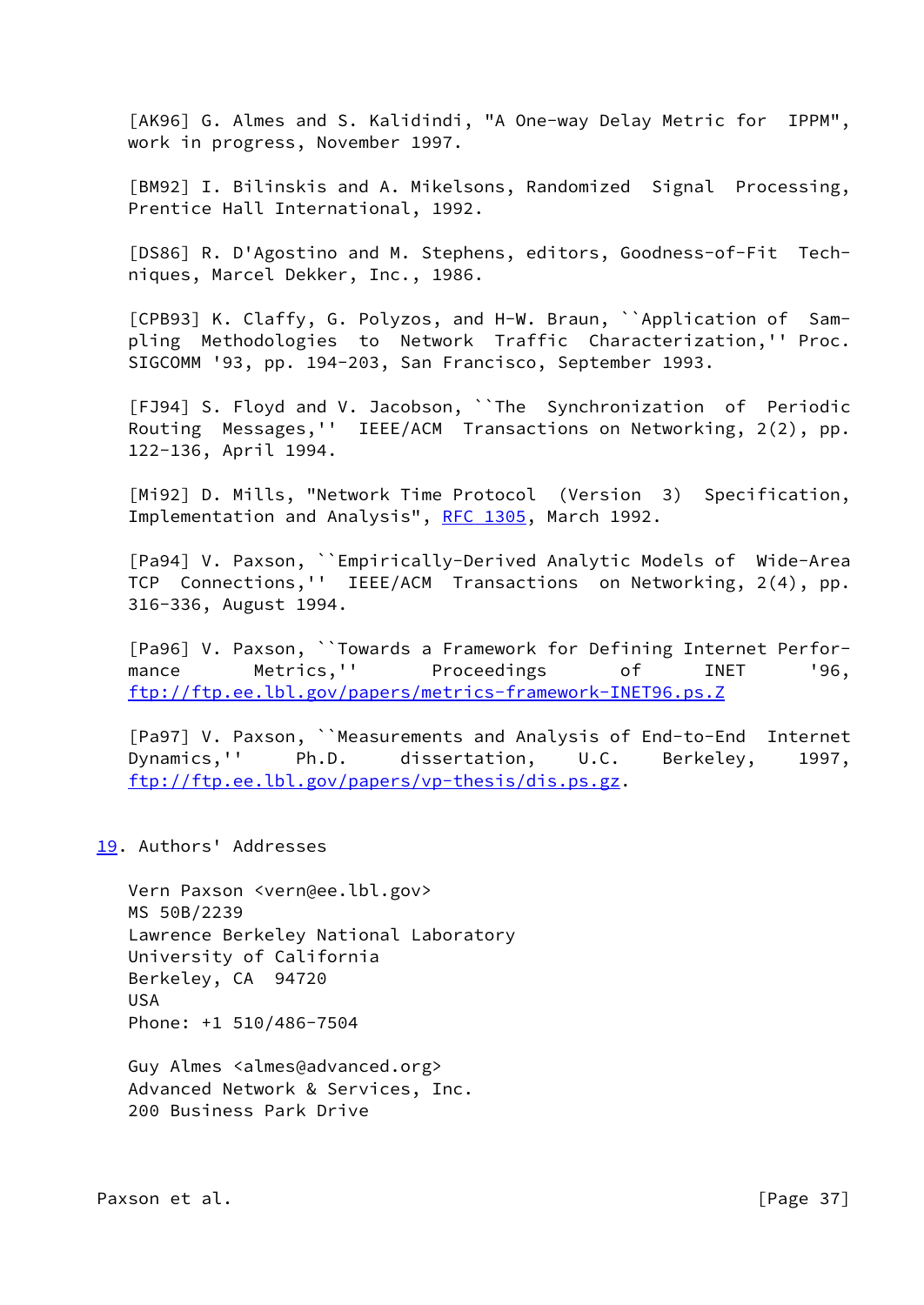ID Framework for IP Performance Metrics February 1998

 Armonk, NY 10504 USA Phone: +1 914/273-7863

Jamshid Mahdavi <mahdavi@psc.edu> Pittsburgh Supercomputing Center 4400 5th Avenue Pittsburgh, PA 15213 USA Phone: +1 412/268-6282

 Matt Mathis <mathis@psc.edu> Pittsburgh Supercomputing Center 4400 5th Avenue Pittsburgh, PA 15213 USA Phone: +1 412/268-3319